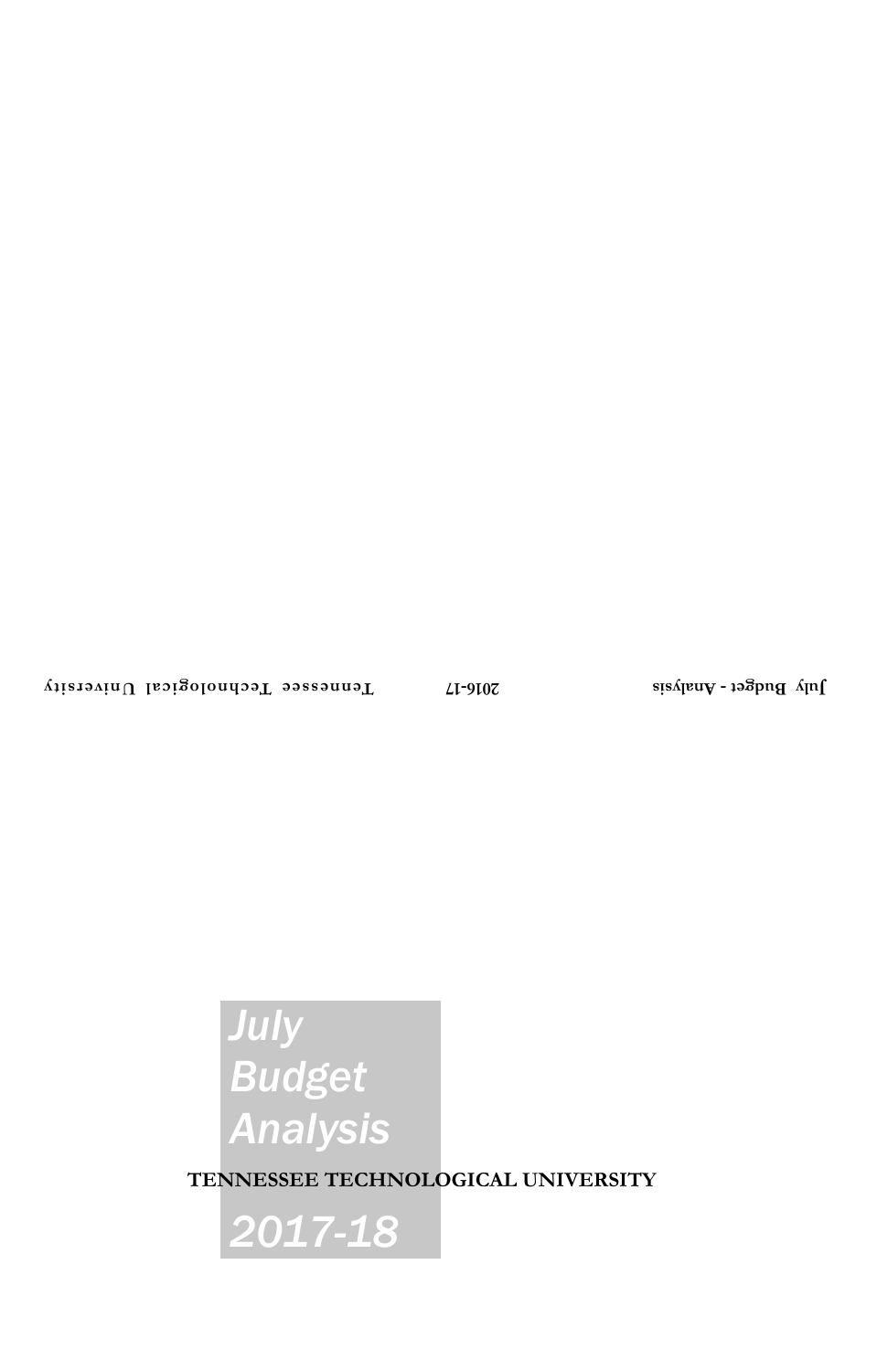# **TENNESSEE TECHNOLOGICAL UNIVERSITY PROPOSED BUDGET 2017-18 Analysis**

# **TABLE OF CONTENTS**

|           |                                                  | Page           |           |                                                               | Page |
|-----------|--------------------------------------------------|----------------|-----------|---------------------------------------------------------------|------|
|           | 1. Organization Charts                           |                |           | 6. Analysis of Position Changes                               |      |
|           |                                                  |                | А.        | Transferred from Restricted to Unrestricted                   | 24   |
|           | 2. Summary of Total Budget Changes               |                | В.        | Regular Full-Time Positions Excluding Auxiliary               | 25   |
| Α.        | <b>Expenditures by Function</b>                  |                |           |                                                               |      |
|           | Estimated Budget 2016-17<br>1.                   | $\overline{c}$ |           | 7. Benefits Schedule                                          | 27   |
|           | Proposed Budget 2017-18<br>2.                    | 3              |           |                                                               |      |
| В.        | <b>Expenditures by Object Code</b>               |                |           | 8. Non-credit Instruction Analysis Fees                       | 28   |
|           | Estimated Budget 2016-17<br>1.                   | 4              |           |                                                               |      |
|           | 2.<br>Proposed Budget 2017-18                    | 5              |           | 9. Centers of Excellence Analysis                             |      |
| C.        | Revenues                                         |                | Α.        | Estimated Budget 2016-17                                      | 29   |
|           | Estimated Budget 2016-17<br>1.                   | 6              | Β.        | Proposed Budget 2017-18                                       | 30   |
|           | 2.<br>Proposed Budget 2017-18                    | 9              |           |                                                               |      |
|           |                                                  |                |           | 10. Basic Maintenance and Operation Expenditure Calculation   | 31   |
|           | 3. Proposed Budget                               |                |           |                                                               |      |
| Α.        | Recurring and Nonrecurring Revenues & Expenses   | 12             |           | 12 TSSBA Debt Service Coverage                                | 32   |
| <b>B.</b> | Reporting of Budgeted Anticipated Savings        | 13             |           | A. TSSBA Debt Service Coverage - Disclosed Project Adjustment | 33   |
|           | 4. Athletic Analysis                             |                |           | 13. Plant Fund Schedules                                      |      |
| Α.        | Revenues                                         | 14             | Α.        | Analysis of Unexpended Plant Funds                            |      |
| В.        | Expenditures                                     | 15             |           | Estimated Budget 2016-17<br>1.                                | 34   |
|           |                                                  |                |           | 2.<br>Proposed Budget 2017-18                                 | 37   |
|           | 5. Auxiliary Analysis                            |                | <b>B.</b> | Analysis of Renewal and Replacement Funds                     |      |
| Α.        | <b>Summary Schedule</b>                          | 16             |           | Estimated Budget 2016-17<br>1.                                | 39   |
| В.        | <b>Food Service</b>                              |                |           | Proposed Budget 2017-18<br>2.                                 | 41   |
|           | <b>Contracted Food Service</b><br>1 <sup>1</sup> | 17             | C.        | Analysis of Retirement of Indebtedness Funds                  |      |
|           | 3.<br><b>Total Food Service</b>                  | 18             |           | Estimated Budget 2016-17<br>1.                                | 42   |
| C.        | Bookstore                                        |                |           | 2.<br>Proposed Budget 2017-18                                 | 43   |
|           | <b>Contracted Bookstore</b><br>2.                | 19             |           |                                                               |      |
| D.        | Housing Information                              | 20             |           | 14. Remedial, Developmental, Prescribed Courses               | 44   |
|           | <b>Total Housing</b>                             | 21             |           |                                                               |      |
| Е.        | Summary by Unit - R&R and Contingency Allocation |                |           | 15. Unrestricted E&G Longevity                                | 45   |
|           | Estimated Budget 2016-17<br>1.                   | 22             |           |                                                               |      |
|           | Proposed Budget 2017-18<br>2.                    | 23             |           | 16. Lottery Scholarships                                      | 46   |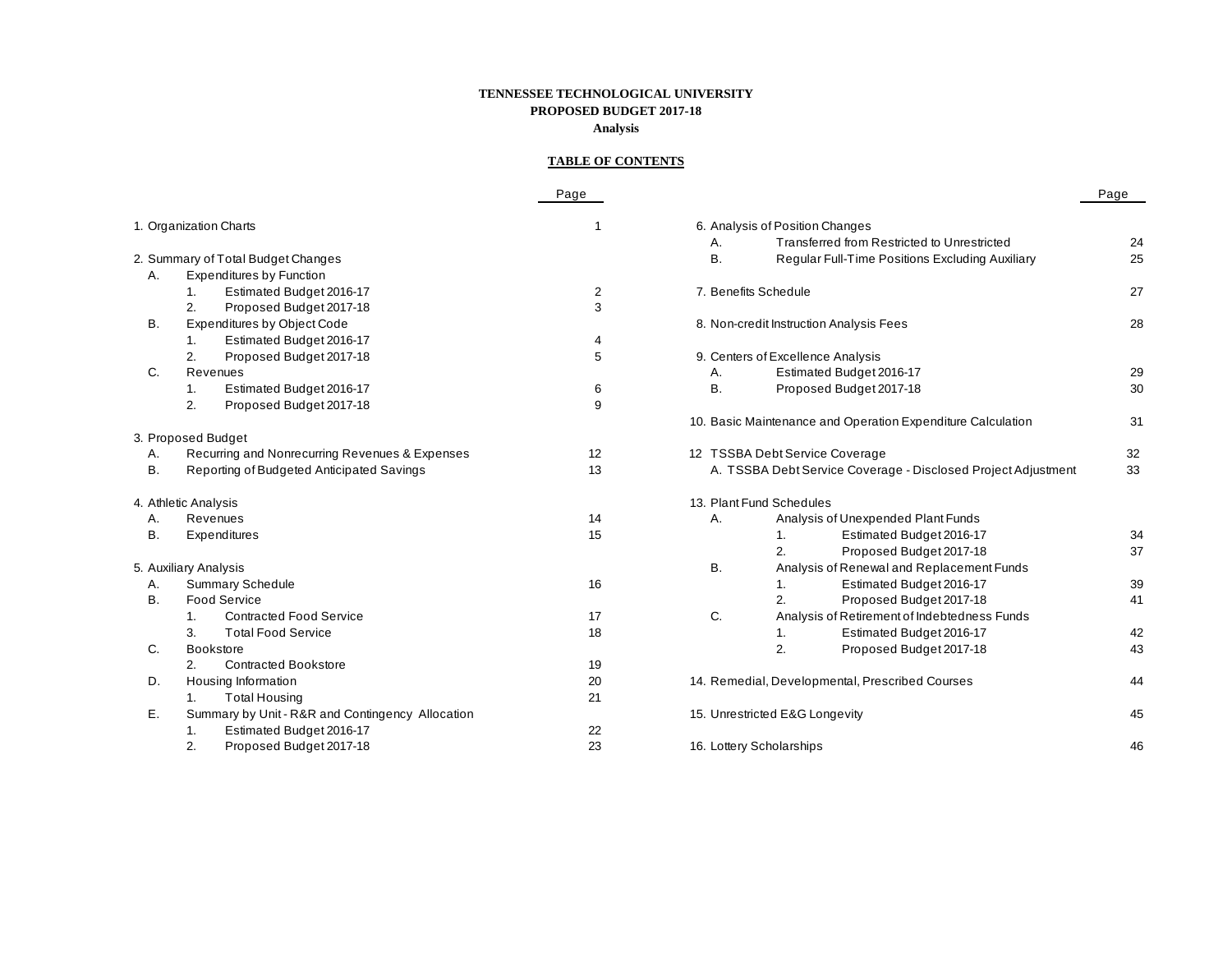# ORGANIZATION CHART FOR TENNESSEE TECH UNIVERSITY ORGANIZATION CHART FOR TENNESSEE TECH UNIVERSITY



July 1, 2017

Student Success Center

Student Success Cente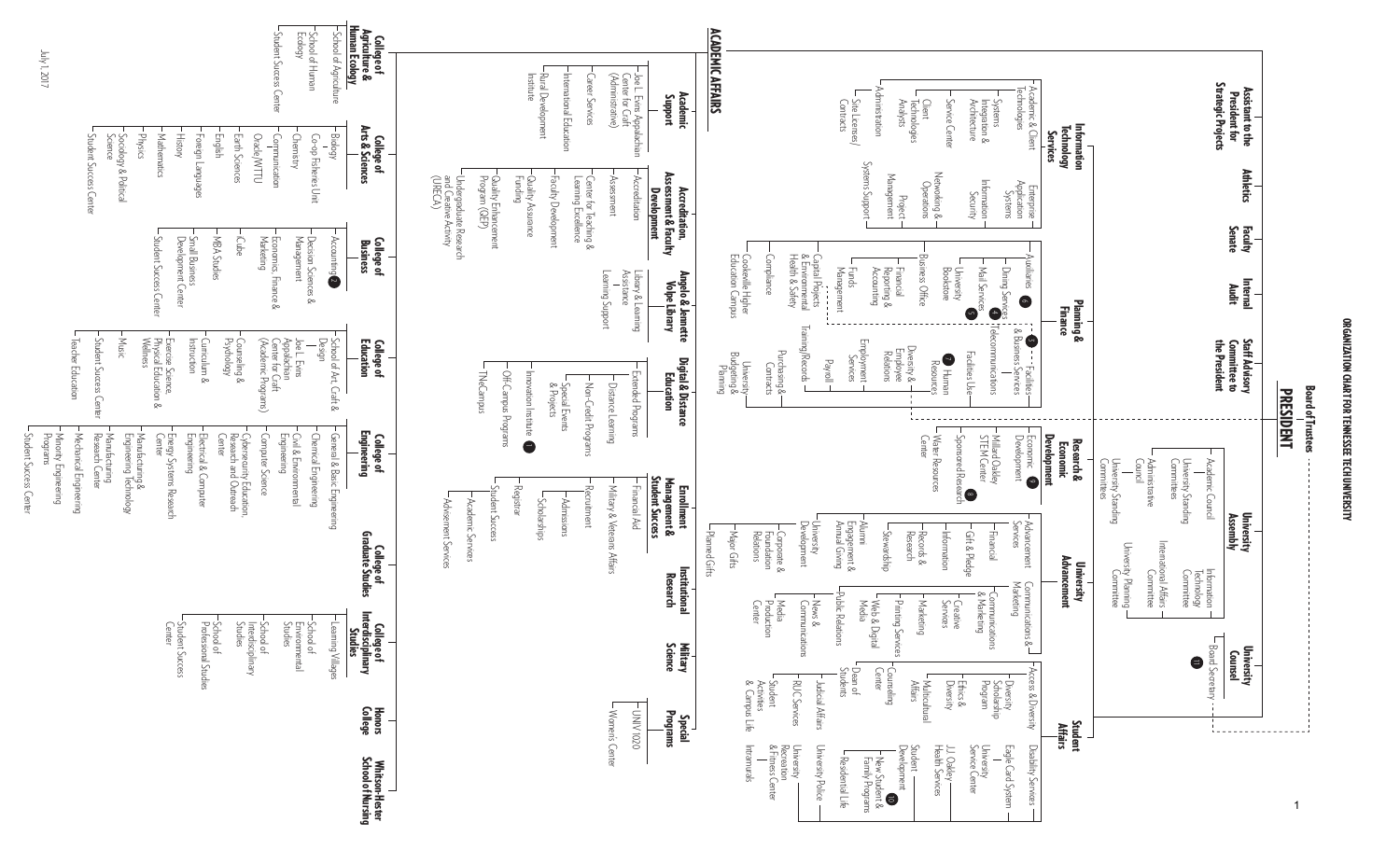#### Form 2 (A) (1)

# **TENNESSEE TECHNOLOGICAL UNIVERSITY SUMMARY OF TOTAL BUDGET CHANGES BY FUNCTION ESTIMATED BUDGET 2016-17**

|                              | <b>OCTOBER</b><br><b>BUDGET</b><br>2016-17 |                | <b>ESTIMATED</b><br><b>BUDGET</b><br>2016-17 |    | <b>Difference</b> | <b>Explanation For</b><br><b>Significant Changes</b> |
|------------------------------|--------------------------------------------|----------------|----------------------------------------------|----|-------------------|------------------------------------------------------|
| Instruction                  | \$                                         | 67,375,800.00  | \$<br>66,713,300.00                          | \$ | (662, 500.00)     |                                                      |
| Research                     |                                            | 2,817,600.00   | 3,200,100.00                                 | \$ | 382,500.00        | Note 1                                               |
| <b>Public Service</b>        |                                            | 2,820,100.00   | 3,128,700.00                                 | \$ | 308,600.00        | Note 2                                               |
| Academic Support             |                                            | 12,950,600.00  | 13,127,300.00                                | \$ | 176,700.00        |                                                      |
| <b>Student Services</b>      |                                            | 24,379,600.00  | 24,818,700.00                                | \$ | 439,100.00        |                                                      |
| Institutional Support        |                                            | 15,660,500.00  | 15,578,800.00                                | \$ | (81,700.00)       |                                                      |
| Operation and Maintenance    |                                            | 14,646,800.00  | 14,697,500.00                                | \$ | 50,700.00         |                                                      |
| Scholarships and Fellowships |                                            | 9,674,700.00   | 11,588,900.00                                | S  | 1,914,200.00      | Note 3                                               |
| TOTAL                        |                                            | 150,325,700.00 | \$<br>152,853,300.00                         | \$ | 2,527,600.00      |                                                      |

Changes > 10% explained:

Note 1: Estimated Budget includes a temporary increase in the amount of \$125,000 to assist with a research consulting contract. Approximately \$139,146 was also added to various research accounts as a result of awards that were either newly identified or corrected with the Estimated Budget.

Note 2: Estimated Budget includes a temporary increase in the amount of \$159,460 to the Business Media Service Center. The additional expenditures are supported by increased revenues.

Note 3: Estimated Budget includes a temporary increase in the amount of \$2,031,252 to assist with increased scholarship awards for FY2016-17.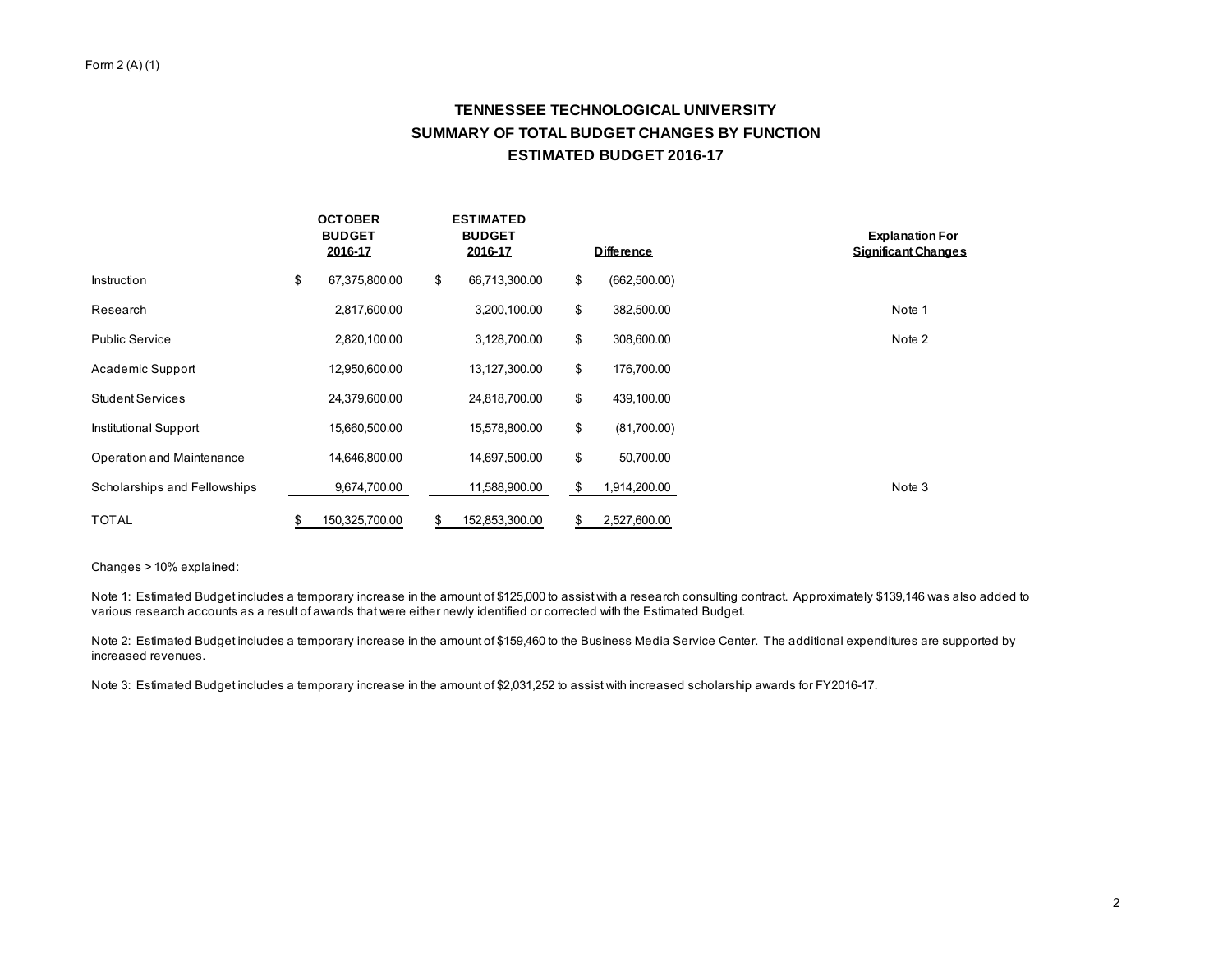# **TENNESSEE TECHNOLOGICAL UNIVERSITY SUMMARY OF TOTAL BUDGET CHANGES BY FUNCTION PROPOSED BUDGET 2017-18**

|                              | <b>ESTIMATED</b><br><b>BUDGET</b><br>2016-17 |                | <b>PROPOSED</b><br><b>BUDGET</b><br>2017-18 |    | <b>Difference</b> | <b>Explanation For</b><br><b>Significant Changes</b> |
|------------------------------|----------------------------------------------|----------------|---------------------------------------------|----|-------------------|------------------------------------------------------|
| Instruction                  | \$                                           | 66,713,300.00  | \$<br>66,572,800.00                         | \$ | (140,500.00)      |                                                      |
| Research                     |                                              | 3,200,100.00   | 2,583,800.00                                | \$ | (616,300.00)      | Note 1                                               |
| <b>Public Service</b>        |                                              | 3,128,700.00   | 2,579,400.00                                | \$ | (549,300.00)      | Note 2                                               |
| Academic Support             |                                              | 13,127,300.00  | 12,204,400.00                               | \$ | (922,900.00)      |                                                      |
| <b>Student Services</b>      |                                              | 24,818,700.00  | 23,278,600.00                               | \$ | (1,540,100.00)    |                                                      |
| Institutional Support        |                                              | 15,578,800.00  | 14,635,600.00                               | \$ | (943, 200.00)     |                                                      |
| Operation and Maintenance    |                                              | 14,697,500.00  | 14,088,400.00                               | \$ | (609, 100.00)     |                                                      |
| Scholarships and Fellowships |                                              | 11,588,900.00  | 12,929,600.00                               | \$ | 1,340,700.00      | Note 3                                               |
| <b>TOTAL</b>                 |                                              | 152,853,300.00 | \$<br>148,872,600.00                        | \$ | (3,980,700.00)    |                                                      |

Changes > 10% explained:

Note 1: Estimated Budget includes FY2016 Research carryovers of \$748,988 (\$723,287 Department Requests, \$3,666 Faculty Research, \$19,938 Purchase Orders, and \$2,097 Special Fees) which are not included in the Proposed Budget.

Note 2: Estimated Budget includes FY2016 Public Service carryovers of \$125,389 (\$75,172 Department Requests and \$50,217 Match Funding) which are not included in the Proposed Budget. In addition, Estimated Budget includes \$159,460 in temporary funding for the Business Media Service Center, which was supported by additional revenues in the Estimated Budget.

Note 3: Proposed Budget includes a permanent increase in the amount of \$3,407,290 to assist with increased scholarship awards, which is \$1,376,038 more than the amount shown for the Estimated Budget, which did have a temporary increase of \$2,031,252 included.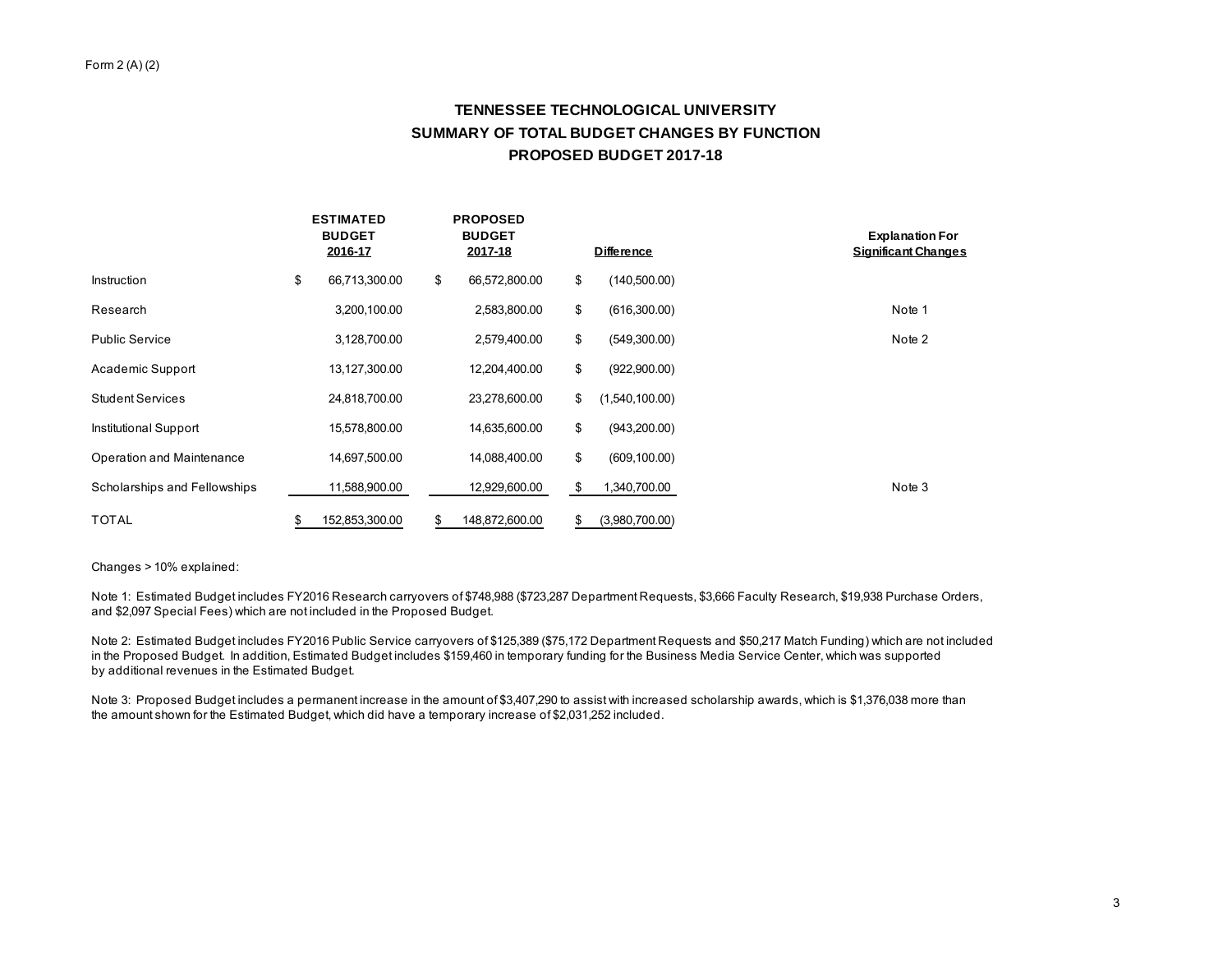# **TENNESSEE TECHNOLOGICAL UNIVERSITY SUMMARY OF TOTAL BUDGET CHANGES FOR BUDGET CATEGORIES ESTIMATED BUDGET 2016-17**

|                              | <b>OCTOBER</b><br><b>BUDGET</b><br>2016-17 | <b>ESTIMATED</b><br><b>BUDGET</b><br>2016-17 | <b>Difference</b> | <b>Explanation For</b><br><b>Significant Changes</b> |
|------------------------------|--------------------------------------------|----------------------------------------------|-------------------|------------------------------------------------------|
| <b>Professional Salaries</b> | 63,007,100.00                              | 63,359,700.00                                | 352,600.00        |                                                      |
| Other Salaries               | 12,402,200.00                              | 12,392,200.00                                | (10,000.00)       |                                                      |
| <b>Employee Benefits</b>     | 28,345,600.00                              | 28,997,400.00                                | 651,800.00        |                                                      |
| Travel                       | 2,111,000.00                               | 2,630,500.00                                 | 519,500.00        | Note 1                                               |
| <b>Operating Expense</b>     | 44,198,700.00                              | 44,951,300.00                                | 752,600.00        |                                                      |
| Capital Outlay               | 261,100.00                                 | 522,200.00                                   | 261,100.00        | Note 2                                               |
| <b>TOTAL</b>                 | 150.325.700                                | 152.853.300                                  | 2,527,600         |                                                      |

Changes > 10% explained:

Note 1: Estimated Budget includes temporary increases to travel accounts within Athletics of \$194,430 from operating accounts to allow for anticipated travel during FY2016-17. In addition, approximately \$349,016 in temporary travel increases from other sources (primarily operating) is included in Estimated Budget across varied and multiple departments.

Note 2: Estimated Budget includes approximately \$261,100 in temporary transfers to capital accounts primarily from operating lines.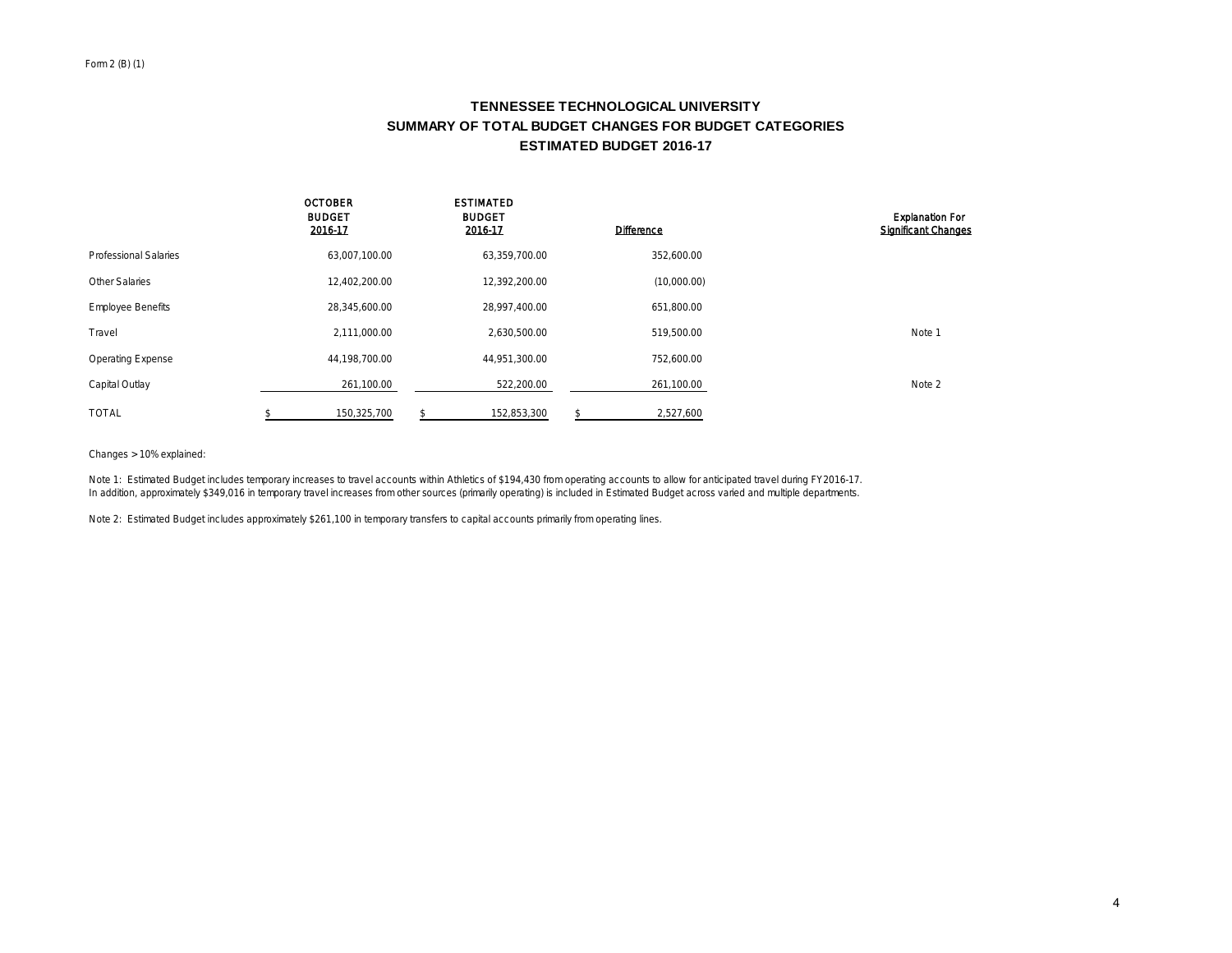# **TENNESSEE TECHNOLOGICAL UNIVERSITY SUMMARY OF TOTAL BUDGET CHANGES FOR BUDGET CATEGORIES PROPOSED BUDGET 2017-18**

|                          | <b>ESTIMATED</b><br><b>BUDGET</b><br>2016-17 | <b>PROPOSED</b><br><b>BUDGET</b><br>2017-18 | <b>Difference</b> | <b>Explanation For</b><br><b>Significant Changes</b> |
|--------------------------|----------------------------------------------|---------------------------------------------|-------------------|------------------------------------------------------|
| Professional Salaries    | 63,359,700.00                                | 64,434,700.00                               | 1,075,000.00      |                                                      |
| <b>Other Salaries</b>    | 12,392,200.00                                | 11,927,500.00                               | (464, 700.00)     |                                                      |
| <b>Employee Benefits</b> | 28.997.400.00                                | 28.957.400.00                               | (40,000.00)       |                                                      |
| Travel                   | 2,630,500.00                                 | 1,895,000.00                                | (735,500.00)      | Note 1                                               |
| <b>Operating Expense</b> | 44,951,300.00                                | 41,309,500.00                               | (3,641,800.00)    |                                                      |
| Capital Outlay           | 522,200.00                                   | 348,500.00                                  | (173, 700.00)     | Note 2                                               |
| <b>TOTAL</b>             | 152,853,300                                  | 148.872.600                                 | (3,980,700)       |                                                      |

Changes > 10% explained:

Note 1: Estimated Budget includes FY2016 Travel carryovers of \$28,122 (\$25,830 Department Requests and \$2,292 Faculty Research) which are not included in the Proposed Budget. In addition, Estimated Budget includes temporary increases to travel accounts within Athletics of \$194,430 from operating accounts to allow for anticipated travel during FY2016-17. Approximately \$349,016 in temporary travel increases from other sources is included in Estimated Budget across varied and multiple departments, but due to their temporary nature are not included in the Proposed Budget.

Note 2: Estimated Budget includes approximately \$261,100 in temporary transfers to capital accounts primarily from operating lines which are not included in the Proposed Budget.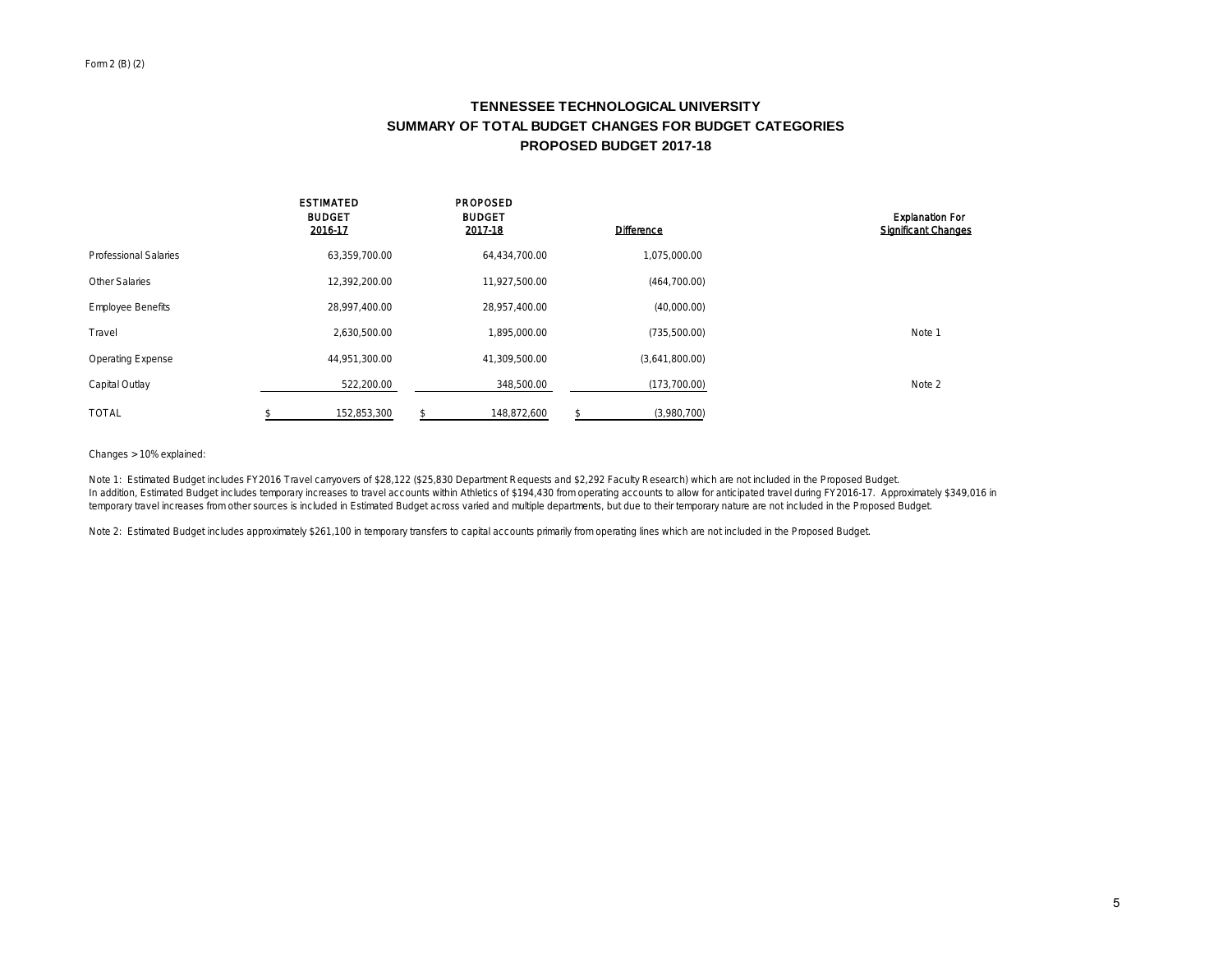# **TENNESSEE TECHNOLOGICAL UNIVERSITY ANALYSIS OF BUDGET CHANGES FOR REVENUE ACCOUNTS ESTIMATED BUDGET 2016-17**

| <b>ACCOUNT</b> |                               | 2016-17               | 2016-17                 |               |                                                               |                             |
|----------------|-------------------------------|-----------------------|-------------------------|---------------|---------------------------------------------------------------|-----------------------------|
| CODE           | <b>ACCOUNT NAME</b>           | <b>OCTOBER BUDGET</b> | <b>ESTIMATED BUDGET</b> | <b>CHANGE</b> | <b>DESCRIPTION OF CHANGE</b>                                  | SOURCE OF FUNDS             |
| 51000-51033    | In-State Tuition              | 74,930,500            | 74,191,275              | (739, 225)    | Decline in TN eCampus graduate level revenue sharing.         | Student fees.               |
| 51050-51071    | Out-of-State Tuition          | 12.162.000            | 11,754,500              | (407, 500)    | Decline in Spring 2017 international student enrollment       | Student fees.               |
|                |                               |                       |                         |               | and anticipated decline in Summer 2017 int'l. enrollment.     |                             |
| 51100          | Debt Service Fee              | 2,390,000             | 2,383,550               | (6, 450)      |                                                               | Student fees.               |
| 51200-51220    | <b>Technology Access Fees</b> | 2,349,800             | 2,348,675               | (1, 125)      |                                                               | Student fees.               |
| 51311          | Facilities                    | 968,000               | 965,450                 | (2,550)       |                                                               | Student fees.               |
| 51500          | DMBA Online Course Fee        | 396,500               | 426,500                 | 30,000        |                                                               | Student fees.               |
| 51551          | TN eCampus Online Fee         | 621,500               | 659.500                 | 38,000        |                                                               | Student fees.               |
| 51600          | CEU Student Fees              | 77,000                | 90,000                  | 13,000        | Anticipated increase in non-credit course participation       | Non-credit course fees.     |
| 51650          | SACF - Engineering            | 2,473,000             | 2,573,000               | 100,000       |                                                               | Student fees.               |
| 51652          | <b>SACF - Business</b>        | 764,800               | 780,300                 | 15,500        |                                                               | Student fees.               |
| 51654          | SACF - Nursing                | 311,000               | 310,000                 | (1,000)       |                                                               | Student fees.               |
| 51658          | SACF - Education              | 347.000               | 351.700                 | 4,700         |                                                               | Student fees.               |
| 51700-51710    | <b>Application Fees</b>       | 237,000               | 246,000                 | 9,000         |                                                               | Admission application fees. |
| 51750          | Late Registration Fees        | 94,000                | 134,000                 | 40,000        | Spring 2016 late fees waived due to inclement weather.        | Student late registration   |
|                |                               |                       |                         |               | No inclement weather in Spring 2017.                          | penalty.                    |
| 51801          | Music Private Lesson Fees     | 108.700               | 107.900                 | (800)         |                                                               | Student fees.               |
| 51808          | Returned Check Fines          | 3.100                 | 4,000                   | 900           | Anticipated increase in returned check fines based upon       | Bad check fines.            |
|                |                               |                       |                         |               | actual activity during May-June of FY16.                      |                             |
| 51818-51819    | <b>Library Fines</b>          | 11,500                | 21,000                  | 9,500         | Increase in charges associated with check-out of              | Late return fines and       |
|                |                               |                       |                         |               | electronic equipment from Library and Learning Resource       | damage/replacement          |
|                |                               |                       |                         |               | Center.                                                       | cost reimbursement.         |
| 51822          | DMBA Module Fee               | 5,000                 | $\circ$                 | (5,000)       | Discontinuation of module sales.                              | Course review materials.    |
| 51832          | Music and Art - Recital Fees  | $\circ$               | 4,000                   | 4,000         | To establish Recital Fees budget previously included          | Student fees.               |
|                |                               |                       |                         |               | in Private Lesson Fee budget.                                 |                             |
| 51842          | Golf Fees                     | $\circ$               | 7,150                   | 7,150         | Golf instruction now taking place at Golden Eagle Golf Club   | Student fees.               |
|                |                               |                       |                         |               | with fees collected by TTU rather than being paid directly to |                             |
|                |                               |                       |                         |               | an off-campus vendor.                                         |                             |
| 58000-58253:   | Athletics                     | 6,011,390             | 6,193,279               | 181,889       | Increase in football game guarantees.                         | Ticket sales, game contract |
| 58255-58349    |                               |                       |                         |               |                                                               | quarantees, NCAA/OVC,       |
|                |                               |                       |                         |               |                                                               | and student fees.           |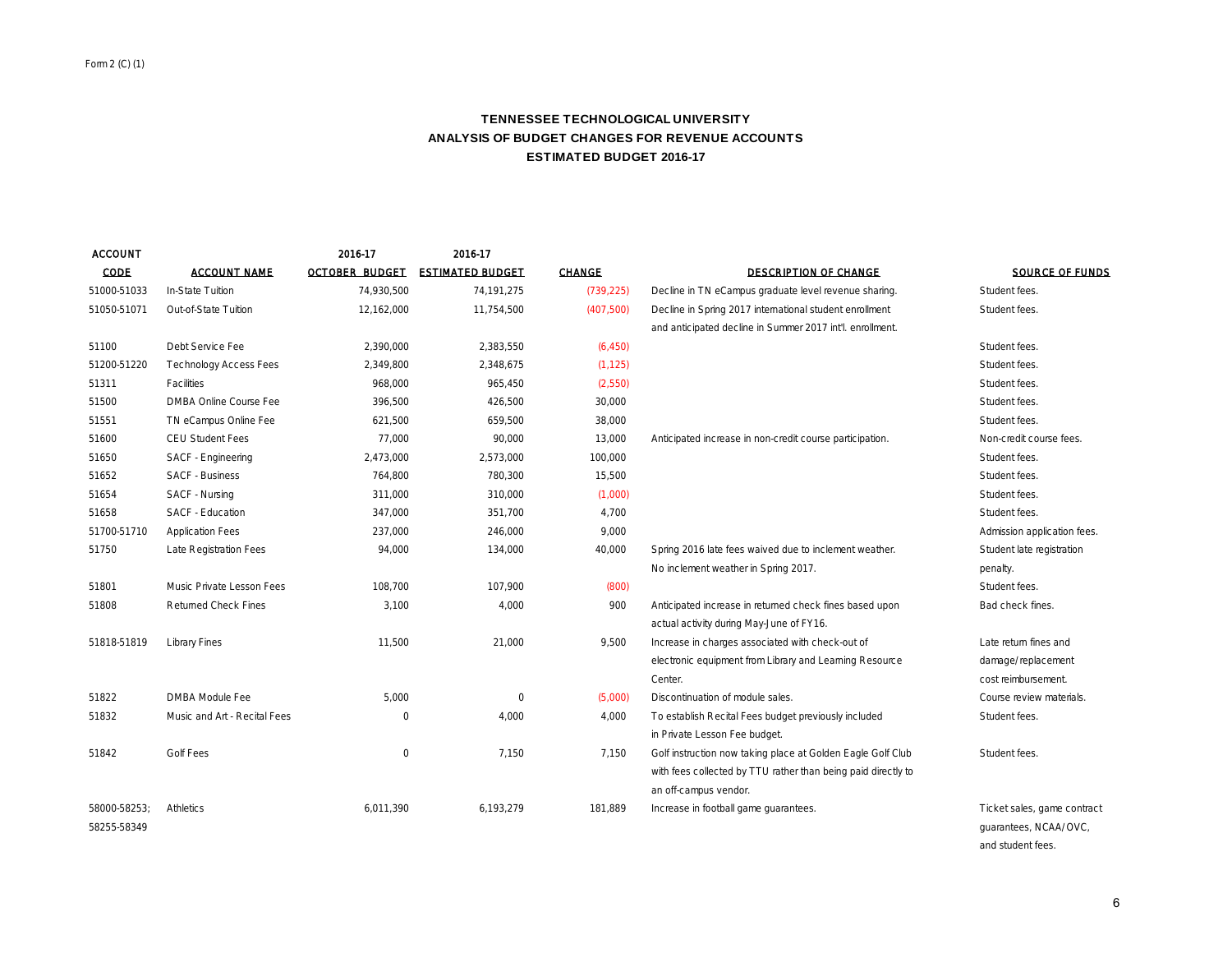Form 2 (C) (1)

| 58254        | Ag Pav Concession Commissio         | $\Omega$ | 2,000       | 2,000     | To establish revenue budget to equal year-to-date actual         | Contract commission.                |
|--------------|-------------------------------------|----------|-------------|-----------|------------------------------------------------------------------|-------------------------------------|
| 58364-58366; | Farm Operations                     | 495,710  | 512,125     | 16,415    |                                                                  | Livestock, produce, and             |
| 58387-58389; |                                     |          |             |           |                                                                  | plant sales, and other agricultural |
| 58396-58398; |                                     |          |             |           |                                                                  | services.                           |
| 58408        |                                     |          |             |           |                                                                  |                                     |
| 58379        | Music & Art-Sales and Service       | 6,678    | 6.933       | 255       |                                                                  | Concert ticket sales: uniform       |
|              |                                     |          |             |           |                                                                  | and instrument replacement.         |
| 58382        | Workshop Fees                       | 26,265   | 11,340      | (14, 925) | Decline in STEM Center workshop participation.                   | Participant registration fees.      |
| 58391        | <b>Business Media Service Cente</b> | 498,570  | 554,070     | 55,500    | Services provided for TN eCampus marketing campaign.             | Contract revenue.                   |
| 58394        | Sponsorships                        | $\Omega$ | 6,250       | 6,250     | To establish revenue budget to equal year-to-date actual.        | Sponsorships for cheerleading       |
|              |                                     |          |             |           |                                                                  | and dance clinics and               |
|              |                                     |          |             |           |                                                                  | workshops.                          |
| 58399        | Membership Dues Collected           | 50,000   | $\mathbf 0$ | (50,000)  | Revised MOU does not require membership dues from                | CHEC partnership agreement.         |
|              |                                     |          |             |           | participating institutions for CHEC operation.                   |                                     |
| 58400        | Indirect Cost Recovery-Unrest       | 124,640  | 193,210     | 68,570    | Indirect cost adjustment consistent with above increase in       | Contract indirect cost.             |
|              |                                     |          |             |           | account code 58391 for services provided for TN eCampus          |                                     |
|              |                                     |          |             |           | marketing campaign.                                              |                                     |
| 58412        | Instructional Equipment Renta       | 2,000    | 41,000      | 39,000    | Increased use of STEM Mobile by off-campus entities.             | Equipment rental.                   |
| 58418        | Laboratory Manuals                  | 29,601   | 24,231      | (5, 370)  | Decline in number of laboratory manuals printed by outside       | Lab manual printing                 |
|              |                                     |          |             |           | service.                                                         | commission per contract.            |
| 58505        | <b>Traffic Fines</b>                | 547,500  | 267,500     | (280,000) | Correction of overstated estimate of traffic and parking fines.  | Traffic and parking citations.      |
| 58805        | Interest Income                     | 285,000  | 385,000     | 100,000   | Increase in investment income due to improved financial market.  | Investment income.                  |
| 58860        | Sales and Svc-Other-Taxable         | 35,000   | 74,380      | 39,380    | Establish revenue estimate for Post Office E&G Operations.       | Departmental sales and service.     |
| 58861        | Sales and Svc-Other-Non-taxa        | 558,067  | 886,250     | 328,183   | Revised MOU regarding method of CHEC cost sharing;               | CHEC operating cost sharing;        |
|              |                                     |          |             |           | increased participation in registration fee installment payment  | installment plan service charges.   |
|              |                                     |          |             |           | plan.                                                            |                                     |
| 58862        | Sales and Svc-Other-Sales Ta        | (4, 130) | (4, 330)    | (200)     |                                                                  | Sales tax transmitted to state.     |
| 58863        | Parking Permits - Staff             | 574,000  | 265,000     | (309,000) | Correction of overstated estimate of sales of new zoned parking  | Optional parking permit sales.      |
|              |                                     |          |             |           | permits to University staff.                                     |                                     |
| 58864        | Parking Permits - Student           | 726.000  | 892,000     | 166,000   | Correction of understated estimate of sales of new zoned parking | Optional parking permit sales.      |
|              |                                     |          |             |           | permits to University students.                                  |                                     |
| 58867        | <b>Facilities Rental</b>            | 139,009  | 139,869     | 860       |                                                                  | Facility rental charges.            |
| 58868        | Ag Pavilion Concessions Sale:       | 46,000   | $\circ$     | (46,000)  | Eliminate revenue estimate. Concessions sales for Ag Pavilion    | Previous sales revenue.             |
|              |                                     |          |             |           | contracted to third party.                                       |                                     |
| 58869        | Ag Pavilion Student Rental          | 4,980    | 4,000       | (980)     | Change in number of students choosing to reside at Pavilion.     | Facility rental charges.            |
| 58872        | <b>FLS Commission</b>               | 120,000  | 20,000      | (100,000) | To reflect reduced enrollment in English as a foreign language   | Contract commission.                |
|              |                                     |          |             |           | program through FLS.                                             |                                     |
| 58874        | Photo Services Sales - Taxable      | 32,490   | 22,490      | (10,000)  | To reflect decline in demand for photographic services.          | Sale of photographic products.      |
| 58881-58882  | <b>Printing Services</b>            | 72,160   | 78,660      | 6,500     |                                                                  | Sale of printed materials.          |
| 58885        | Clinics                             | $\Omega$ | 5,155       | 5,155     | Creation of separate budget line for cheerleader and dance       | Participant fees.                   |
|              |                                     |          |             |           | team clinics.                                                    |                                     |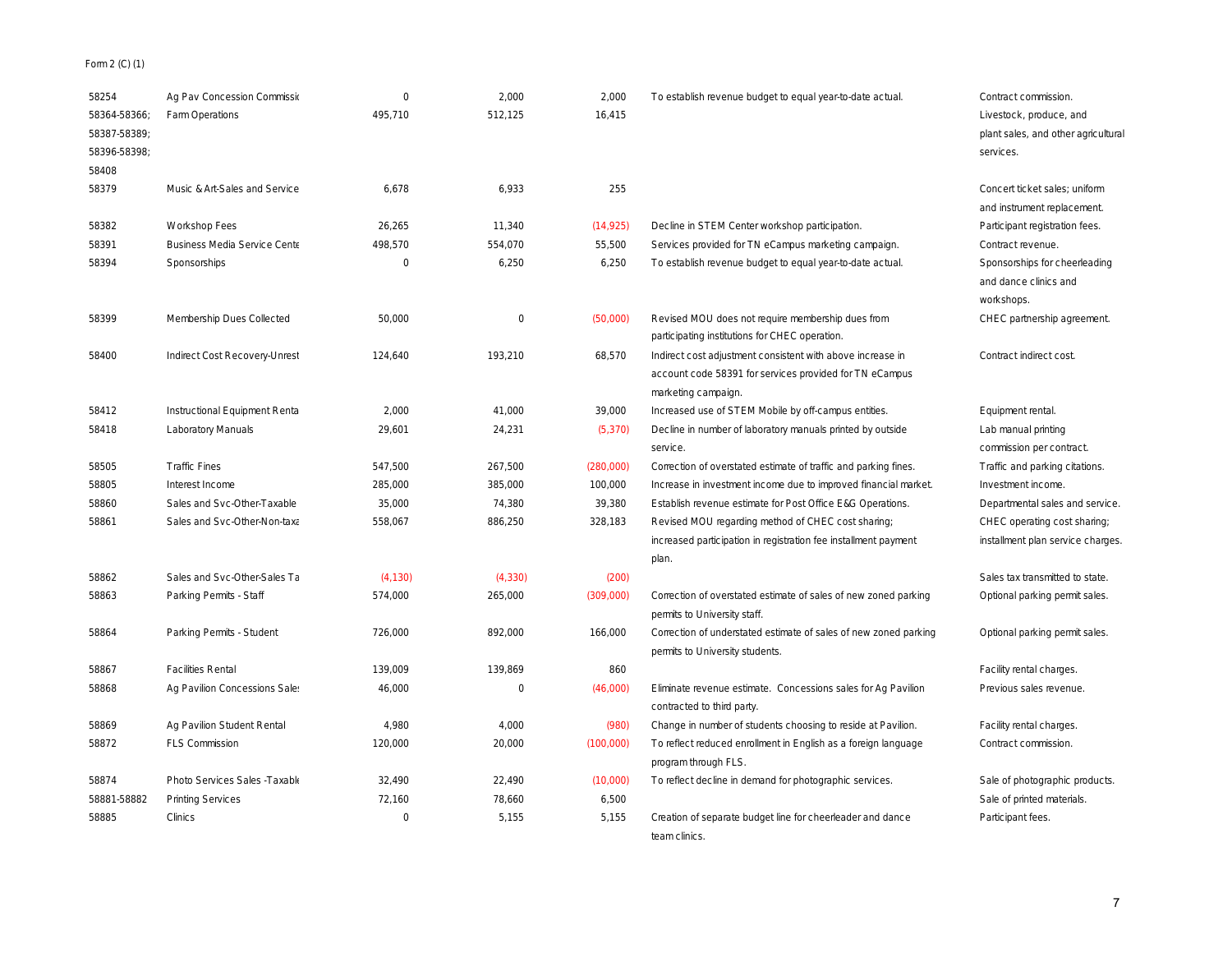Form 2 (C) (1)

| 58886        | Career Services                | 43,100    | 112,865    | 69,765    | To correct understated estimate for career fair employer            | Employer registrations.            |
|--------------|--------------------------------|-----------|------------|-----------|---------------------------------------------------------------------|------------------------------------|
|              |                                |           |            |           | registration fees.                                                  |                                    |
| 58889        | Health Services-Faculty/Staff  | $\Omega$  | 2,040      | 2,040     | To establish revenue budget to equal year-to-date actual.           | Services for faculty and staff.    |
| 58890-58891  | <b>SOAR</b>                    | 65,000    | 66,590     | 1,590     |                                                                     | Student Orientation, Advisement,   |
|              |                                |           |            |           |                                                                     | and Registration participant fees. |
| 58897        | Copying                        | 9,460     | 3,575      | (5,885)   | Removal of traditional copying machines from Volpe Library.         | Copying.                           |
|              |                                |           |            |           | Replaced by minimal activity pre-paid card service for outside      |                                    |
|              |                                |           |            |           | individuals.                                                        |                                    |
| 59000-59002  | Bookstore                      | 526,300   | 506,300    | (20,000)  |                                                                     | Contract commission.               |
| 59200-59215; | Residential Life - Dormitories | 8,772,000 | 10,480,000 | 1,708,000 | To correct understated Revised Budget estimate.                     | Student dormitory rental, and      |
| 59222        |                                |           |            |           |                                                                     | special and clinic rentals.        |
| 59216-59220  | <b>Tech Village Apartments</b> | 1,657,200 | 1,806,000  | 148,800   | To correct understated Revised Budget estimate.                     | Apartment rental.                  |
| 59401-59403  | Vending                        | 127,000   | 145,500    | 18,500    | To correct understated Revised Budget estimate.                     | Vending contract commissions.      |
| 59550-59575; | Campus Recreation Center       | 1,126,950 | 1,106,050  | (20,900)  |                                                                     | Membership fees, quest fees,       |
| 59580-59587  |                                |           |            |           |                                                                     | rentals, activity lessons.         |
| 59654-59657  | Post Office Administration     | 17,000    | 13,000     | (4,000)   | To reflect increased sales of retro post office box doors resulting | Sale of post office box doors      |
|              |                                |           |            |           | in increased revenue sharing with contractor responsible for        | removed during renovation of       |
|              |                                |           |            |           | refurbishing these doors.                                           | Post Office operation.             |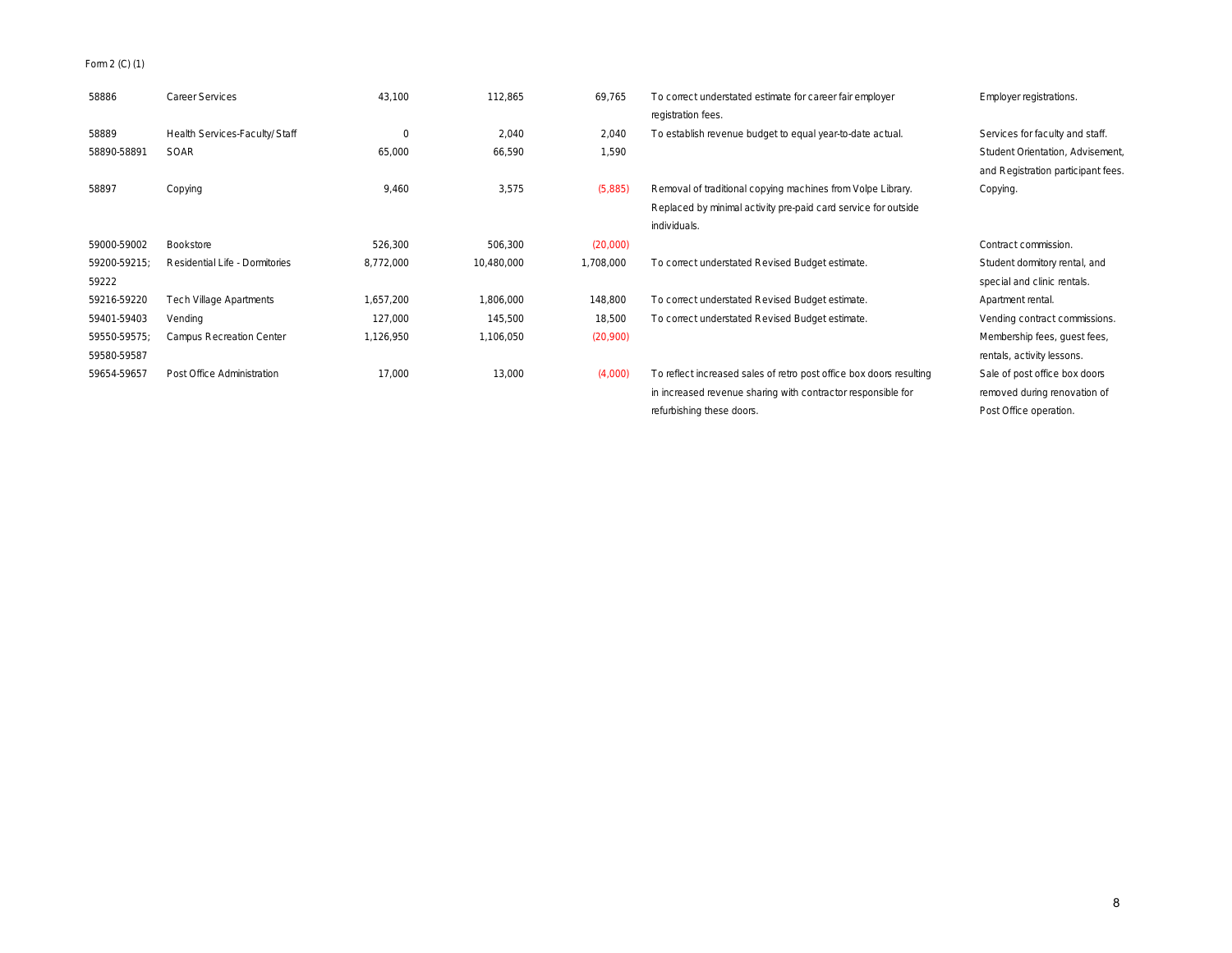# **TENNESSEE TECHNOLOGICAL UNIVERSITY ANALYSIS OF BUDGET CHANGES FOR REVENUE ACCOUNTS PROPOSED BUDGET 2017-18**

| <b>ACCOUNT</b> |                                     | 2016-17                 | 2017-18         |               |                                                                       |                                     |
|----------------|-------------------------------------|-------------------------|-----------------|---------------|-----------------------------------------------------------------------|-------------------------------------|
| CODE           | <b>ACCOUNT NAME</b>                 | <b>ESTIMATED BUDGET</b> | PROPOSED BUDGET | <b>CHANGE</b> | <b>DESCRIPTION OF CHANGE</b>                                          | SOURCE OF FUNDS                     |
| 51000-51033    | In-State Tuition                    | 74,191,275              | 74,656,000      | 464,725       | Projected enrollment decline due to third year of TN Promise          | Student fees.                       |
|                |                                     |                         |                 |               | offset by anticipated 3% rate increase.                               |                                     |
| 51050-51071    | Out-of-State Tuition                | 11,754,500              | 9.997.500       | (1,757,000)   | Anticipated continuation of international student enrollment decline. | Student fees.                       |
| 51100          | Debt Service Fees                   | 2,383,550               | 2.318.000       | (65, 550)     | Anticipated decrease consistent with anticipated enrollment decline.  | Student fees.                       |
| 51200-51220    | <b>Technology Access Fees</b>       | 2,348,675               | 2,341,300       | (7, 375)      | Anticipated decrease consistent with anticipated enrollment decline.  | Student fees.                       |
| 51311          | <b>Facilities Fee</b>               | 965,450                 | 939,400         | (26,050)      | Anticipated decrease consistent with anticipated enrollment decline.  | Student fees.                       |
| 51500          | <b>DMBA Online Fee</b>              | 426.500                 | 474.000         | 47.500        | Approved rate increase effective Fall 2017.                           | Student fees.                       |
| 51502          | Interdisciplinary Studies Online    | $\circ$                 | 31,500          | 31,500        | Approved new fee effective Fall 2017.                                 | Student fees.                       |
| 51504          | MAcc Online Course Fee              | $\circ$                 | 51,000          | 51,000        | Online fee applicable to new Master of Accountancy program.           | Student fees.                       |
| 51650          | SACF - Engineering                  | 2,573,000               | 2,780,000       | 207,000       | Approved rate increase effective Fall 2017.                           | Student fees.                       |
| 51652          | <b>SACF - Business</b>              | 780.300                 | 938.000         | 157,700       | Approved rate increase effective Fall 2017.                           | Student fees.                       |
| 51654          | SACF - Nursing                      | 310,000                 | 543,000         | 233,000       | Approved rate increase effective Fall 2017.                           | Student fees.                       |
| 51658          | SACF - Education                    | 351,700                 | 876,200         | 524,500       | Extension of SACF, currently applicable to only Ready to Teach        | Student fees.                       |
|                |                                     |                         |                 |               | courses, to Music & Art and other courses within the College of       |                                     |
|                |                                     |                         |                 |               | Education.                                                            |                                     |
| 51660          | SACF - Agric/ Human Ecology         | $\circ$                 | 220,000         | 220,000       | Approved new fee effective Fall 2017.                                 | Student fees.                       |
| 51662          | SACF - Arts & Sciences              | $\circ$                 | 1,000,000       | 1,000,000     | Approved new fee applicable to Biology, Chemistry, Earth Sciences,    | Student fees.                       |
|                |                                     |                         |                 |               | and Physics courses.                                                  |                                     |
| 51813          | <b>Examination and Testing Fees</b> | 52,543                  | 54,551          | 2.008         |                                                                       | Test participant registration fees. |
| 51818-51819    | <b>Library Fines</b>                | 20,000                  | 16,000          | (4,000)       | Conservative estimate of late fines/replacement charges for books     | Late return fines, and damage or    |
|                |                                     |                         |                 |               | or electronic equipment checked out from the Library and LRC.         | replacement cost reimbursement.     |
| 52000          | State Appropriations for Opera      | 41.991.800              | 45.448.900      | 3.457.100     | Increased state appropriations due to outcome growth;                 | State appropriations.               |
|                |                                     |                         |                 |               | 3% recurring salary pool; increase in group health; and match         |                                     |
|                |                                     |                         |                 |               | funding for NSF grant.                                                |                                     |
| 58000-58253    | Athletics                           | 6,193,279               | 5,892,390       | (300, 889)    | Opponent quarantee contracts not yet complete; anticipated decline    | Ticket sales, game contract         |
| 58255-58349    |                                     |                         |                 |               | in student activity fees due to the impact of TN Promise on student   | quarantees, NCAA/OVC, and           |
|                |                                     |                         |                 |               | enrollment.                                                           | student activity fees.              |
| 58254          | Ag Pavilion                         | 2.000                   | $\circ$         | (2,000)       | Concessions contract not yet completed.                               | Contract commission.                |
| 58350          | Child Development Lab Cente         | 427,870                 | 393,040         | (34, 830)     |                                                                       | Attendee registration fees.         |
| 58362          | <b>Band Camps</b>                   | 51.270                  | 53.330          | 2.060         |                                                                       | Participation registration fees.    |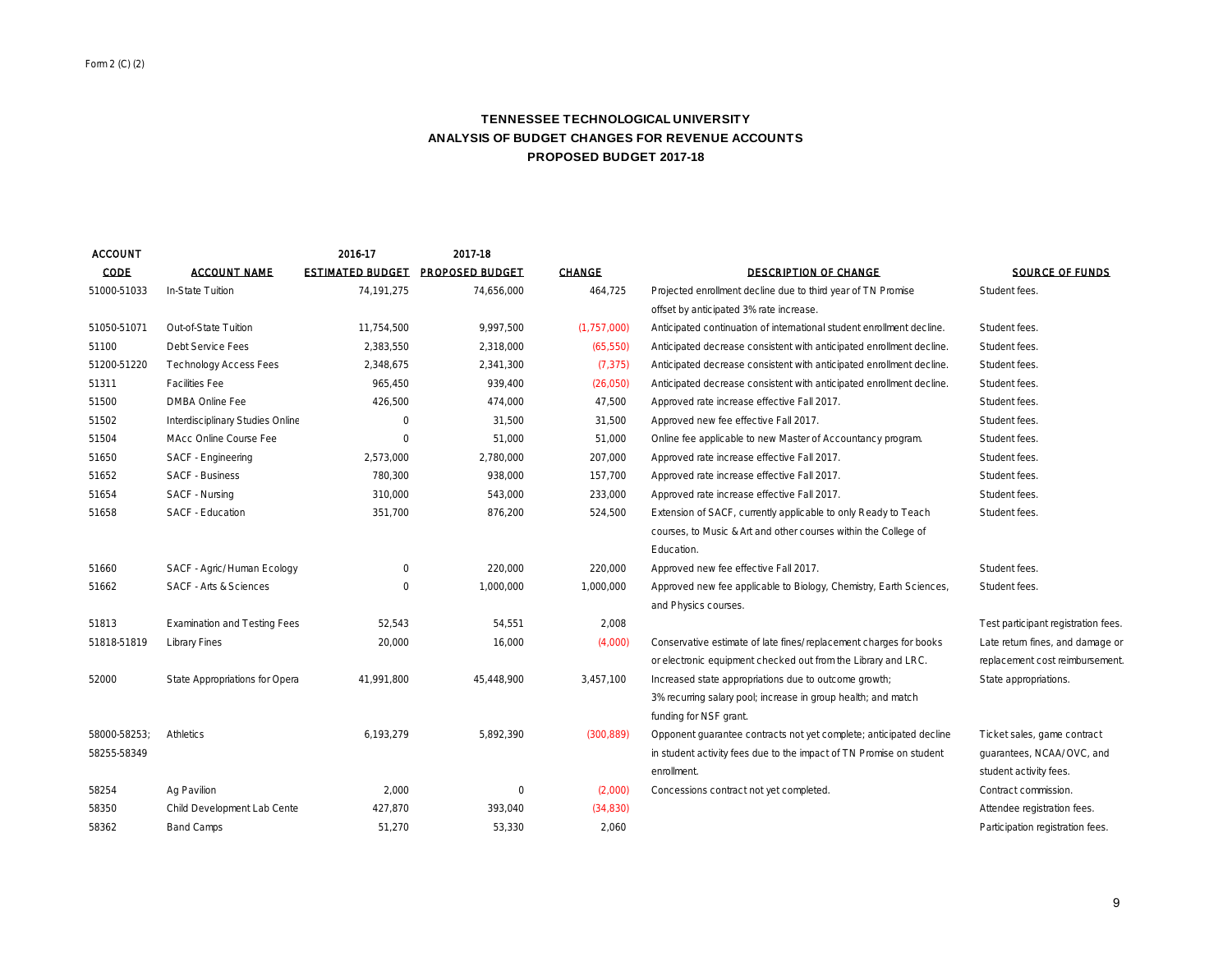# Form 2 (C) (2)

| 58364-58366;<br>58387-58389<br>58396-58398:<br>58408 | Farm Operations                 | 512,125  | 495,710  | (16, 415)  |                                                                                                                                                                   | Livestock, produce, and plant<br>sales, and other agricultural<br>services.                |
|------------------------------------------------------|---------------------------------|----------|----------|------------|-------------------------------------------------------------------------------------------------------------------------------------------------------------------|--------------------------------------------------------------------------------------------|
| 58379-58380                                          | Sales and Services-Educ Dep     | 20,908   | 19,555   | (1, 353)   |                                                                                                                                                                   | Sales and services of<br>educational departments.                                          |
| 58382                                                | Workshop Fees                   | 11,340   | 7,875    | (3, 465)   | Ohio Valley History Conference held during FY17 not expected to<br>recur during FY18.                                                                             | Participant registration fees.                                                             |
| 58391                                                | Business Media Service Cente    | 554,070  | 498,570  | (55,500)   | Conservative estimate of services to be provided for TN eCampus<br>marketing campaign.                                                                            | Contract revenue.                                                                          |
| 58394                                                | Sponsorships                    | 6,250    | $\circ$  | (6, 250)   | Conservative estimate of sponsorships for Cheerleader and Dance<br>Team clinics and workshops.                                                                    | Event sponsors.                                                                            |
| 58400                                                | Indirect Cost Recovery Unrest   | 193,210  | 124,640  | (68, 570)  | Indirect cost adjustment consistent with above decrease in account<br>code 58391 for services provided for TN eCampus marketing<br>campaign                       | Contract indirect cost.                                                                    |
| 58412                                                | Instruction Equipment Rental    | 41000    | 2000     | (39,000)   | Conservative estimate of demand by off-campus entities for use of<br><b>STEM Mobile</b>                                                                           | Equipment rental.                                                                          |
| 58534                                                | Intl Education Deposit Forfeitu | 109500   | $\circ$  | (109, 500) | Forfeiture recorded during FY17 was cumulative over several years.<br>FY18 forfeiture is predicted to be minimal.                                                 | International student initial term<br>deposit.                                             |
| 58860                                                | Sales and Service Other-Taxa    | 74380    | 35940    | (38, 440)  | Conservative estimate of Post Office E&G sales and service.                                                                                                       | Post Office shipping charges.                                                              |
| 58861                                                | Sales and Service Other-Nont    | 886250   | 835945   | (50, 305)  |                                                                                                                                                                   | Installment payment plan service<br>charges and penalties; CHEC<br>operating cost sharing. |
| 58862                                                | Sales and Service-Tax Transn    | (4, 330) | (4, 130) | 200        |                                                                                                                                                                   | Sales tax transmitted to state.                                                            |
| 58863                                                | Parking Permits - Staff         | 265,000  | 288,000  | 23,000     | Approved rate increase for campus parking permits.                                                                                                                | Optional parking permit sales.                                                             |
| 58864                                                | Parking Permits - Student       | 892,000  | 826,000  | (66,000)   | Approved rate increase for campus parking permits offset by<br>decreased availability of Red Zone spaces due to lot closure for<br>Science Building construction. | Optional parking permit sales.                                                             |
| 58867                                                | <b>Facilities Rental</b>        | 139,869  | 139,009  | (860)      |                                                                                                                                                                   | Facility rental.                                                                           |
| 58868                                                | Ag Pavilion Concessions         | $\circ$  | 46,000   | 46,000     | Anticipate return to direct sale of concessions at Pavilion events<br>rather than contracting the service.                                                        | Sale of concessions.                                                                       |
| 58869                                                | Ag Pavilion Student Rentals     | 4,000    | 4,980    | 980        | Anticipate increased number of students choosing to live on site.                                                                                                 | Student housing rental.                                                                    |
| 58874                                                | <b>Photo Services</b>           | 22,490   | 32,490   | 10,000     | Anticipated increase in demand for photo services.                                                                                                                | Sale of photo service/items.                                                               |
| 58881                                                | <b>Printing Services</b>        | 78,660   | 72,160   | (6,500)    |                                                                                                                                                                   | Sales of printing service/items.                                                           |
| 58885                                                | Clinics                         | 5,155    | 2,475    | (2,680)    | Conservative estimate of Cheerleading and Dance Team clinics.                                                                                                     | Participant registration fees.                                                             |
| 58886                                                | Career Services                 | 112,865  | 43,100   | (69, 765)  | Conservative estimate of career fair exhibitor participation.                                                                                                     | Employer registration fees.                                                                |
| 58889                                                | Health Services Faculty/ Staff  | 2,040    | $\circ$  | (2,040)    | Conservative estimate of demand by faculty/staff for campus<br>health services.                                                                                   | Charges for health services.                                                               |
| 58890-58891                                          | <b>SOAR</b>                     | 66,590   | 65,000   | (1,590)    |                                                                                                                                                                   | Student Orientation, Advisement,<br>and Registration participant fees.                     |
| 58897                                                | Copying                         | 3,575    | 5,535    | 1.960      | Increase estimate to be more in line with FY17 actual.                                                                                                            | Copying.                                                                                   |
| 59000-59002                                          | Bookstore                       | 506,300  | 525,500  | 19,200     |                                                                                                                                                                   | Auxiliary contract commission.                                                             |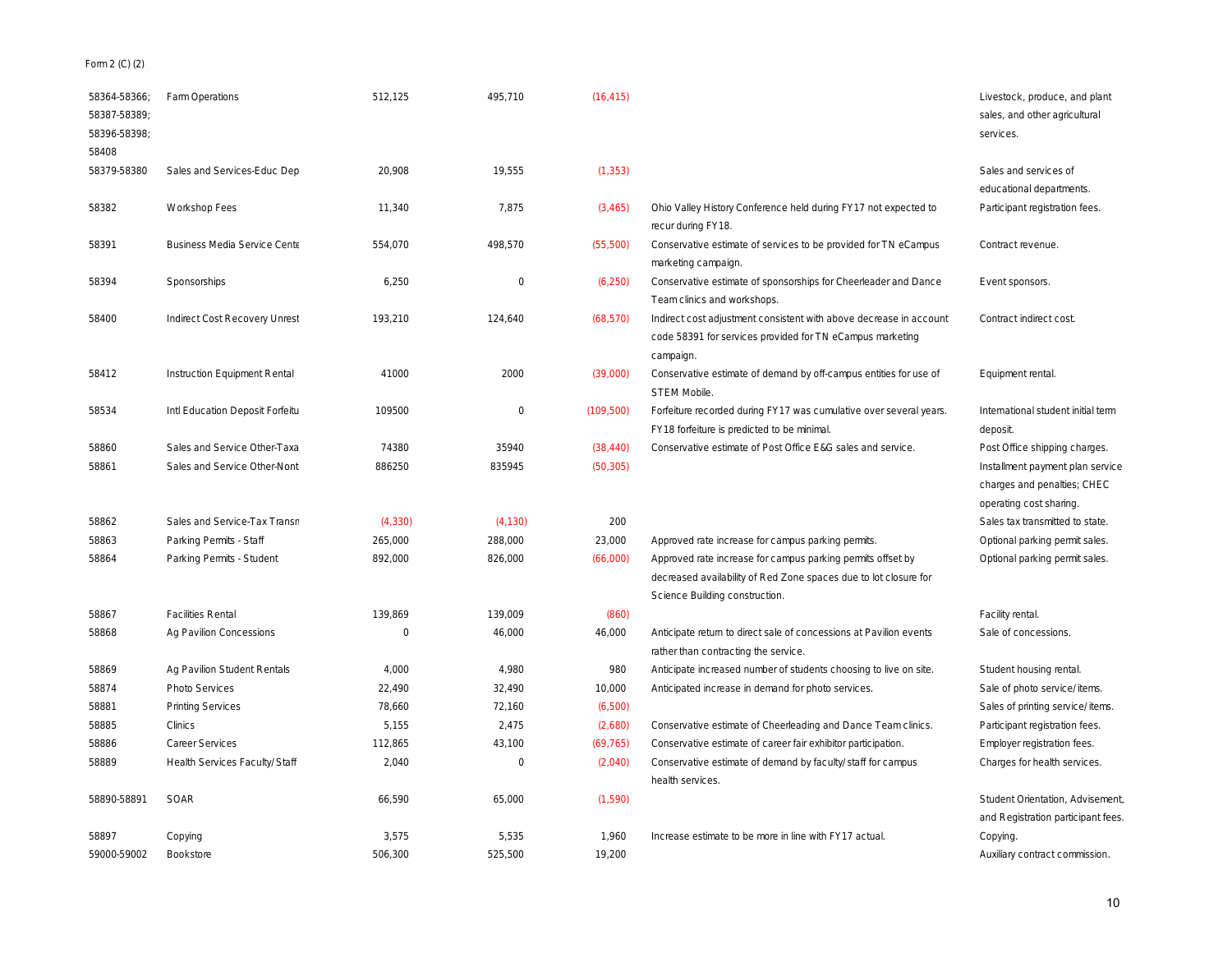# Form 2 (C) (2)

| 59100-59117  | Dining Services                | 2,059,800  | 2.896.231  | 836.431   | Increase in commissions per new contract.                          | Auxiliary contract commission.      |
|--------------|--------------------------------|------------|------------|-----------|--------------------------------------------------------------------|-------------------------------------|
| 59200-59215  | Residential Life - Dormitories | 10.473.000 | 10.543.900 | 70.900    |                                                                    | Student dormitory rental, and       |
| 59222        |                                |            |            |           |                                                                    | special and clinic rentals.         |
| 59401-59403  | Vendina                        | 145.500    | 127,000    | (18,500)  | Conservative estimate of vending contract commissions.             | Auxiliary contract commission.      |
| 59550-59575; | Campus Recreation Center       | .106.050   | 083.300    | (22, 750) |                                                                    | Auxiliary revenue - memberships,    |
| 59580-59587  |                                |            |            |           |                                                                    | quest fees, rentals, activity fees. |
| 59654-59657  | Post Office Administration     | 13.000     | 4.750      | (8,250)   | Interest in purchasing a retro post office box door is expected to | Sale of post office box doors       |
|              |                                |            |            |           | decline from the level experienced when doors were initially       | removed during renovation of        |

offered for sale to alumni. The Post Office.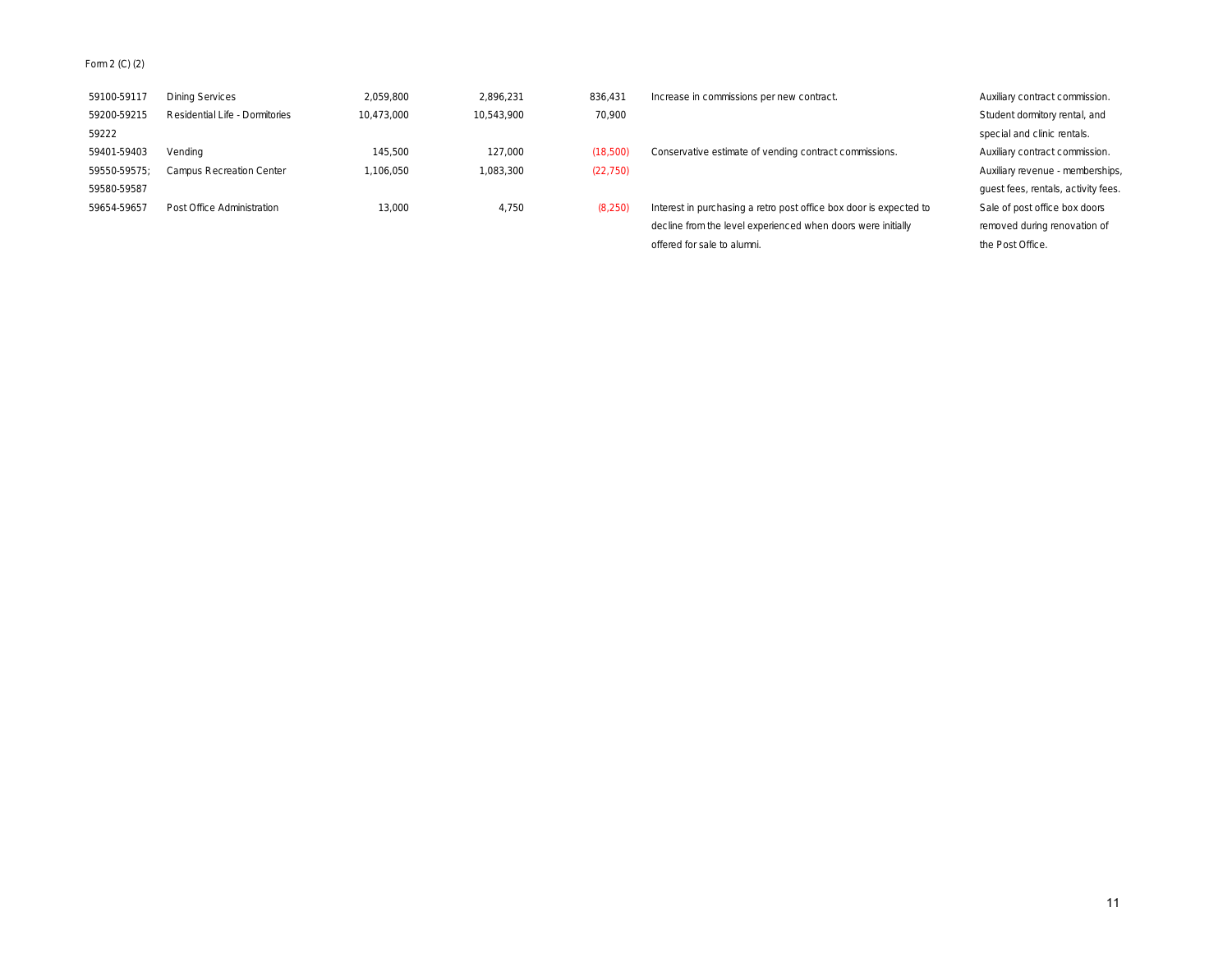# **STATE UNIVERSITY AND COMMUNITY COLLEGE SYSTEM OF TENNESSEE JULY BUDGET 2017-18 Recurring and Nonrecurring Revenues and Expenses - Excluding Auxiliaries and Transfers**

| Proposed budget:  |                |              |                |
|-------------------|----------------|--------------|----------------|
|                   | Recurring      | Nonrecurring | Total          |
|                   |                |              |                |
| Revenues:         | 155,995,800.00 |              | 155,995,800.00 |
| Expenses:         | 148,872,600.00 |              | 148,872,600.00 |
| <b>Difference</b> | 7,123,200.00   |              | 7,123,200.00   |
|                   |                |              |                |

*Note: Total column should tie to Summary Form 1.*

*Note 2: If recurring expenses exceed recurring revenues, please include a brief justification and a description of the institution's plan to return to a balanced budget. The plan should include the steps to be taken and the estimated timeframe.*

*Note 3: If nonrecurring expenses exceed nonrecurring revenues, please include a brief justification.*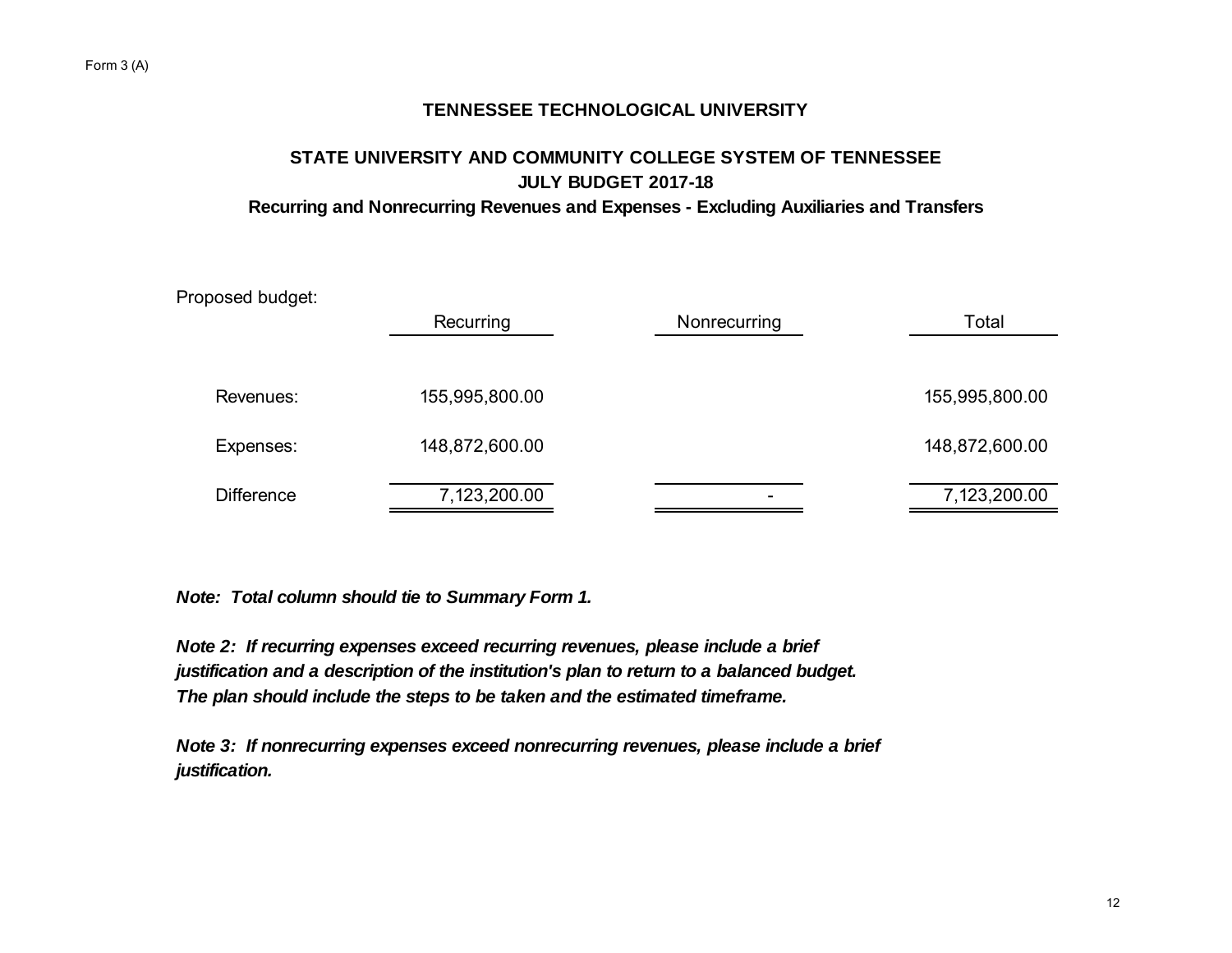# **THE STATE UNIVERSITY AND COMMUNITY COLLEGE SYSTEM OF TENNESSEE**

# **JULY PROPOSED BUDGET**

# **REPORT OF ANTICIPATED SAVINGS FOR REBUDGET**

# **Proposed budget:**

|                              | <b>Natural Classification</b> |    |                          |                   |    |             |    |        |    |                  |  |
|------------------------------|-------------------------------|----|--------------------------|-------------------|----|-------------|----|--------|----|------------------|--|
|                              |                               |    | Other                    |                   |    | Capital     |    |        |    |                  |  |
| <b>Functional Area</b>       | <b>Salaries</b>               |    | <b>Benefits</b>          | Operating         |    | Scholarship |    | Outlay |    | <b>Total</b>     |  |
| Instruction                  | \$                            | \$ | $\overline{\phantom{0}}$ | \$(1,430,213.00)  | \$ |             | \$ |        | \$ | (1,430,213.00)   |  |
| Research                     |                               |    |                          |                   |    |             |    |        |    |                  |  |
| <b>Public Service</b>        |                               |    |                          |                   |    |             |    |        |    |                  |  |
| Academic Support             |                               |    |                          |                   |    |             |    |        |    |                  |  |
| <b>Student Services</b>      |                               |    |                          | (693, 638.00)     |    |             |    |        |    | (693, 638.00)    |  |
| <b>Institutional Support</b> |                               |    |                          | ۰                 |    |             |    |        |    |                  |  |
| M&O                          |                               |    |                          |                   |    |             |    |        |    |                  |  |
| Auxiliary                    |                               |    |                          |                   |    |             |    |        |    |                  |  |
| Total                        |                               |    |                          | \$ (2,123,851.00) |    |             |    |        |    | (2, 123, 851.00) |  |

*Note: Enter as negatives only those amounts that have been budgeted as negative expenses to allow rebudgeting for expenditure elsewhere - such as salary savings. Do not include routine reallocation of expenses to other departments or functions, such as the reallocation of computer center expenses.*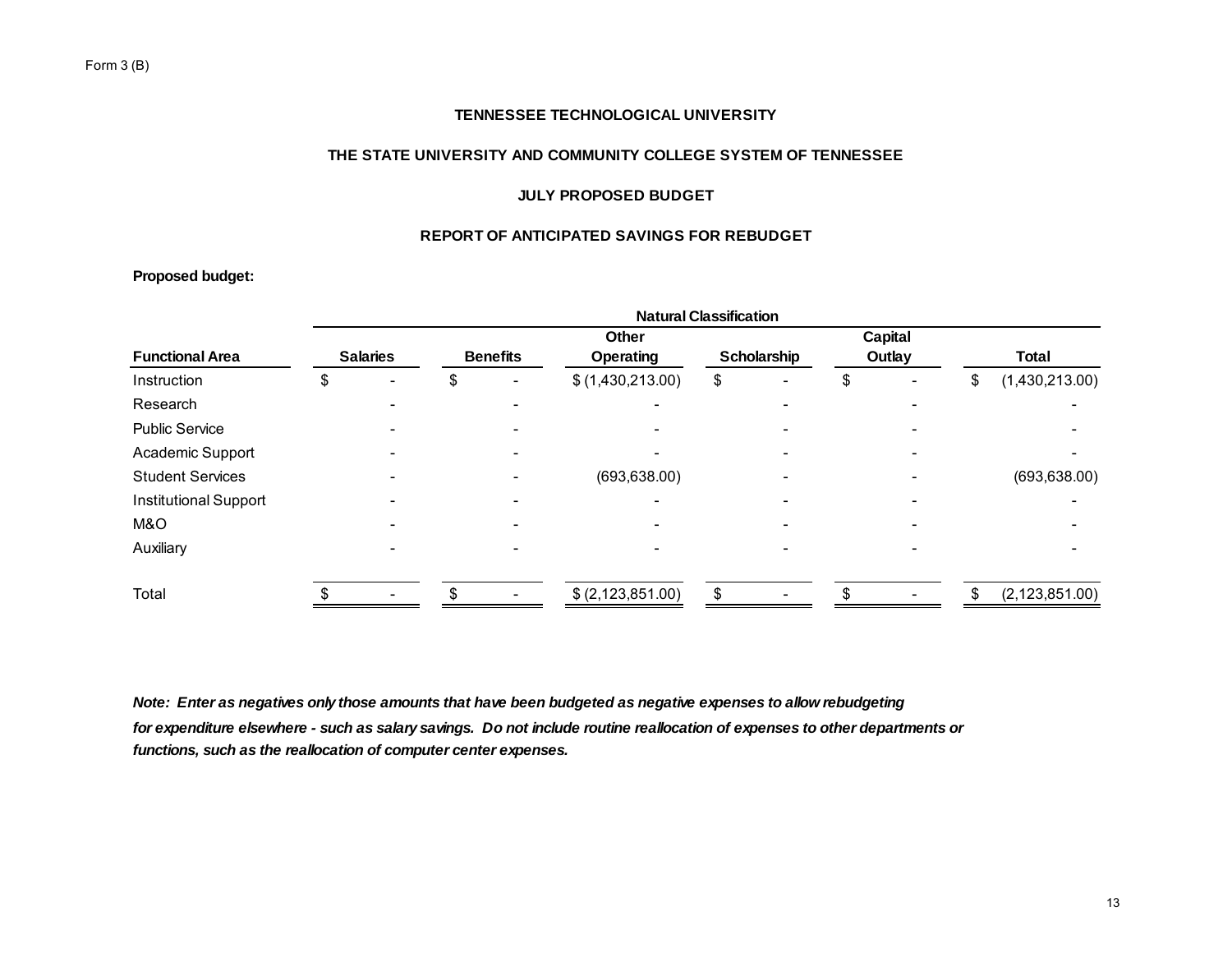#### THE STATE UNIVERSITY AND COMMUNITY COLLEGE SYSTEM OF TENNESSEE

#### JULY BUDGET 2017-18

# FINANCING OF INTERCOLLEGIATE ATHLETICS: REVENUE

|             |                                   |               | Actual 2015-16 |               |               | Estimated 2016-17 |               | Proposed 2017-18 |            |               |
|-------------|-----------------------------------|---------------|----------------|---------------|---------------|-------------------|---------------|------------------|------------|---------------|
|             |                                   | Unrestricted  | Restricted     | Total         | Unrestricted  | Restricted        | Total         | Unrestricted     | Restricted | Total         |
|             | Student Athletic Fee              | 4,690,656.06  |                | 4,690,656.06  | 4,549,600.00  |                   | 4,549,600.00  | 4,433,500.00     |            | 4,433,500.00  |
|             | <b>General Fund Support</b>       | 5,539,300.00  |                | 5,539,300.00  | 5,365,233.00  |                   | 5,365,233.00  | 5,213,028.00     |            | 5,213,028.00  |
|             | Ticket sales                      | 303,949.00    |                | 303,949.00    | 288,840.00    |                   | 288,840.00    | 291,890.00       |            | 291,890.00    |
|             | Game guarantees                   | 644,458.96    |                | 644,458.96    | 796,040.00    |                   | 796,040.00    | 480,000.00       |            | 480,000.00    |
|             | Conference Income                 | 147,766.00    |                | 147,766.00    | 83,000.00     |                   | 83,000.00     | 128,000.00       |            | 128,000.00    |
| 6           | Conference tournament             |               |                |               |               |                   |               |                  |            |               |
|             | NCAA proceeds                     | 382,587.08    | 285,432.00     | 668,019.08    | 297,900.00    | 144,150.00        | 442,050.00    | 400,000.00       | 144,150.00 | 544,150.00    |
| 8           | Program/ ad sales                 |               |                |               |               |                   |               |                  |            |               |
| $\mathsf Q$ | Concessions                       | 39,466.76     |                | 39,466.76     | 50,000.00     |                   | 50,000.00     | 45,000.00        |            | 45,000.00     |
|             | 10 TV Income and Radio            |               |                |               |               |                   |               |                  |            |               |
|             | 11 Gifts                          |               | 373,675.51     | 373,675.51    |               | 402,575.00        | 402,575.00    |                  | 402,575.00 | 402,575.00    |
|             | 12 Interest income                |               |                |               |               |                   |               |                  |            |               |
|             | 13 Athletic marketing/advertising |               |                |               |               |                   |               |                  |            |               |
|             | 14 Parking permits                |               |                |               |               |                   |               |                  |            |               |
|             | 15 Licensing fees                 | 37.207.95     |                | 37,207.95     | 29,210.00     |                   | 29,210.00     | 25,000.00        |            | 25,000.00     |
|             | 16 Other                          | 16,535.10     |                | 16,535.10     | 10,170.00     |                   | 10.170.00     | 10,000.00        |            | 10,000.00     |
|             | 17 Student Therapy Center         | 57.946.58     |                | 57,946.58     | 60,129.00     |                   | 60,129.00     | 55,000.00        |            | 55,000.00     |
|             | 18 Bookstore Commission           | 1,429.41      |                | 1,429.41      | 1,690.00      |                   | 1,690.00      | 2,000.00         |            | 2,000.00      |
|             | 19 Salvage Income                 |               |                |               | 4,700.00      |                   | 4,700.00      |                  |            |               |
|             | 20 Soft Drink Exclusivity Fee     | 14,450.00     |                | 14,450.00     |               |                   |               |                  |            |               |
|             | <b>Dining Services Guarantee</b>  | 22,000.00     |                | 22,000.00     | 22,000.00     |                   | 22,000.00     | 22,000.00        |            | 22,000.00     |
|             | TOTAL REVENUE                     | 11,897,752.90 | 659,107.51     | 12,556,860.41 | 11,558,512.00 | 546,725.00        | 12,105,237.00 | 11,105,418.00    | 546,725.00 | 11,652,143.00 |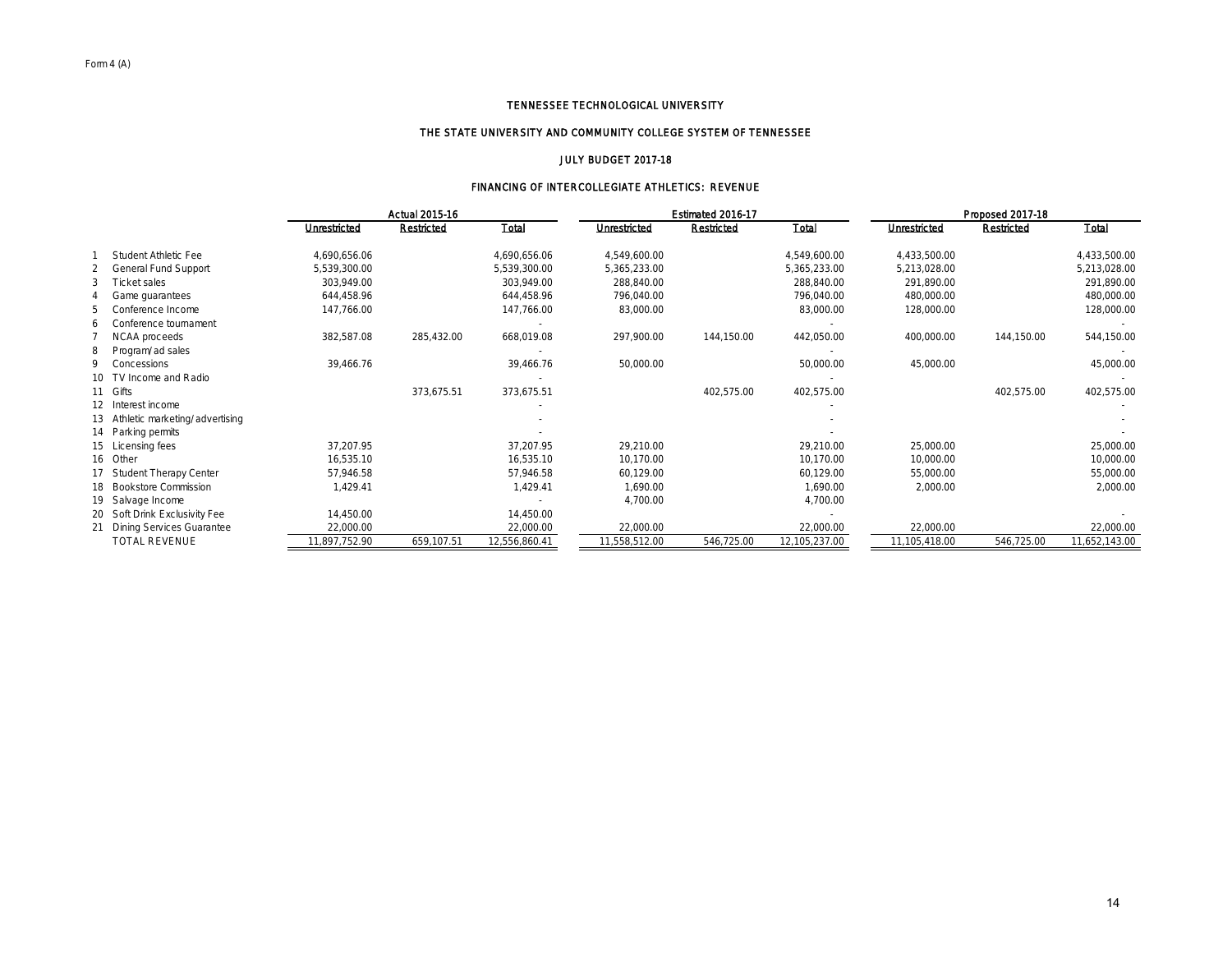# THE STATE UNIVERSITY AND COMMUNITY COLLEGE SYSTEM OF TENNESSEE

#### JULY BUDGET 2017-18

#### FINANCING OF INTERCOLLEGIATE ATHLETICS: EXPENDITURES

|    |                                  |               | Actual 2015-16 |               | Estimated 2016-17 |            |               | Proposed 2017-18 |            |               |  |
|----|----------------------------------|---------------|----------------|---------------|-------------------|------------|---------------|------------------|------------|---------------|--|
|    |                                  | Unrestricted  | Restricted     | Total         | Unrestricted      | Restricted | Total         | Unrestricted     | Restricted | Total         |  |
|    | Salaries - administrative        | 1,202,771.11  | 6,666.66       | 1,209,437.77  | 1,303,425.00      | 47,185.00  | 1,350,610.00  | 1,241,366.00     | 47,185.00  | 1,288,551.00  |  |
|    | 2 Salaries - coaches             | .959.509.72   | 81,659.97      | 2,041,169.69  | 1,691,202.00      | 17,070.00  | 1,708,272.00  | 1,766,043.00     | 17,070.00  | 1,783,113.00  |  |
|    | 3 Salaries - support staff       | 334.429.71    | 21,346.51      | 355,776.22    | 277,217.00        | 44,040.00  | 321,257.00    | 226,378.00       | 44,040.00  | 270,418.00    |  |
|    | 4 Employee benefits              | .219.228.39   | 32,695.47      | 1,251,923.86  | ,240,928.00       | 26,540.00  | 1,267,468.00  | 1,125,958.00     | 26,540.00  | 1,152,498.00  |  |
|    | 5 Team travel                    | 966.571.00    | 63,793.41      | 1,030,364.41  | 824,320.00        | 31,825.00  | 856,145.00    | 572.490.00       | 31,825.00  | 604,315.00    |  |
|    | 6 Other Travel                   | 45,930.81     | 59,490.85      | 105,421.66    | 23,010.00         | 42,080.00  | 65,090.00     | 24,930.00        | 42,080.00  | 67,010.00     |  |
|    | 7 Scholarships                   | 5,231,668.40  | 138,675.38     | 5,370,343.78  | 4,909,445.00      | 133,295.00 | 5,042,740.00  | 5,114,533.00     | 133,295.00 | 5,247,828.00  |  |
|    | 8 Post-season expense            | 127,503.60    |                | 127,503.60    | 86,730.00         |            | 86,730.00     | 86,730.00        |            | 86,730.00     |  |
|    | 9 Other operating                | ,229,696.16   | 254,779.26     | 1,484,475.42  | 1,195,915.00      | 204,690.00 | 1,400,605.00  | 946,990.00       | 204,690.00 | 1,151,680.00  |  |
|    | 10 Capital outlay                |               |                |               | 6,320.00          |            | 6,320.00      |                  |            |               |  |
|    | Total Expense                    | 12,317,308.90 | 659,107.51     | 12,976,416.41 | 11,558,512.00     | 546,725.00 | 12,105,237.00 | 11,105,418.00    | 546,725.00 | 11,652,143.00 |  |
|    | 11 Encumbrances                  |               |                |               |                   |            |               |                  |            |               |  |
| 12 | Prior year (negative amount)     |               |                |               |                   |            |               |                  |            |               |  |
| 13 | Current year                     |               |                |               |                   |            |               |                  |            |               |  |
|    |                                  |               |                |               |                   |            |               |                  |            |               |  |
|    | 14 Transfers                     |               |                |               |                   |            |               |                  |            |               |  |
|    | Total expenditures, encumbrances |               |                |               |                   |            |               |                  |            |               |  |
|    | & transfers                      | 12,317,308.90 | 659,107.51     | 12,976,416.41 | 11,558,512.00     | 546,725.00 | 12,105,237.00 | 11,105,418.00    | 546,725.00 | 11,652,143.00 |  |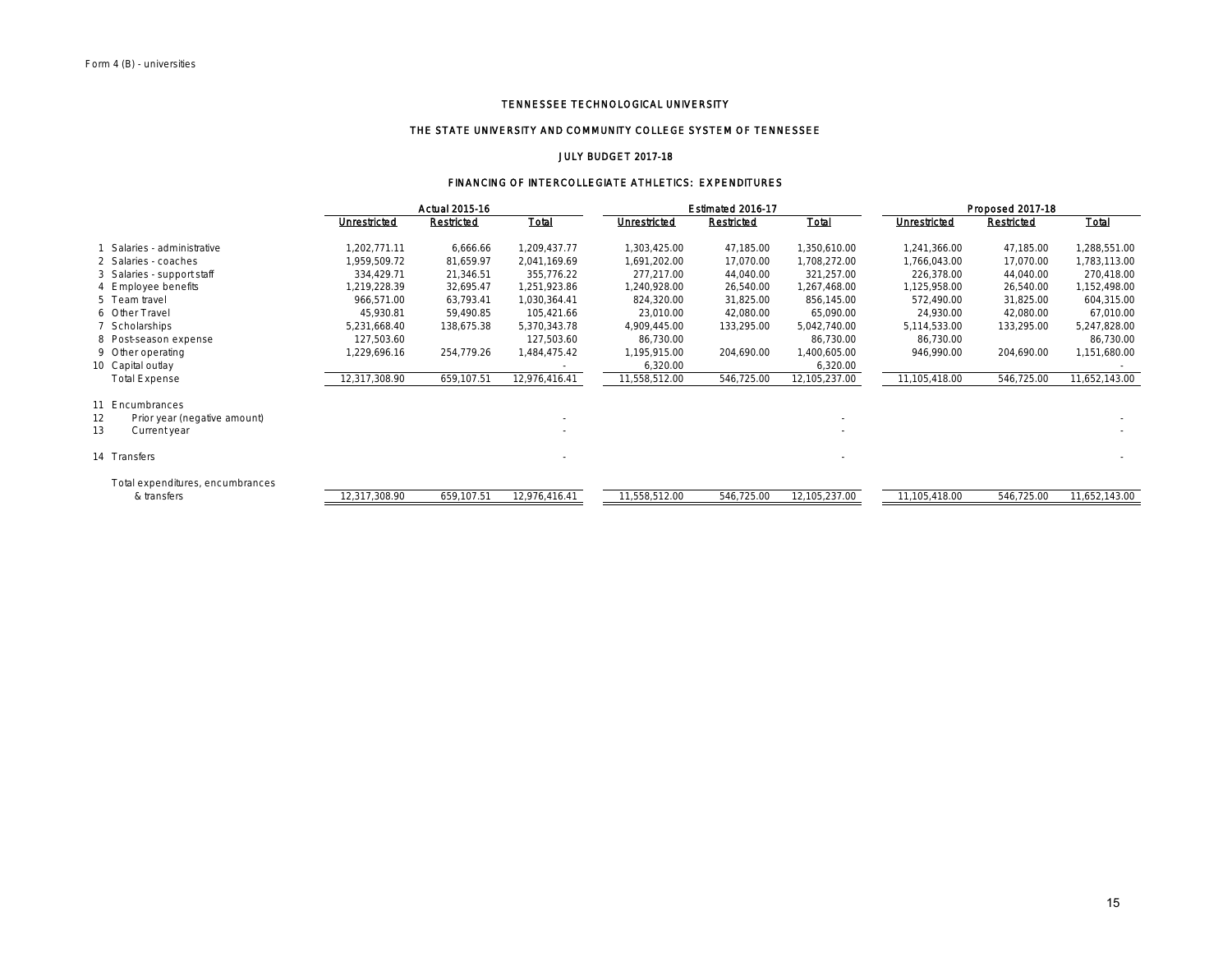# THE STATE UNIVERSITY AND COMMUNITY COLLEGE SYSTEM OF TENNESSEE

#### JULY BUDGET 2017-18

#### AUXILIARY ENTERPRISE SUMMARY SCHEDULE

|                        |               | Actual 2015-16   |                   |               | Revised 2016-17  |                   |               | Estimated 2016-17 |                   |               | Proposed 2017-18 |                   |
|------------------------|---------------|------------------|-------------------|---------------|------------------|-------------------|---------------|-------------------|-------------------|---------------|------------------|-------------------|
|                        |               | Expenditure &    |                   |               | Expenditure &    |                   |               | Expenditure &     |                   |               | Expenditure &    |                   |
|                        | Revenue       | <b>Transfers</b> | <b>Difference</b> | Revenue       | <b>Transfers</b> | <b>Difference</b> | Revenue       | <b>Transfers</b>  | <b>Difference</b> | Revenue       | <b>Transfers</b> | <b>Difference</b> |
| Residential Life       | 12,105,973.39 | 12,105,973.39    | 0.00              | 10,429,200.00 | 10,429,200.00    | 0.00              | 12,286,000.00 | 12,296,518.00     | (10,518.00)       | 12,356,900.00 | 12,356,900.00    | 0.00              |
| <b>Dining Services</b> | 2,070,651.26  | 2,070,651.26     | 0.00              | 2,059,800.00  | 2,161,838.00     | (102,038.00)      | 2,059,800.00  | 2,059,800.00      | 0.00              | 2,896,231.00  | 2,896,231.00     | 0.00              |
| Bookstore              | 581,283.05    | 581,283.05       | 0.00              | 526,300.00    | 526,300.00       | 0.00              | 506,300.00    | 506,300.00        | 0.00              | 525,500.00    | 525,500.00       | 0.00              |
| Post Office            | 95,220.28     | 95,220.28        | 0.00              | 17,000.00     | 17,000.00        | 0.00              | 13,000.00     | 13,000.00         | 0.00              | 4,750.00      | 4,750.00         | 0.00              |
| Vending                | 147,668.20    | 147,668.20       | 0.00              | 127,000.00    | 127,000.00       | 0.00              | 145,500.00    | 145,500.00        | 0.00              | 127,000.00    | 127,000.00       | 0.00              |
| <b>Fitness Center</b>  | 1,566,983.10  | 1,566,983.10     | 0.00              | 1,336,950.00  | 1,336,950.00     | 0.00              | 1,316,050.00  | 1,316,050.00      | 0.00              | 1,293,300.00  | 1,293,300.00     | 0.00              |
| Craft Center:          |               |                  |                   |               |                  |                   |               |                   |                   |               |                  |                   |
| Gallery                | 143,243.10    | 143,243.10       | 0.00              | 137,700.00    | 158,237.00       | (20,537.00)       | 137,700.00    | 154,597.00        | (16,897.00)       | 137,700.00    | 152,837.00       | (15, 137.00)      |
| Housing                | 95,768.99     | 95,678.99        | 90.00             | 132,300.00    | 111,763.00       | 20,537.00         | 132,300.00    | 115,403.00        | 16,897.00         | 132,300.00    | 117,163.00       | 15,137.00         |
| Food Service           | 209.00        | 299.00           | (90.00)           | 0.00          | 0.00             | 0.00              | 0.00          | 0.00              | 0.00              | 0.00          | 0.00             | 0.00              |
|                        | 16,807,000.37 | 16,807,000.37    | 0.00              | 14,766,250.00 | 14,868,288.00    | (102, 038.00)     | 16,596,650.00 | 16,607,168.00     | (10, 518.00)      | 17,473,681.00 | 17,473,681.00    | 0.00              |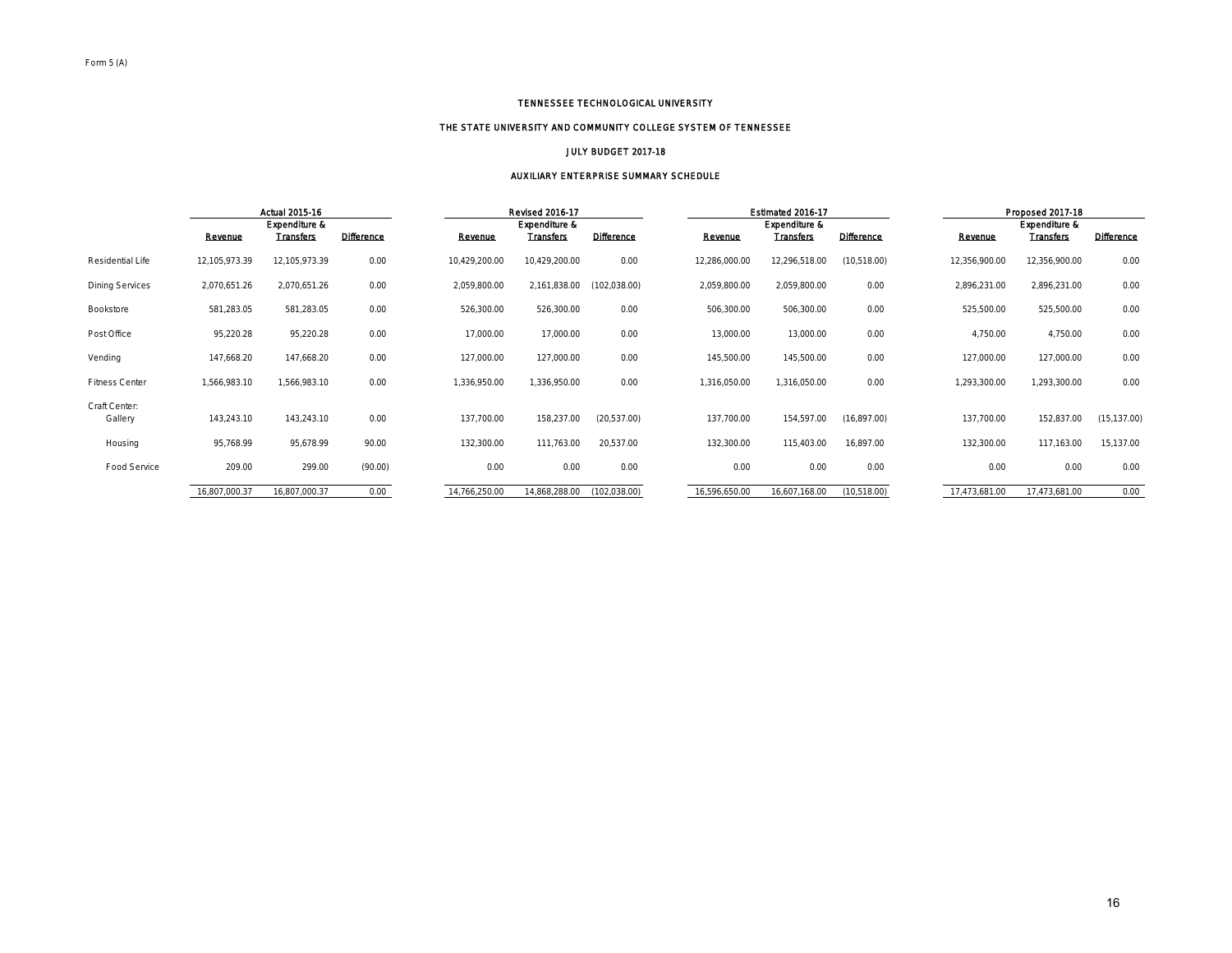# **THE STATE UNIVERSITY AND COMMUNITY COLLEGE SYSTEM OF TENNESSEE**

#### **JULY BUDGET 2017-18**

# **CONTRACTED FOOD SERVICES**

|                              | <b>Actual 2015-16</b> |               | <b>Revised 2016-17</b> |               | Estimated 2016-17 |               | Proposed 2017-18 |               |
|------------------------------|-----------------------|---------------|------------------------|---------------|-------------------|---------------|------------------|---------------|
|                              | Amount                | $\frac{9}{6}$ | Amount                 | $\frac{9}{6}$ | Amount            | $\frac{9}{6}$ | Amount           | $\frac{9}{6}$ |
| <b>REVENUES:</b>             |                       |               |                        |               |                   |               |                  |               |
| Commissions                  | 2,070,651.26          | 100.00%       | 2,059,800.00           | 100.00%       | 2,059,800.00      | 100.00%       | 2,896,231.00     | 100.00%       |
| Service Charges              | 0.00                  | $0.00\%$      | 0.00                   | 0.00%         | 0.00              | 0.00%         | 0.00             | 0.00%         |
| <b>Total Revenues</b>        | 2,070,651.26          |               | 2,059,800.00           |               | 2,059,800.00      |               | 2,896,231.00     |               |
| <b>EXPENDITURES:</b>         |                       |               |                        |               |                   |               |                  |               |
| Administrative salaries      | 0.00                  | 0.00%         | 0.00                   | 0.00%         | 0.00              | $0.00\%$      | 0.00             | 0.00%         |
| Clerical/Support salaries    | 17,993.04             | 10.37%        | 19,074.00              | 10.57%        | 19,074.00         | 10.52%        | 13,582.00        | 16.75%        |
| Employee benefits            | 10,822.25             | 6.24%         | 24,965.00              | 13.83%        | 24,965.00         | 13.77%        | 25,045.00        | 30.89%        |
| Travel                       | 0.00                  | 0.00%         | 0.00                   | 0.00%         | 600.00            | 0.33%         | 0.00             | 0.00%         |
| Operating                    | 144,732.41            | 83.40%        | 136,465.00             | 75.60%        | 136,605.00        | 75.37%        | 42,457.00        | 52.36%        |
| Capital Outlay               | 0.00                  | $0.00\%$      | 0.00                   | 0.00%         | 0.00              | 0.00%         | 0.00             | 0.00%         |
| <b>Total Expenditures</b>    | 173,547.70            |               | 180,504.00             |               | 181,244.00        |               | 81,084.00        |               |
| Net Operating Results Before |                       |               |                        |               |                   |               |                  |               |
| Transfers                    | 1,897,103.56          |               | 1,879,296.00           |               | 1,878,556.00      |               | 2,815,147.00     |               |
| <b>TRANSFERS:</b>            |                       |               |                        |               |                   |               |                  |               |
| Renewal and Replacement      | 1,897,103.56          |               | 1,981,334.00           |               | 1,878,556.00      |               | 2,815,147.00     |               |
| Retirement of Indebtedness   | 0.00                  |               |                        |               |                   |               |                  |               |
| Unexpended Plant             | 0.00                  |               |                        |               |                   |               |                  |               |
| <b>Net Operating Results</b> |                       |               | (102, 038.00)          |               | 0.00              |               | 0.00             |               |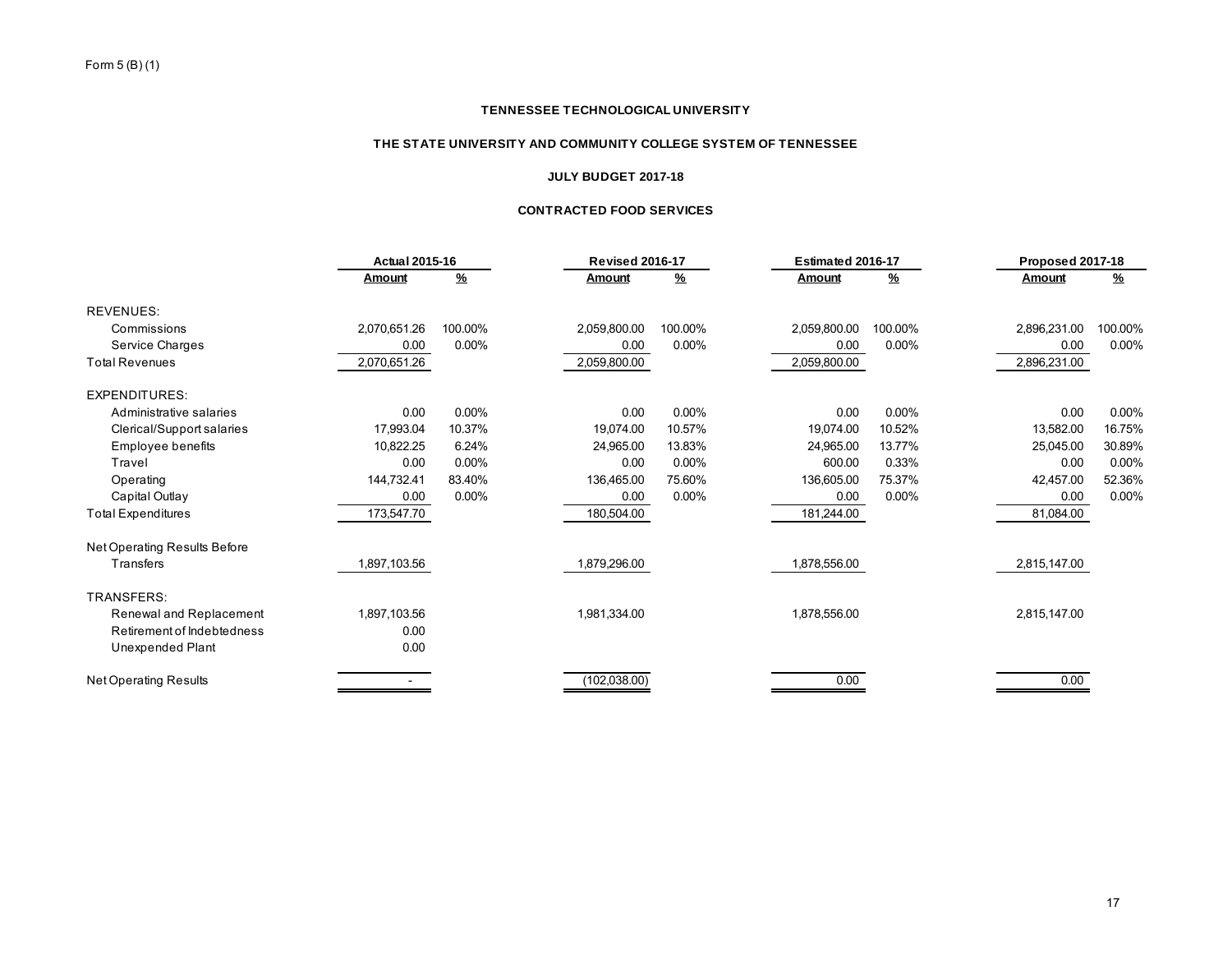# **THE STATE UNIVERSITY AND COMMUNITY COLLEGE SYSTEM OF TENNESSEE**

# **JULY BUDGET 2017-18**

# **TOTAL FOOD SERVICES**

|                              | <b>Actual 2015-16</b> |               | <b>Revised 2016-17</b><br>Estimated 2016-17 |               | Proposed 2017-18 |               |              |               |
|------------------------------|-----------------------|---------------|---------------------------------------------|---------------|------------------|---------------|--------------|---------------|
|                              | <b>Amount</b>         | $\frac{9}{6}$ | <b>Amount</b>                               | $\frac{9}{6}$ | Amount           | $\frac{9}{6}$ | Amount       | $\frac{9}{6}$ |
| <b>REVENUES</b>              |                       |               |                                             |               |                  |               |              |               |
| Commissions                  | 2,070,651.26          | 100.00%       | 2,059,800.00                                | 100.00%       | 2,059,800.00     | 100.00%       | 2,896,231.00 | 100.00%       |
| Taxable Sales                | 0.00                  | 0.00%         | 0.00                                        | $0.00\%$      | 0.00             | $0.00\%$      | 0.00         | 0.00%         |
| Other                        | 0.00                  | 0.00%         | 0.00                                        | 0.00%         | 0.00             | 0.00%         | 0.00         | 0.00%         |
| <b>Total Revenue</b>         | 2,070,651.26          |               | 2,059,800.00                                |               | 2,059,800.00     |               | 2,896,231.00 |               |
| <b>EXPENDITURES</b>          |                       |               |                                             |               |                  |               |              |               |
| Administrative salaries      | 0.00                  | 0.00%         | 0.00                                        | $0.00\%$      | 0.00             | $0.00\%$      | 0.00         | 0.00%         |
| Clerical/Support salaries    | 17,993.04             | 10.37%        | 19,074.00                                   | 10.57%        | 19,074.00        | 10.52%        | 13,582.00    | 16.75%        |
| <b>Employee benefits</b>     | 10,822.25             | 6.24%         | 24,965.00                                   | 13.83%        | 24,965.00        | 13.77%        | 25,045.00    | 30.89%        |
| Travel                       | 0.00                  | $0.00\%$      | 0.00                                        | $0.00\%$      | 600.00           | 0.33%         | 0.00         | 0.00%         |
| Operating                    | 144,732.41            | 83.40%        | 136,465.00                                  | 75.60%        | 136,605.00       | 75.37%        | 42,457.00    | 52.36%        |
| Capital Outlay               | 0.00                  | 0.00%         | 0.00                                        | 0.00%         | 0.00             | 0.00%         | 0.00         | 0.00%         |
| <b>Total Expenditures</b>    | 173,547.70            |               | 180,504.00                                  |               | 181,244.00       |               | 81,084.00    |               |
| Net Operating Results Before |                       |               |                                             |               |                  |               |              |               |
| Transfers                    | 1,897,103.56          |               | 1,879,296.00                                |               | 1,878,556.00     |               | 2,815,147.00 |               |
| TRANSFERS:                   |                       |               |                                             |               |                  |               |              |               |
| Renewal and Replacement      | 1,897,103.56          |               | 1,981,334.00                                |               | 1,878,556.00     |               | 2,815,147.00 |               |
| Retirement of Indebtedness   | 0.00                  |               | 0.00                                        |               | 0.00             |               | 0.00         |               |
| Unexpended Plant             | 0.00                  |               | 0.00                                        |               | 0.00             |               | 0.00         |               |
| <b>Net Operating Results</b> | 0.00                  |               | (102, 038.00)                               |               | 0.00             |               | 0.00         |               |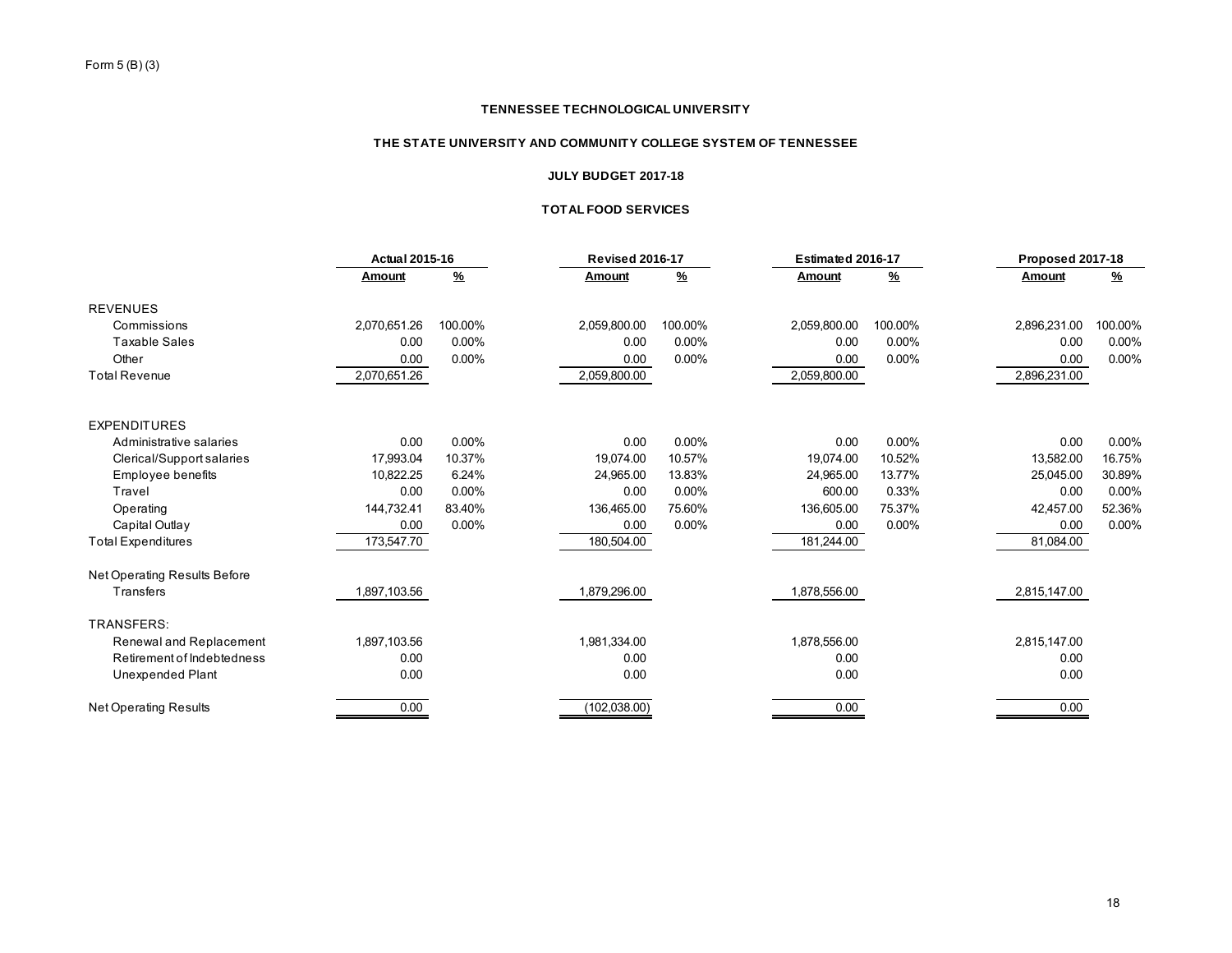# **THE STATE UNIVERSITY AND COMMUNITY COLLEGE SYSTEM OF TENNESSEE**

#### **JULY BUDGET 2017-18**

# **CONTRACTED BOOKSTORE**

|                              | <b>Actual 2015-16</b> |               | <b>Revised 2016-17</b> |               | Estimated 2016-17 |               | Proposed 2017-18 |               |
|------------------------------|-----------------------|---------------|------------------------|---------------|-------------------|---------------|------------------|---------------|
|                              | Amount                | $\frac{9}{6}$ | Amount                 | $\frac{9}{6}$ | <b>Amount</b>     | $\frac{9}{6}$ | Amount           | $\frac{9}{6}$ |
| <b>REVENUES:</b>             |                       |               |                        |               |                   |               |                  |               |
| Commissions                  | 581,283.05            | 100.00%       | 526,300.00             | 100.00%       | 506,300.00        | 100.00%       | 525,500.00       | 100.00%       |
| <b>Reimbursements</b>        |                       | $0.00\%$      | 0.00                   | 0.00%         |                   | 0.00%         | 0.00             | 0.00%         |
| <b>Total Revenues</b>        | 581,283.05            |               | 526,300.00             |               | 506,300.00        |               | 525,500.00       |               |
| <b>EXPENDITURES:</b>         |                       |               |                        |               |                   |               |                  |               |
| Administrative salaries      | 0.00                  | 0.00%         | 0.00                   | $0.00\%$      |                   | 0.00%         | 0.00             | 0.00%         |
| Clerical/Support salaries    | 0.00                  | 0.00%         | 0.00                   | 0.00%         |                   | 0.00%         | 0.00             | 0.00%         |
| Employee benefits            | 0.00                  | 0.00%         | 0.00                   | $0.00\%$      |                   | 0.00%         | 0.00             | 0.00%         |
| Travel                       | 0.00                  | 0.00%         | 0.00                   | $0.00\%$      |                   | 0.00%         | 0.00             | $0.00\%$      |
| Operating                    | 35,551.32             | 100.00%       | 45,414.00              | 100.00%       | 45,534.00         | 100.00%       | 46,936.00        | 100.00%       |
| Capital Outlay               | 0.00                  | $0.00\%$      | 0.00                   | 0.00%         |                   | 0.00%         | 0.00             | 0.00%         |
| <b>Total Expenditures</b>    | 35,551.32             |               | 45,414.00              |               | 45,534.00         |               | 46,936.00        |               |
| Net Operating Results Before |                       |               |                        |               |                   |               |                  |               |
| Transfers                    | 545,731.73            |               | 480,886.00             |               | 460,766.00        |               | 478,564.00       |               |
| TRANSFERS:                   |                       |               |                        |               |                   |               |                  |               |
| Renewal and Replacement      | 545,731.73            |               | 480,886.00             |               | 460,766.00        |               | 478,564.00       |               |
| Retirement of Indebtedness   | 0.00                  |               | 0.00                   |               | 0.00              |               | 0.00             |               |
| Unexpended Plant             | 0.00                  |               | 0.00                   |               | 0.00              |               | 0.00             |               |
| <b>Net Operating Results</b> | 0.00                  |               | 0.00                   |               | 0.00              |               | 0.00             |               |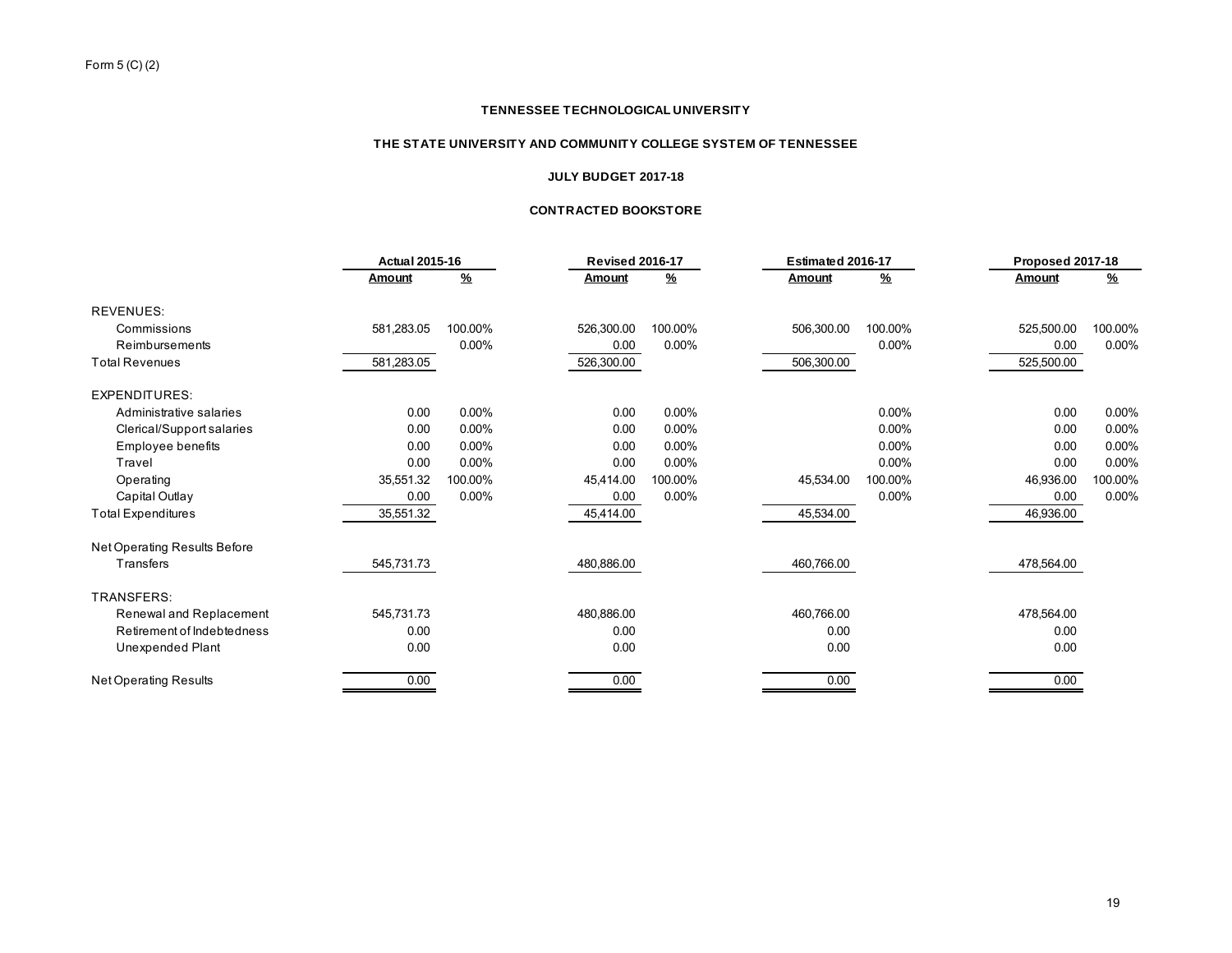# JULY BUDGET 2017-18

#### HOUSING INFORMATION

| А. | Number of spaces projected for 2017-18                               | 2,252   |
|----|----------------------------------------------------------------------|---------|
| В. | Dormitory                                                            |         |
|    | Room Rate Per Term Based On:                                         |         |
|    | 1 Double Occupancy                                                   | \$2,460 |
|    | 2 Single Occupancy                                                   | \$2,525 |
|    | 3 Telephone Charge                                                   | \$0     |
|    | 4 Air Conditioning Charge                                            | \$0     |
|    | 5 Maximum Rate                                                       |         |
|    | Residence Halls - Double as Single Occupancy                         | \$3,150 |
|    | Renovated Residence Halls - Double Occupancy                         | \$2,740 |
|    | Renovated Residence Halls - Traditional Single Occupancy             | \$2,830 |
| C  | Renovated Residence Halls - Double as Single Occupancy               | \$3,460 |
|    | Renovated Residence Halls - Super Single                             | \$3,160 |
|    | Renovated Engineering Residence Halls - Double Occupancy             | \$2,840 |
|    | Renovated Engineering Residence Halls - Traditional Single Occupancy | \$2,930 |
|    | Renovated Engineering Residence Halls - Double as Single Occupancy   | \$3,560 |
|    | New Residence Halls - Double Occupancy                               | \$3,875 |
|    | New Residence Halls - Traditional Single Occupancy                   | \$4,300 |
|    | New Residence Halls - Double as Single Occupancy                     | \$4,795 |
|    | 6 Other Charges (describe):                                          |         |
|    | <b>None</b>                                                          |         |
|    | Apartments                                                           |         |
| D  | Room Rate Per Term Based On:                                         |         |
|    | 1 Efficiency                                                         | \$0     |
|    | 2 One bedroom - renovated (Phase I)                                  | \$3,995 |
|    | One bedroom - renovated (Phase II & III)                             | \$3,855 |
|    | 3 Two bedroom - renovated (Phase I)                                  | \$4,350 |
|    | Two bedroom - renovated (Phase II & III)                             | \$4,360 |
|    | 4 Two bedroom/ two bath (Phase I)                                    | \$5,480 |
|    | 5 Telephone Charge                                                   | \$0     |
|    | 6 Air Conditioning Charge                                            | \$0     |
|    | 7 Other Charge (describe)                                            |         |

# Occupancy Utilization

| Term:       | Capacity | Occupancy | Utilization |
|-------------|----------|-----------|-------------|
| Fall 2015   | 2.337    | 2.128     | 91.06%      |
| Spring 2016 | 2.369    | 1.932     | 81.55%      |
| Fall 2016   | 2.247    | 2.063     | 91.81%      |
| Spring 2017 | 2.247    | 1.894     | 84.29%      |

Note: Capacity = Total Apts avail plus halls using triples Note: Occupancy = Total apts occupied plus hall residents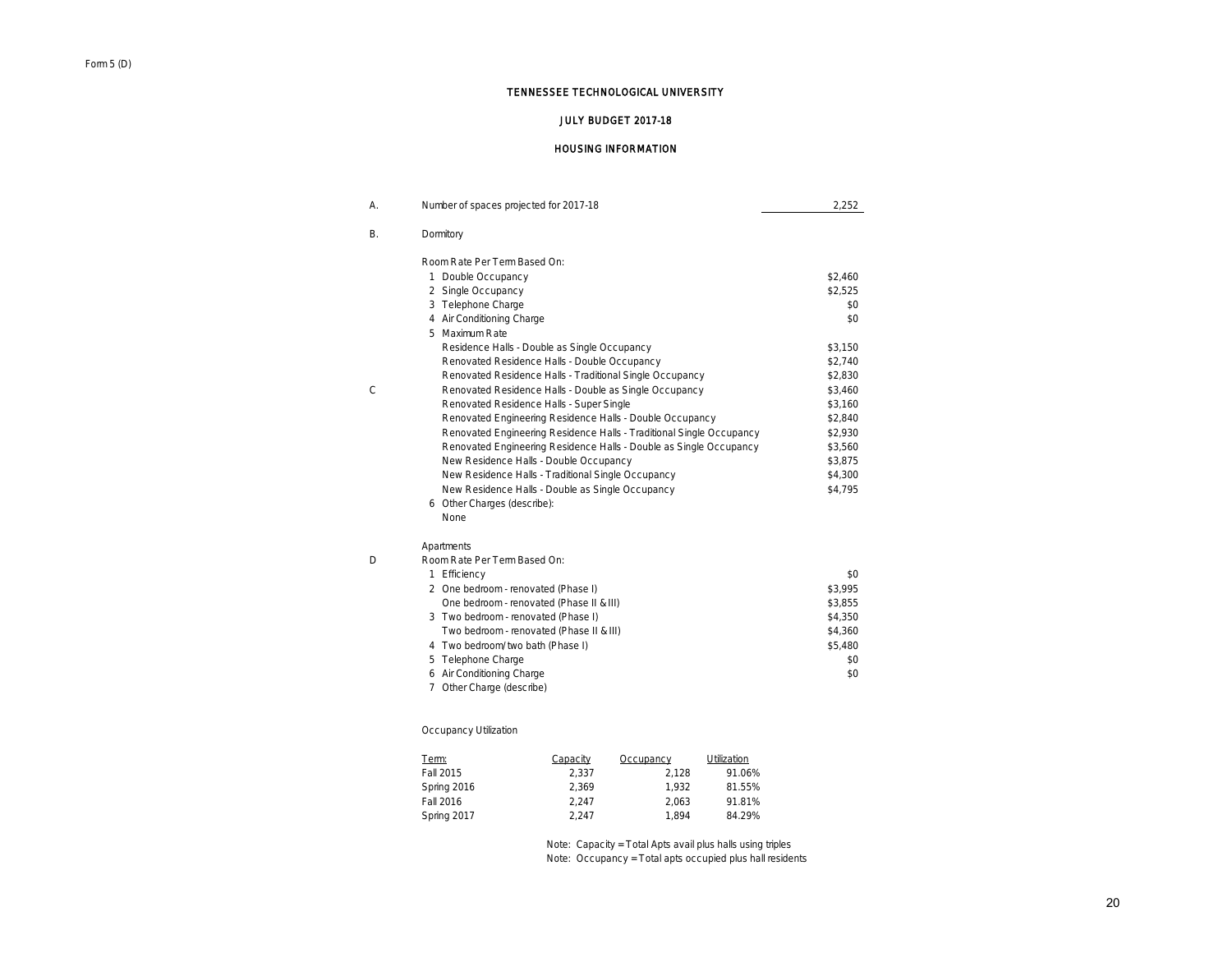# **THE STATE UNIVERSITY AND COMMUNITY COLLEGE SYSTEM OF TENNESSEE**

# **JULY BUDGET 2017-18**

# **TOTAL HOUSING**

|                                     | <b>Actual 2015-16</b> |               | <b>Revised 2016-17</b> |               | Estimated 2016-17 |               |               | Proposed 2017-18 |  |
|-------------------------------------|-----------------------|---------------|------------------------|---------------|-------------------|---------------|---------------|------------------|--|
|                                     | Amount                | $\frac{9}{6}$ | Amount                 | $\frac{9}{6}$ | Amount            | $\frac{9}{6}$ | Amount        | %                |  |
| <b>REVENUES:</b>                    |                       |               |                        |               |                   |               |               |                  |  |
| Rental Revenue                      | 11,782,426.41         | 97.33%        | 10,138,000.00          | 97.21%        | 11.998.000.00     | 97.66%        | 11,998,000.00 | 97.10%           |  |
| Other Revenue                       | 323,546.98            | 2.67%         | 291,200.00             | 2.79%         | 288,000.00        | 2.34%         | 358,900.00    | 2.90%            |  |
| <b>Total Revenues</b>               | 12,105,973.39         |               | 10,429,200.00          |               | 12,286,000.00     |               | 12,356,900.00 |                  |  |
| <b>EXPENDITURES:</b>                |                       |               |                        |               |                   |               |               |                  |  |
| Professional salaries               | 403,209.43            | 8.59%         | 461,985.00             | 8.26%         | 516.278.00        | 9.23%         | 544.842.00    | 9.91%            |  |
| Clerical/Support salaries           | 1,096,571.99          | 23.36%        | 1,310,702.00           | 23.45%        | 1.209.072.00      | 21.62%        | 1,120,563.00  | 20.39%           |  |
| Employee benefits                   | 432.882.05            | 9.22%         | 511.629.00             | 9.15%         | 511.629.00        | 9.15%         | 522,099.00    | 9.50%            |  |
| Travel                              | 5.319.44              | 0.11%         | 14.000.00              | 0.25%         | 14.000.00         | 0.25%         | 14,000.00     | 0.25%            |  |
| Operating                           | 2,756,854.58          | 58.72%        | 3,291,875.00           | 58.89%        | 3,340,462.00      | 59.74%        | 3,293,707.00  | 59.94%           |  |
| Equipment                           | 0.00                  | $0.00\%$      | 0.00                   | $0.00\%$      | 0.00              | $0.00\%$      | 0.00          | 0.00%            |  |
| <b>Total Expenditures</b>           | 4,694,837.49          |               | 5,590,191.00           |               | 5,591,441.00      |               | 5,495,211.00  |                  |  |
| <b>Net Operating Results Before</b> |                       |               |                        |               |                   |               |               |                  |  |
| Transfers                           | 7,411,135.90          |               | 4,839,009.00           |               | 6,694,559.00      |               | 6,861,689.00  |                  |  |
| <b>TRANSFERS:</b>                   |                       |               |                        |               |                   |               |               |                  |  |
| Renewal and Replacement             | 3,868,454.50          |               | 877,929.00             |               | 2,685,477.00      |               | 1,265,729.00  |                  |  |
| Retirement of Indebtedness          | 3,542,681.40          |               | 3.961.080.00           |               | 4.019.600.00      |               | 5,595,960.00  |                  |  |
| Unexpended Plant                    | 0.00                  |               | 0.00                   |               | 0.00              |               | 0.00          |                  |  |
| <b>Net Operating Results</b>        | 0.00                  |               | 0.00                   |               | (10,518.00)       |               | 0.00          |                  |  |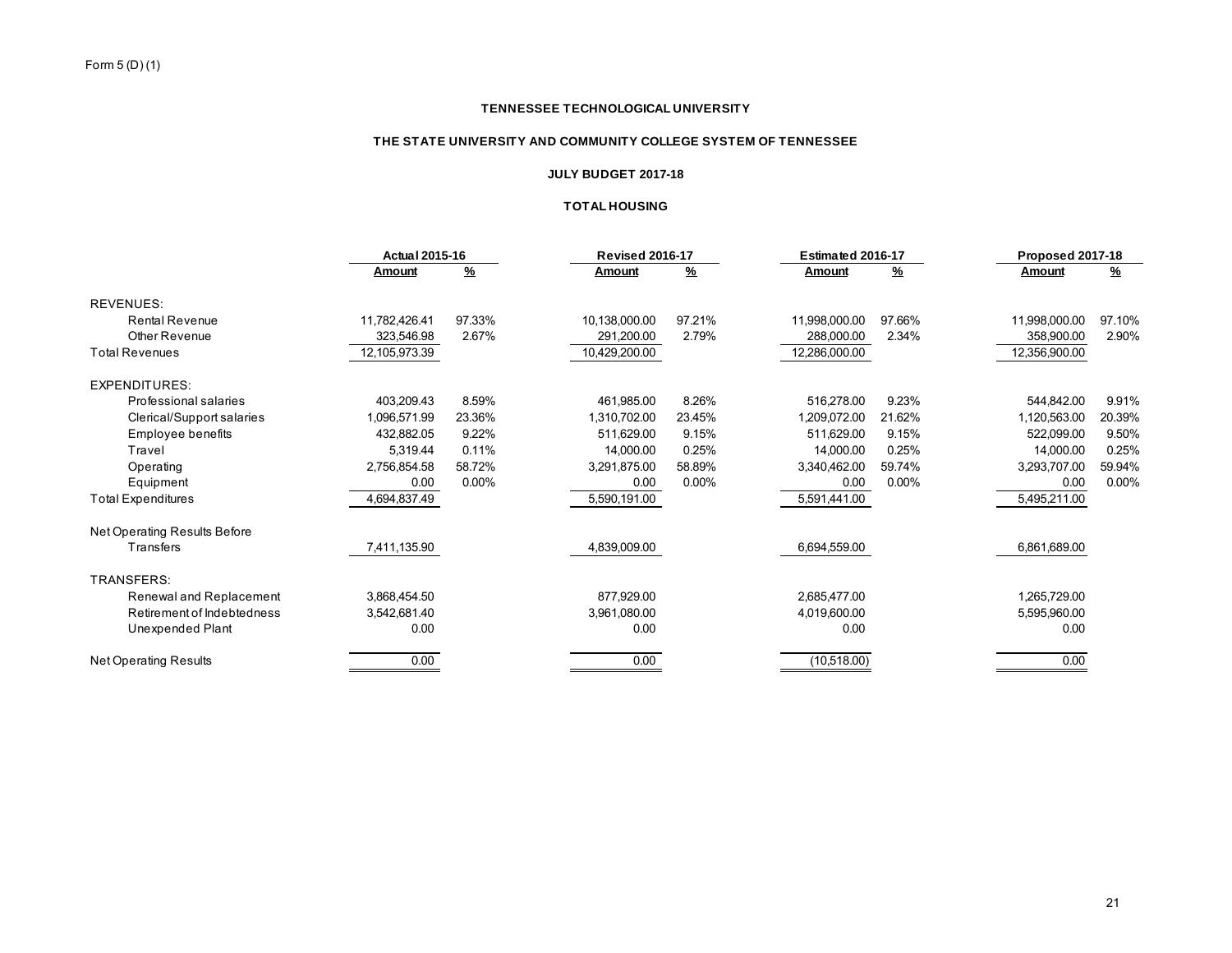# **JULY BUDGET 2017-18**

# **SUMMARY BY UNIT - R & R AND CONTINGENCY ALLOCATION COMPUTATIONS**

#### **ESTIMATED BUDGET 2016-2017**

| Actual<br><b>Fund Balance</b><br>71116 | Revenues              | Cost of<br>Goods Sold | <b>Gross Margin</b>   | Other<br>Expenditures | <b>Transfers</b>     | Profit/ (Loss)       | Estimated<br>Ending Fund Bal<br>6/30/17 |
|----------------------------------------|-----------------------|-----------------------|-----------------------|-----------------------|----------------------|----------------------|-----------------------------------------|
| (159, 965.29)                          | 12,286,000.00         |                       | 12,286,000.00         | 9,611,041.00          | 2,685,477.00         | (10,518.00)          | (170, 483.29)                           |
| 883,956.17                             | 2,059,800.00          |                       | 2,059,800.00          | 181,244.00            | 1,878,556.00         | 0.00                 | 883,956.17                              |
| 94,396.33                              | 506,300.00            |                       | 506,300.00            | 45,534.00             | 460,766.00           | 0.00                 | 94,396.33                               |
| (63, 510.73)                           | 13,000.00             |                       | 13,000.00             | 650.00                | 12,350.00            | 0.00                 | (63, 510.73)                            |
| 37,889.67                              | 145,500.00            |                       | 145,500.00            | 50,529.00             | 94,971.00            | 0.00                 | 37,889.67                               |
| (89, 316.42)                           | 1,316,050.00          |                       | 1,316,050.00          | 1,204,295.00          | 111,755.00           | 0.00                 | (89, 316.42)                            |
| 29,351.83                              | 137,700.00            |                       | 137,700.00            | 154,597.00            | 0.00                 | (16,897.00)          | 12,454.83                               |
| 116,772.26                             | 132,300.00            |                       | 132,300.00            | 75,065.00             | 40,338.00            | 16,897.00            | 133,669.26                              |
| (8, 447.24)<br>841,126.58              | 0.00<br>16,596,650.00 | 0.00                  | 0.00<br>16,596,650.00 | 0.00<br>11,322,955.00 | 0.00<br>5,284,213.00 | 0.00<br>(10, 518.00) | (8, 447.24)<br>830,608.58               |
|                                        |                       |                       |                       |                       |                      |                      |                                         |

| 5% of Revenue | 829.832.50 |
|---------------|------------|
| Per Budget    | 829.833.00 |
| Difference*   | (0.50)     |

#### R & R Transfer:

| 5% of Gross Margin | 829.832.50     |                                                                    |
|--------------------|----------------|--------------------------------------------------------------------|
| Per Budget         | 5.284.213.00   |                                                                    |
| Difference*        | (4.454.380.50) | Additional transfers to R & R for projects and emergency reserves. |

Note: The 5% contingency allocation is optional for contracted-out auxiliaries.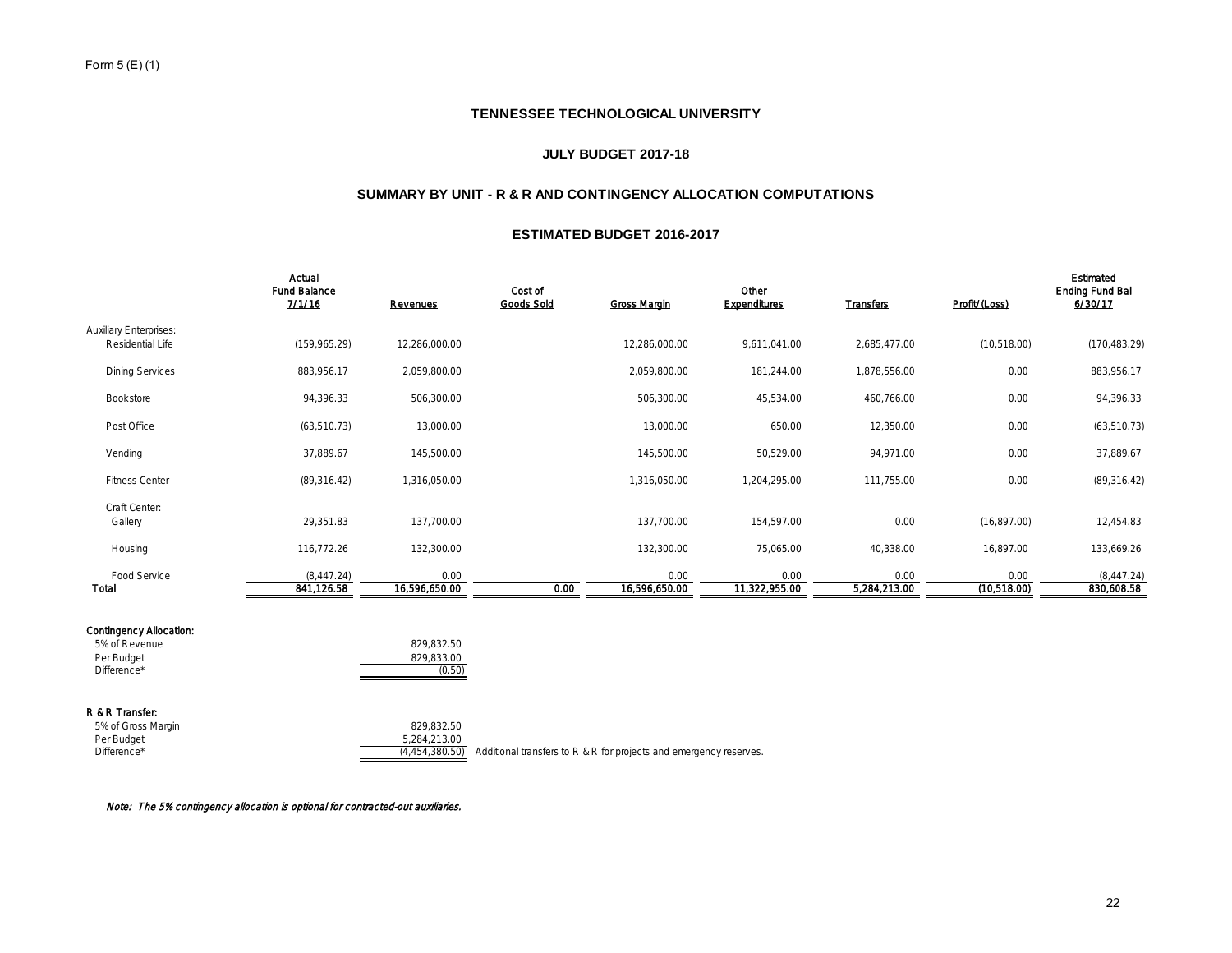# **JULY BUDGET 2017-18**

# **SUMMARY BY UNIT - R & R AND CONTINGENCY ALLOCATION COMPUTATIONS**

#### **PROPOSED BUDGET 2017-2018**

|                                                   | Actual<br>Fund Balance<br>71117 | Revenues              | Cost of<br>Goods Sold | <b>Gross Margin</b>   | Other<br>Expenditures | Transfers            | Profit/ (Loss) | Estimated<br>Ending Fund Bal<br>6/30/18 |
|---------------------------------------------------|---------------------------------|-----------------------|-----------------------|-----------------------|-----------------------|----------------------|----------------|-----------------------------------------|
| <b>Auxiliary Enterprises:</b><br>Residential Life | (159, 965.29)                   | 12,356,900.00         |                       | 12,356,900.00         | 11,091,171.00         | 1,265,729.00         | 0.00           | (159, 965.29)                           |
| <b>Dining Services</b>                            | 883,956.17                      | 2,896,231.00          |                       | 2,896,231.00          | 179,384.00            | 2,716,847.00         | 0.00           | 883,956.17                              |
| Bookstore                                         | 94,396.33                       | 525,500.00            |                       | 525,500.00            | 46,936.00             | 478,564.00           | 0.00           | 94,396.33                               |
| Post Office                                       | (63, 510.73)                    | 4,750.00              |                       | 4,750.00              | 650.00                | 4,100.00             | 0.00           | (63, 510.73)                            |
| Vending                                           | 37,889.67                       | 127,000.00            |                       | 127,000.00            | 52,060.00             | 74,940.00            | 0.00           | 37,889.67                               |
| <b>Fitness Center</b>                             | (89, 316.42)                    | 1,293,300.00          |                       | 1,293,300.00          | 1,219,639.00          | 73,661.00            | 0.00           | (89, 316.42)                            |
| Craft Center:<br>Gallery                          | 29,351.83                       | 137,700.00            |                       | 137,700.00            | 152,837.00            | 0.00                 | (15, 137.00)   | 14,214.83                               |
| Housing                                           | 116,772.26                      | 132,300.00            |                       | 132,300.00            | 75,735.00             | 41,428.00            | 15,137.00      | 131,909.26                              |
| Food Service<br>Total                             | (8, 447.24)<br>841,126.58       | 0.00<br>17,473,681.00 | 0.00                  | 0.00<br>17,473,681.00 | 0.00<br>12,818,412.00 | 0.00<br>4,655,269.00 | 0.00<br>0.00   | (8,447.24)<br>841,126.58                |
|                                                   |                                 |                       |                       |                       |                       |                      |                |                                         |

# Contingency Allocation:

| 5% of Revenue | 873.684.05 |
|---------------|------------|
| Per Budget    | 873.685.00 |
| Difference*   | (0.95)     |

#### R & R Transfer:

| 5% of Gross Margin | 873.684.05   |                                                                                     |
|--------------------|--------------|-------------------------------------------------------------------------------------|
| Per Budget         | 4.655.269.00 |                                                                                     |
| Difference*        |              | $(3.781.584.95)$ Additional transfers to R & R for projects and emergency reserves. |

Note: The 5% contingency allocation is optional for contracted-out auxiliaries.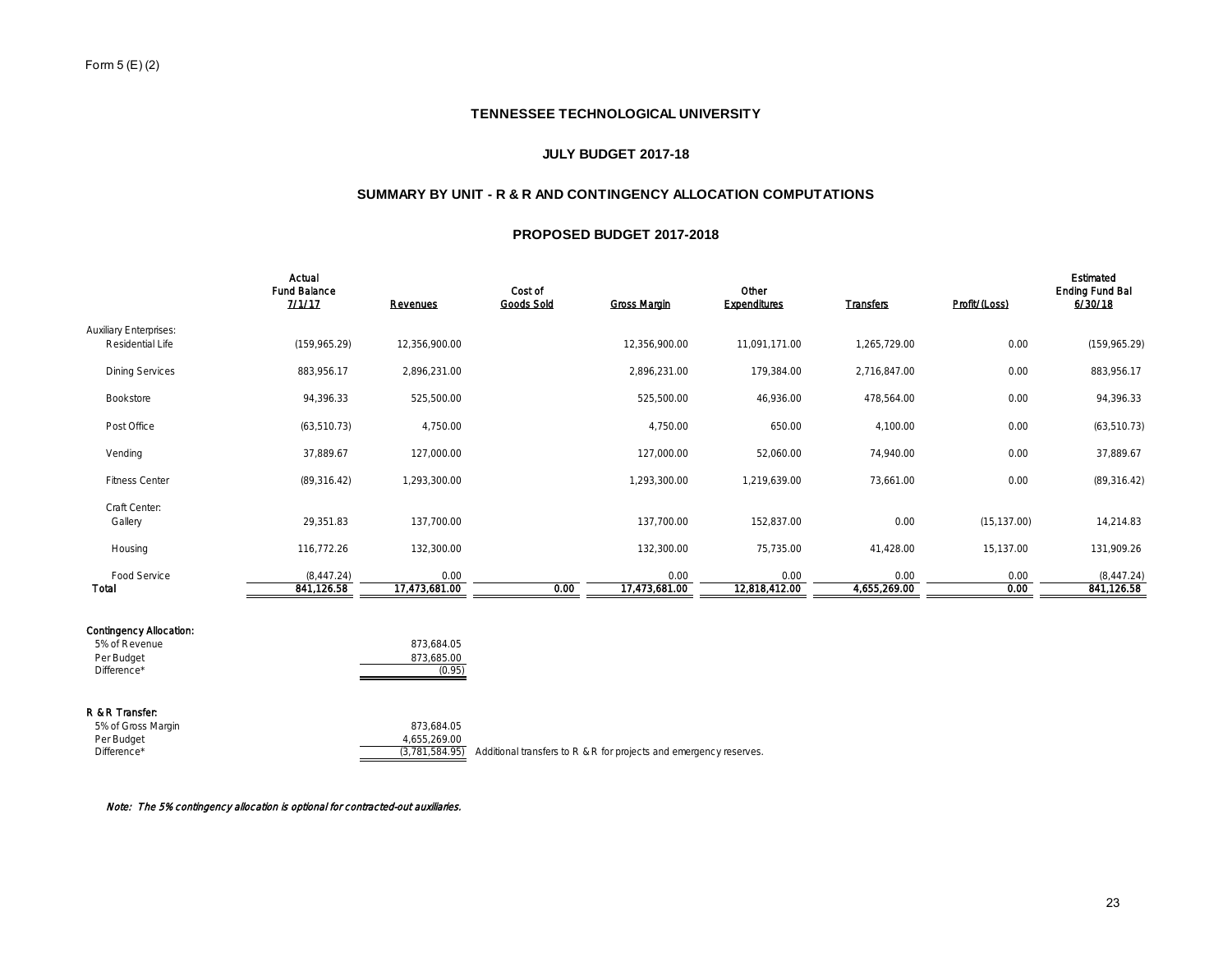# **THE STATE UNIVERSITY AND COMMUNITY COLLEGE SYSTEM OF TENNESSEE**

# July Budget 2017-18

# **POSITIONS TRANSFERRED FROM RESTRICTED ACCOUNTS TO UNRESTRICTED ACCOUNTS**

|       |         | Old Account      |                 | New Account |         |                  |          |  |  |  |
|-------|---------|------------------|-----------------|-------------|---------|------------------|----------|--|--|--|
|       | Account |                  | <b>Position</b> |             | Account |                  | Position |  |  |  |
| Title | Code    | Program/Org Code | No.             | Title       | Code    | Program/Org Code | No.      |  |  |  |
| None  |         |                  |                 |             |         |                  |          |  |  |  |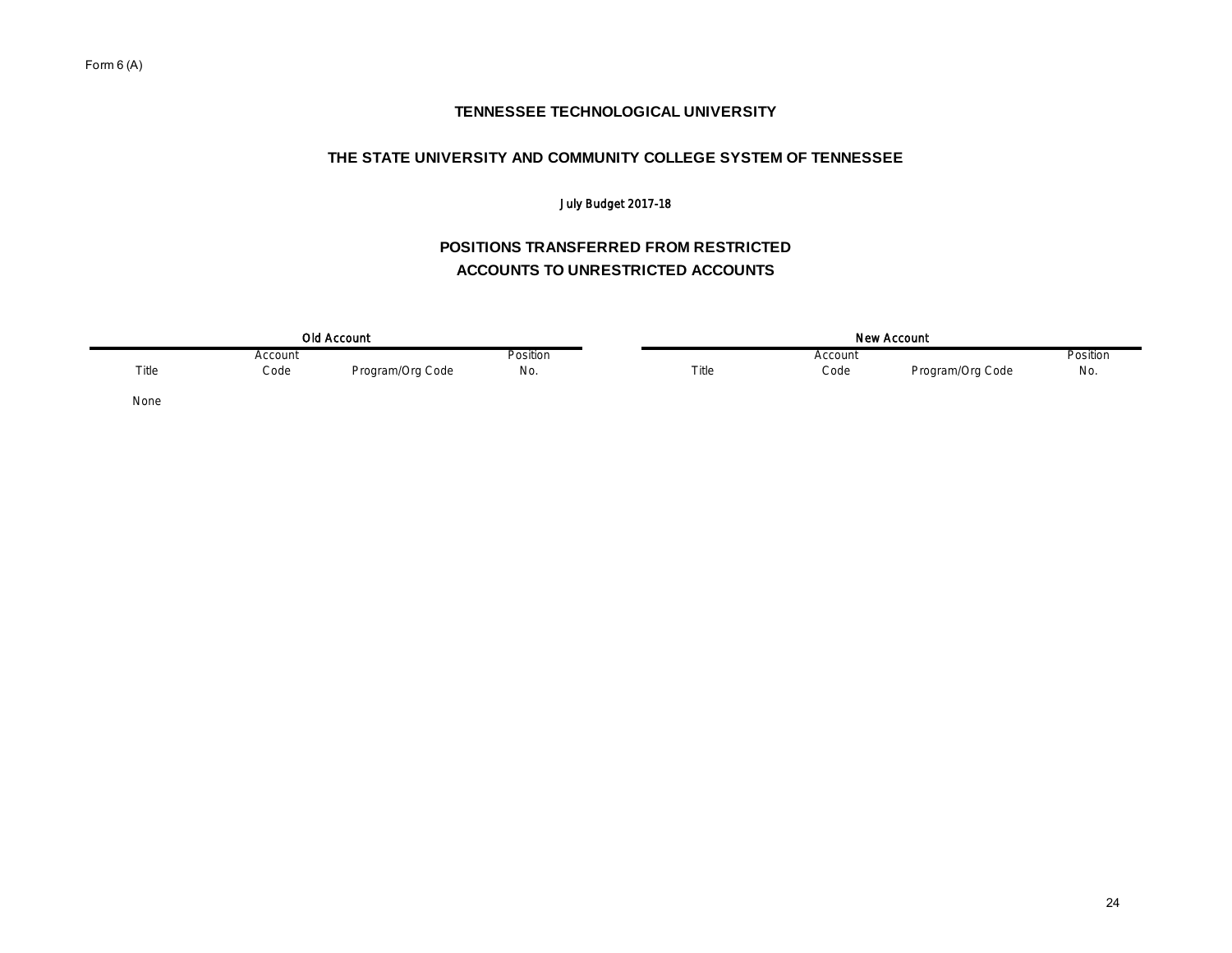# **TBR PERSONNEL BUDGET POSITION COUNT UNRESTRICTED E & G REGULAR FULL-TIME POSITIONS AUXILIARIES EXCLUDED**

|                              | 7/1/16                           | 10/31/16                                                                             | 7/1/17                       |                                     | <b>DIFFERENCE</b><br>(+/-) 10/16 TO 7/17 | <b>DIFFERENCE</b><br>(+/-) 7/16 TO 7/17                    |
|------------------------------|----------------------------------|--------------------------------------------------------------------------------------|------------------------------|-------------------------------------|------------------------------------------|------------------------------------------------------------|
| <b>FACULTY</b>               | 447                              | 447                                                                                  | 448                          |                                     | 1                                        | 1 <sup>1</sup>                                             |
| ADM                          | 37                               | 37                                                                                   | 36                           |                                     | $-1$                                     | $-1$                                                       |
| MAINT/TECH/SUPP              | 332                              | 338                                                                                  | 314                          |                                     | $-24$                                    | $-18$                                                      |
| <b>PROF SUPPORT</b>          | 345                              | 328                                                                                  | 323                          |                                     | $-5$                                     | $-22$                                                      |
| <b>TOTAL</b>                 | 1161                             | 1150                                                                                 | 1121                         |                                     | $-29$                                    | $-40$                                                      |
| <b>NEW POSITIONS</b>         | POSITION TITLE                   | <b>DEPARTMENT</b>                                                                    | <b>FUND</b>                  | <b>FUNCTIONAL</b><br><b>AREA</b>    | <b>SALARY</b>                            | <b>JUSTIFICATION</b>                                       |
| <b>FACULTY</b><br><b>ADM</b> | Instructor                       | Assistant Professor Accounting/Bus Law Unrestricted<br>SACF Dec Sci/Mgt Unrestricted |                              | Instruction<br>Instruction          | 130000<br>36000                          | New Program<br>Instruction & Accreditation                 |
| MAINT/TECH/SUPP              |                                  |                                                                                      |                              |                                     |                                          |                                                            |
| PROF SUPPORT                 | Coordinator<br>Systems Analyst 3 | Indirect Cost/Engin Unrestricted<br>Budget & Planning Unrestricted                   |                              | Research<br>Instit Support          | 40000<br>66000                           | Research Budget Coordinator<br><b>IT/Reporting Support</b> |
| <b>DELETED POSITIONS</b>     | POSITION TITLE                   | DEPARTMENT                                                                           | <b>FUND</b>                  | <b>FUNCTIONAL</b><br><b>AREA</b>    | SALARY                                   | <b>JUSTIFICATION</b>                                       |
| <b>FACULTY</b>               |                                  |                                                                                      |                              |                                     |                                          |                                                            |
| <b>ADM</b>                   | Associate VP                     | Univ Advancement Unrestricted                                                        |                              | Instit Support                      | 124274                                   | <b>Budget Reduction</b>                                    |
| MAINT/TECH/SUPP              | Admin Assoc 3<br>Admin Assoc 5   | <b>Graduate Studies</b><br>Info Tech Admin                                           | Unrestricted<br>Unrestricted | Acad Support<br><b>Acad Support</b> | 22572<br>30341                           | <b>Budget Reduction</b><br><b>Budget Reduction</b>         |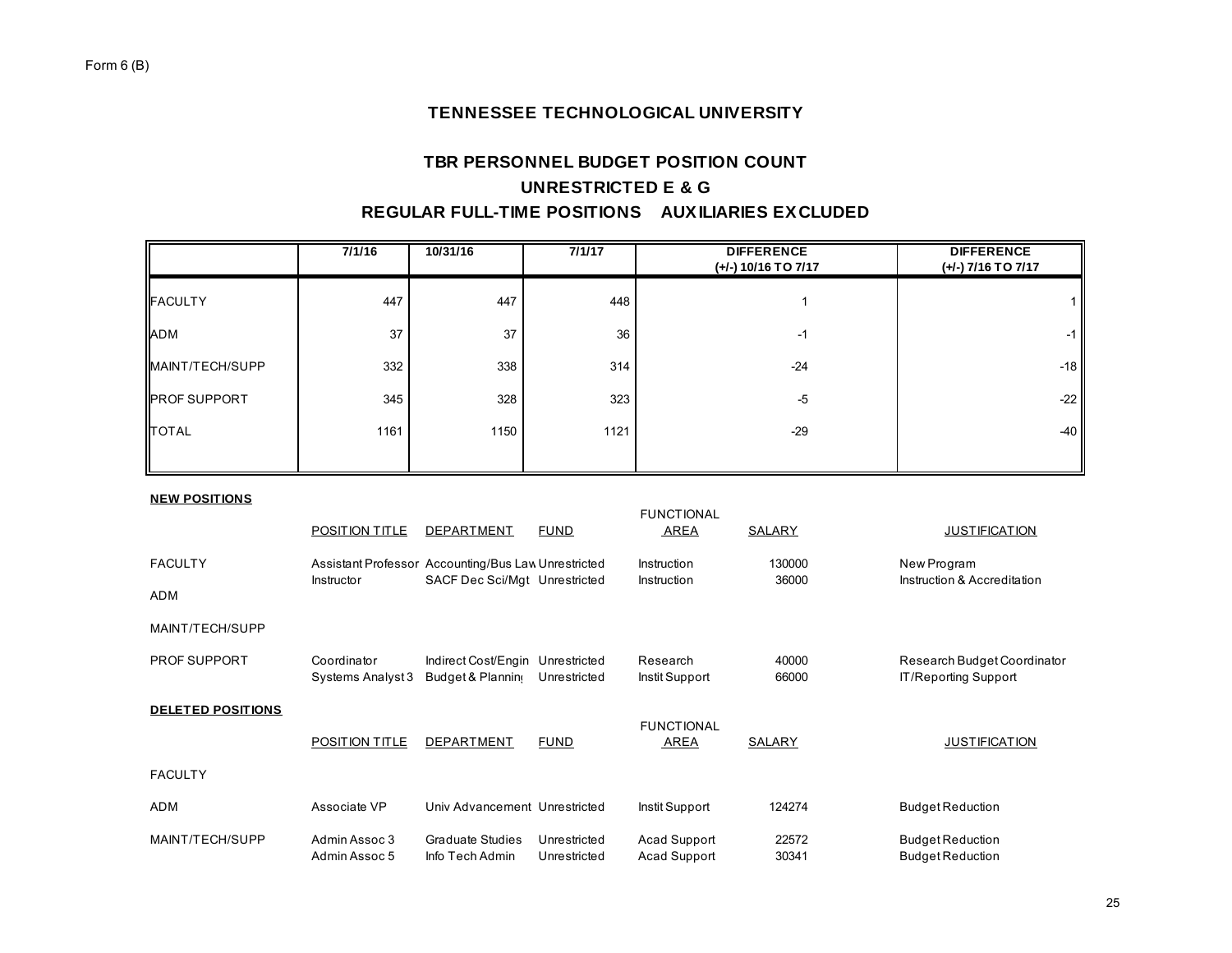# Form 6 (B)

|              | Financial Assoc 2         | <b>Business Office</b>          | Unrestricted | Instit Support          | 55888 | Sal combined Reduction in Force (2 positions) |
|--------------|---------------------------|---------------------------------|--------------|-------------------------|-------|-----------------------------------------------|
|              | <b>Financial Assoc 7</b>  | <b>Business Office</b>          | Unrestricted | Instit Support          | 40876 | <b>Budget Reduction</b>                       |
|              | Info Tech Assoc 9         | Com & Marketing                 | Unrestricted | Instit Support          | 49580 | <b>Budget Reduction</b>                       |
|              | Admin Assoc 5             | Human Resources Unrestricted    |              | Instit Support          | 31074 | <b>Reduction in Force</b>                     |
|              | Admin Assoc 3             | Human Resources Unrestricted    |              | Instit Support          | 26314 | <b>Reduction in Force</b>                     |
|              | Admin Assoc 5             | Univ Advancement Unrestricted   |              | Instit Support          | 30021 | <b>Reduction in Force</b>                     |
|              | Admin Assoc 4             | Telephone Serv                  | Unrestricted | Instit Support          | 28233 | <b>Reduction in Force</b>                     |
|              | Admin Assoc 5             | VP Planning & Fin               | Unrestricted | Instit Support          | 27536 | <b>Budget Reduction</b>                       |
|              | Admin Assoc 3             | Admissions                      | Unrestricted | <b>Student Services</b> | 22572 | <b>Budget Reduction</b>                       |
|              | Admin Assoc 2             | <b>Disability Services</b>      | Unrestricted | <b>Student Services</b> | 20430 | <b>Reduction in Force</b>                     |
|              | Acad Sup Assoc 4          | <b>Enrollment Mgmt</b>          | Unrestricted | <b>Student Services</b> | 24934 | <b>Budget Reduction</b>                       |
|              | Acad Sup Assoc 3          | <b>Financial Aid</b>            | Unrestricted | <b>Student Services</b> | 27433 | <b>Budget Reduction</b>                       |
|              | Admin Assoc 3             | International Ed                | Unrestricted | <b>Student Services</b> | 25975 | <b>Budget Reduction</b>                       |
|              | Acad Sup Assoc 3          | Records Office                  | Unrestricted | <b>Student Services</b> | 31098 | <b>Budget Reduction</b>                       |
|              | Facilities Assoc 5        | M and R HVAC                    | Unrestricted | <b>Physical Plant</b>   | 30420 | <b>Budget Reduction</b>                       |
|              | Protective Serv 3         | University Police               | Unrestricted | <b>Physical Plant</b>   | 29372 | <b>Budget Reduction</b>                       |
| PROF SUPPORT | Coordinator               | <b>Graduate Studies</b>         | Unrestricted | Acad Support            | 40780 | <b>Budget Reduction</b>                       |
|              | Specialist                | Office of Research              | Unrestricted | Acad Support            | 37692 | <b>Budget Reduction</b>                       |
|              | Project Manager           | Info Tech Admin                 | Unrestricted | Acad Support            | 70162 | <b>Reduction in Force</b>                     |
|              | Director                  | Systems Support                 | Unrestricted | Acad Support            | 90454 | <b>Reduction in Force</b>                     |
|              | <b>Assistant Director</b> | Academic/Client                 | Unrestricted | Acad Support            | 57809 | <b>Budget Reduction</b>                       |
|              | Associate Bursar          | <b>Business Office</b>          | Unrestricted | Instit Support          | 52449 | <b>Budget Reduction</b>                       |
|              | Systems Prog 1            | Ofc VP Res & Econ Unrestricted  |              | Instit Support          | 63600 | <b>Budget Reduction</b>                       |
|              | Director                  | University Advance Unrestricted |              | Instit Support          | 70000 | <b>Reduction in Force</b>                     |
|              | Director                  | University Advance Unrestricted |              | Instit Support          | 68636 | <b>Reduction in Force</b>                     |
|              | Director                  | University Advance Unrestricted |              | Instit Support          | 70652 | <b>Reduction in Force</b>                     |
|              | Coordinator               | Service Learning                | Unrestricted | <b>Public Service</b>   | 37738 | <b>Reduction in Force</b>                     |
|              | Counselor                 | <b>Admissions Office</b>        | Unrestricted | <b>Student Services</b> | 29260 | <b>Budget Reduction</b>                       |
|              | <b>Assistant Director</b> | <b>Multicultural Affairs</b>    | Unrestricted | <b>Student Services</b> | 42946 | <b>Reduction in Force</b>                     |

# **RECONCILIATION OF POSITION CHANGES FROM 10/16 TO 7/17**

|                                                   |         |          | Maint/Tech |              |
|---------------------------------------------------|---------|----------|------------|--------------|
|                                                   | Faculty | Admin    | Support    | Prof Support |
| New Positions Listed Above                        |         |          |            |              |
| Deleted Positions Listed Above                    |         | - 1      | $-19$      | $-13$        |
| Transfer Position from Restricted to Unrestricted |         |          |            |              |
| Transfer between object codes                     |         |          | $-5$       |              |
|                                                   |         |          |            |              |
| <b>TOTAL</b>                                      |         | $\sim$ 1 | $-24$      |              |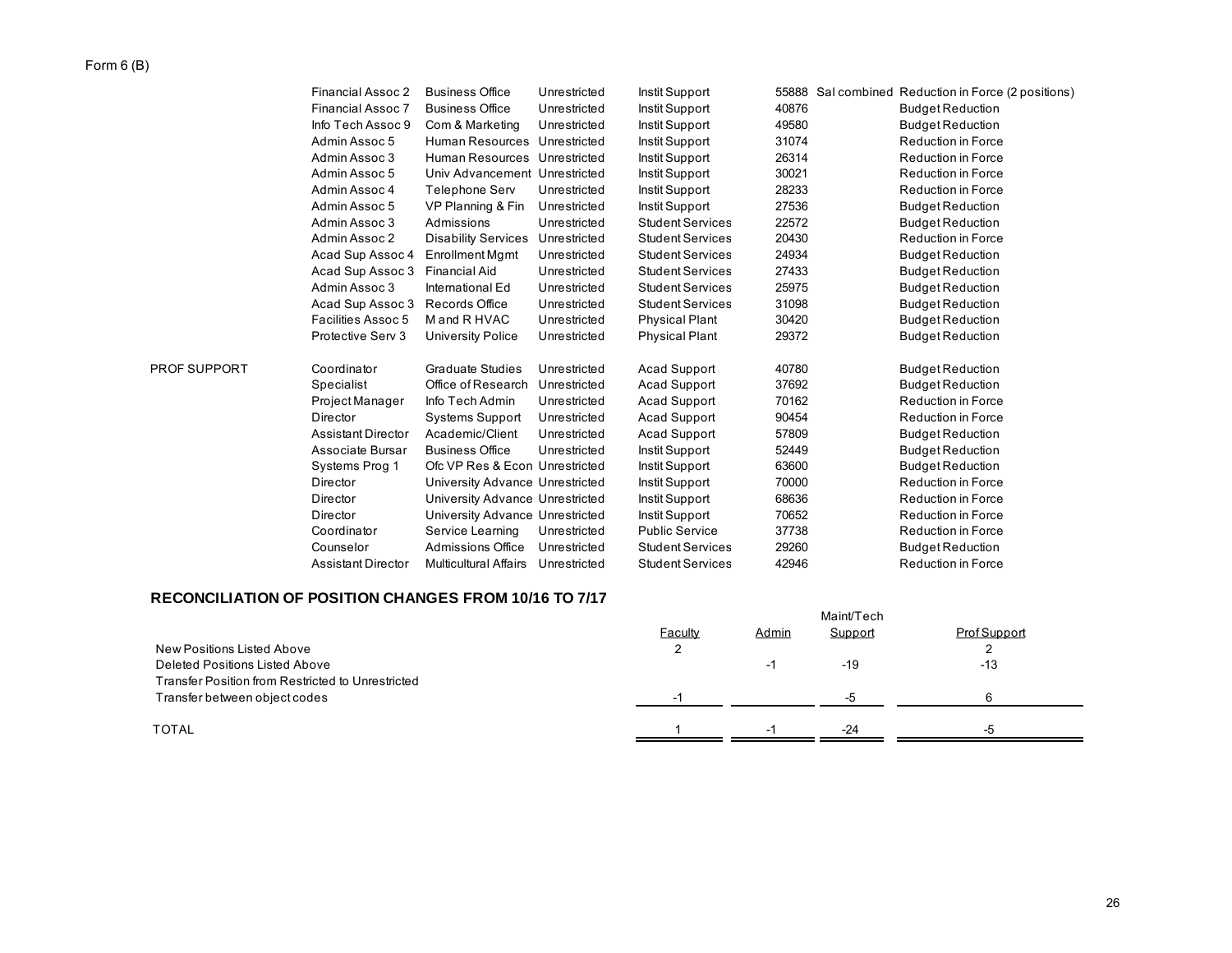# **THE STATE UNIVERSITY AND COMMUNITY COLLEGE SYSTEM OF TENNESSEE**

**July Budget 2017-18**

# **BENEFITS SCHEDULE**

|                     |                     |         |           | 2017-18        | <b>Annual Rental</b> |      | <b>Payment of</b> |              |        |
|---------------------|---------------------|---------|-----------|----------------|----------------------|------|-------------------|--------------|--------|
|                     |                     | 2017-18 |           | <b>Expense</b> | Value of             | Car  | <b>Club Dues</b>  | Other        |        |
| Name                | <b>Title</b>        | Salary  | Longevity | Account        | House                | Y/N  | Y/N               | Compensation | Total  |
| Oldham, Philip      | President           | 316196  | 1000      | 5000           | 7200                 | N    | N                 | 8400(a)      | 337796 |
| Satterfield, Marcus | Head Coach          | 196950  | 800       |                |                      | Y(b) | N                 |              | 197750 |
| Wilson, Mark        | Athletics Director  | 160381  | 1300      | 0              |                      | Y(b) | N                 |              | 161681 |
| Braswell, Kevin     | Vice President      | 203500  | 300       |                |                      | N    | N                 | 8400(a)      | 212200 |
| Wallace, Catherine  | Assistant to the VP | 47476   | 300       |                |                      | N    | N                 | 480(c)       | 48256  |
| Glenn, Sophie       | Artist in Residence | 1620    |           |                | 4650                 | N    | N                 | 21622(d)     | 27892  |
| Herzog, Corin       | Artist in Residence | 1620    |           |                | 4650                 | N.   | N                 | 21622(d)     | 27892  |
| Johnson, Lydia      | Artist in Residence | 1620    |           |                | 4650                 | N.   | N                 | 21622(d)     | 27892  |
| Shereos, Jenine     | Artist in Residence | 1620    |           |                | 4650                 | N    | N                 | 21622(d)     | 27892  |
| Watson, Jonathan    | Artist in Residence | 1620    |           |                | 4650                 | N    | N                 | 21622(d)     | 27892  |

(a) Car allowance (b) Vehicle provided directly by auto dealer (c) Cell phone allowance (d) Value of the studio space provided

27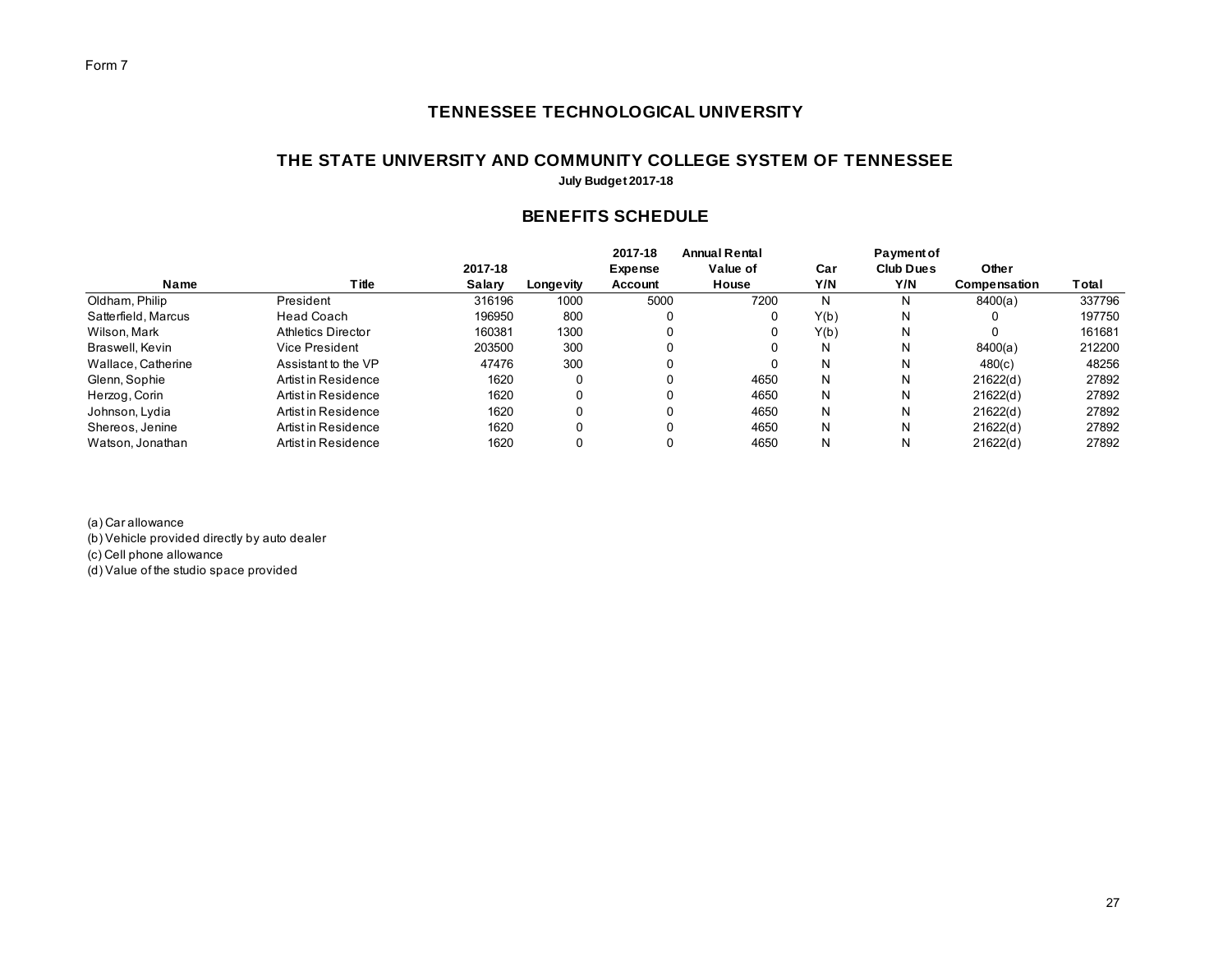#### **TENNESSEE TECHNOLOGICAL UNIVERSITY** ANALYSIS OF NON-CREDIT INSTRUCTION JULY BUDGET 2017-18

#### I. ANALYSIS OF NON-CREDIT INSTRUCTION FEES

| А.        | Instructional Costs |                                                                                  |           |  |  |  |  |  |
|-----------|---------------------|----------------------------------------------------------------------------------|-----------|--|--|--|--|--|
|           |                     | <b>Total Instructional Salaries</b>                                              | 6,000.00  |  |  |  |  |  |
|           | 2.                  | <b>Total Contracted Service</b>                                                  |           |  |  |  |  |  |
|           |                     | <b>Total Instructional Costs</b>                                                 | 6,000.00  |  |  |  |  |  |
| <b>B.</b> |                     | 125% of Instructional Costs                                                      | 7,500.00  |  |  |  |  |  |
| C.        | in Section II.)     | Non-credit Instruction Fee Revenue<br>(should agree with Total Revenue presented | 90,000.00 |  |  |  |  |  |
| D.        |                     | Revenue Over/(Under)* 125% of Instructional Costs                                | 82,500.00 |  |  |  |  |  |

\*Explanation should be provided if Revenue is less that 125% of Instructional Costs.

# II. SCHEDULE OF NON-CREDIT INSTRUCTION REVENUES AND EXPENDITURES

| CEU ED.    | CEU ED.    | Account  | Account           | Account  | Account  | Account           | Account  | Account  |       |
|------------|------------|----------|-------------------|----------|----------|-------------------|----------|----------|-------|
| Non-credit | Non-credit | Title    | Title             | Title    | Title    | Title             | Title    | Title    |       |
| 100        | 200        | Program/ | ' Program/        | Program/ | Program/ | Program/          | Program/ | Program/ | Total |
| 181000     | 181002     |          | Org Code Org Code | Org Code |          | Org Code Org Code | Org Code | Org Code |       |

| A. Revenues<br>Non-credit Instruction Fees                                                                                             | 90,000.00                |                     |                          |        |        |                          |                          |                          | 90,000.00                                       |
|----------------------------------------------------------------------------------------------------------------------------------------|--------------------------|---------------------|--------------------------|--------|--------|--------------------------|--------------------------|--------------------------|-------------------------------------------------|
| <b>B.</b> Expenditures<br>Salaries-Professional<br>Salaries-Instructional<br>Salaries-Other<br>Contractual Services<br><b>Benefits</b> |                          | 6,000.00            |                          |        |        |                          |                          |                          | $\sim$<br>6,000.00<br>$\sim$<br>$\sim$          |
| Equipment<br>Travel<br><b>Operating Expenses</b>                                                                                       |                          | 200.00<br>29,747.00 |                          |        |        |                          |                          |                          | $\overline{\phantom{a}}$<br>200.00<br>29,747.00 |
| <b>Total Expenditures</b>                                                                                                              | $\overline{\phantom{a}}$ | 35.947.00           | $\overline{\phantom{a}}$ | $\sim$ | $\sim$ | $\overline{\phantom{a}}$ | $\overline{\phantom{a}}$ | $\overline{\phantom{a}}$ | 35.947.00                                       |

NOTE: This schedule should include Revenues and Expenditures for all accounts associated with non-credit courses and activities. All administrative and instructional accounts should be included.

Form 8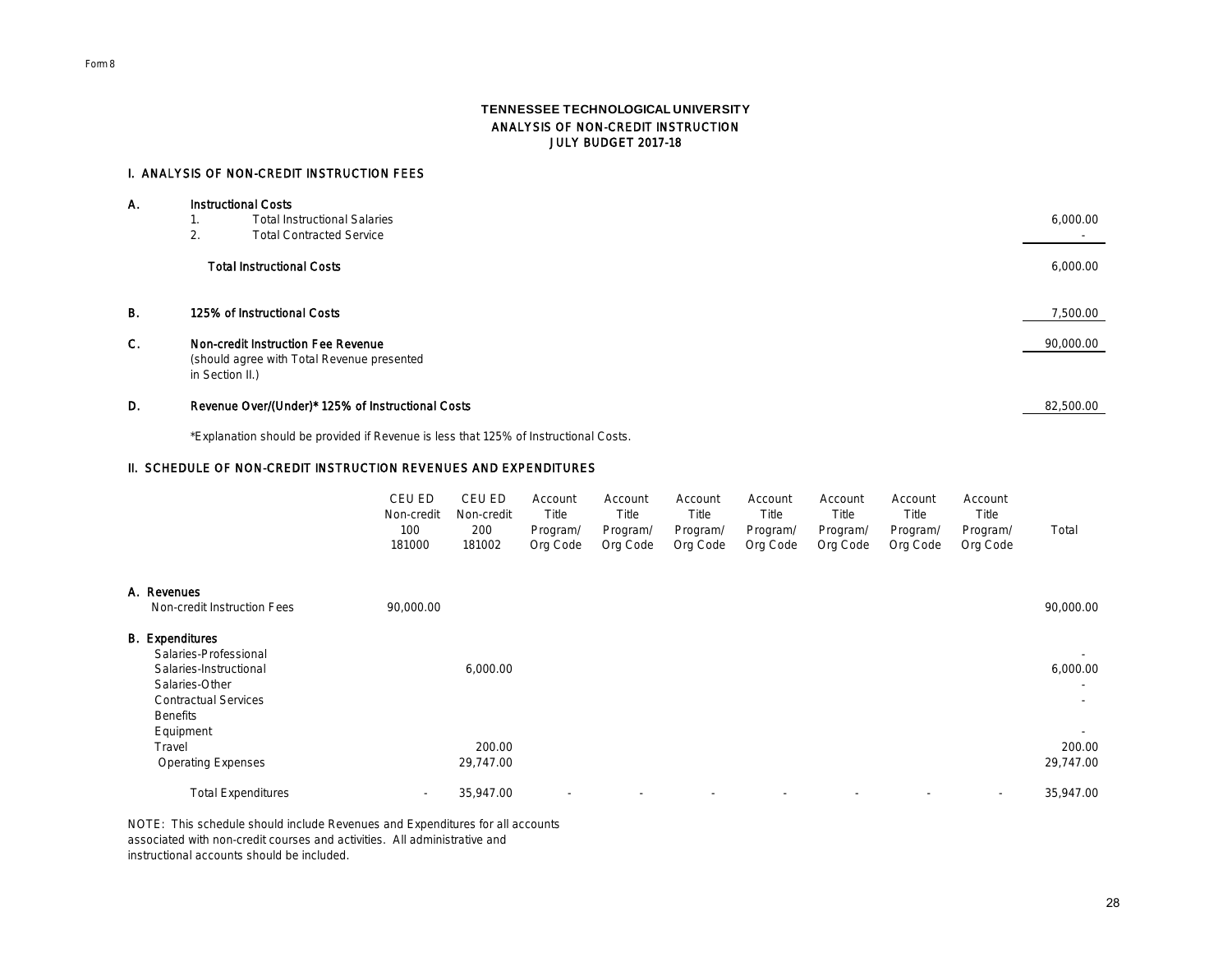# **CENTERS OF EXCELLENCE/EMPHASIS TENNESSEE TECHNOLOGICAL UNIVERSITY ESTIMATED BUDGET 2016-17**

|    | <b>Restricted Revenue</b>                                                                                                            |                                              | State<br>Appropriation                               | Carryforward                                   | Other<br>(Describe)                                                                                     | Total                                                                                 |                                                                                |            |              |
|----|--------------------------------------------------------------------------------------------------------------------------------------|----------------------------------------------|------------------------------------------------------|------------------------------------------------|---------------------------------------------------------------------------------------------------------|---------------------------------------------------------------------------------------|--------------------------------------------------------------------------------|------------|--------------|
|    | Manufacturing                                                                                                                        |                                              | 1,453,000.00                                         | 151,512.15                                     |                                                                                                         | 1,604,512.15                                                                          |                                                                                |            |              |
|    | <b>Water Resources</b>                                                                                                               |                                              | 1,133,100.00                                         | 195,360.30                                     |                                                                                                         | $\sim$<br>1,328,460.30                                                                |                                                                                |            |              |
|    | <b>Electric Power</b>                                                                                                                |                                              | 872,800.00                                           | 675,856.91                                     |                                                                                                         | 1,548,656.91                                                                          |                                                                                |            |              |
|    |                                                                                                                                      |                                              |                                                      |                                                |                                                                                                         |                                                                                       |                                                                                |            |              |
|    | Total                                                                                                                                |                                              | 3,458,900.00                                         | 1,022,729.36                                   |                                                                                                         | 4,481,629.36                                                                          |                                                                                |            |              |
| Ш. | <b>Restricted Expenditures</b>                                                                                                       |                                              |                                                      |                                                | Amount of Expenditures                                                                                  |                                                                                       |                                                                                |            |              |
|    |                                                                                                                                      |                                              | Salarles                                             | Longevity                                      | Benefits                                                                                                | Travel                                                                                | Operating Exp.                                                                 | Equipment  | <b>Total</b> |
|    | Manufacturing                                                                                                                        |                                              | 1,050,000.00                                         | 21,000.00                                      | 430,000.00                                                                                              | 23,000.00                                                                             | 30,512.15                                                                      | 50,000.00  | 1,604,512.15 |
|    | <b>Water Resources</b>                                                                                                               |                                              | 533,880.00                                           | 8,037.00                                       | 166,055.00                                                                                              | 20,000.00                                                                             | 278,828.30                                                                     | 321,660.00 | 1,328,460.30 |
|    | <b>Electric Power</b>                                                                                                                |                                              | 600,291.05                                           | 9,450.00                                       | 239,421.45                                                                                              | 21.110.46                                                                             | 39,709.83                                                                      | 37,330.00  | 947,312.79   |
|    | Total                                                                                                                                |                                              | 2,184,171.05                                         | 38,487.00                                      | 835,476.45                                                                                              | 64,110.46                                                                             | 349,050.28                                                                     | 408,990.00 | 3,880,285.24 |
|    |                                                                                                                                      |                                              | Unrestricted E & G                                   |                                                | Outside Source                                                                                          |                                                                                       |                                                                                |            |              |
| Ш. | Matching Funds                                                                                                                       | Expense<br>Function*                         | Program/ Org Code                                    | Amount                                         | Name                                                                                                    | Amount                                                                                | Total                                                                          |            |              |
|    | Manufacturing<br>Manufacturing<br><b>Water Resources</b><br><b>Water Resources</b><br><b>Electric Power</b><br><b>Electric Power</b> | Research<br>Research<br>Research<br>Research | 250/139029<br>250/139011<br>250/139429<br>250/139411 | 20,570.00<br>4,760.00<br>1.680.00<br>10,000.00 | Grants/Contracts **<br>Gifts<br><b>Grants/Contracts</b><br>Services<br><b>Grants/Contracts</b><br>Gifts | 2,856,870.00 ***<br>$\sim$<br>725.150.00<br>100.000.00<br>1,101,241.60 ****<br>300.00 | 2.877.440.00<br>4,760.00<br>726.830.00<br>110,000.00<br>1,101,241.60<br>300.00 |            |              |
|    | Total                                                                                                                                |                                              |                                                      | 37,010.00                                      |                                                                                                         | 4,783,561.60                                                                          | 4,820,571.60                                                                   |            |              |

\* Instruction, Research, Academic Support, Student Services, Public Services, Institutional Support, Maintenance and Operation of Plant, or Scholarships/Fellowships.<br>\*\* 2016-17 Grants/ Contracts as of 4/28/17. Does not inc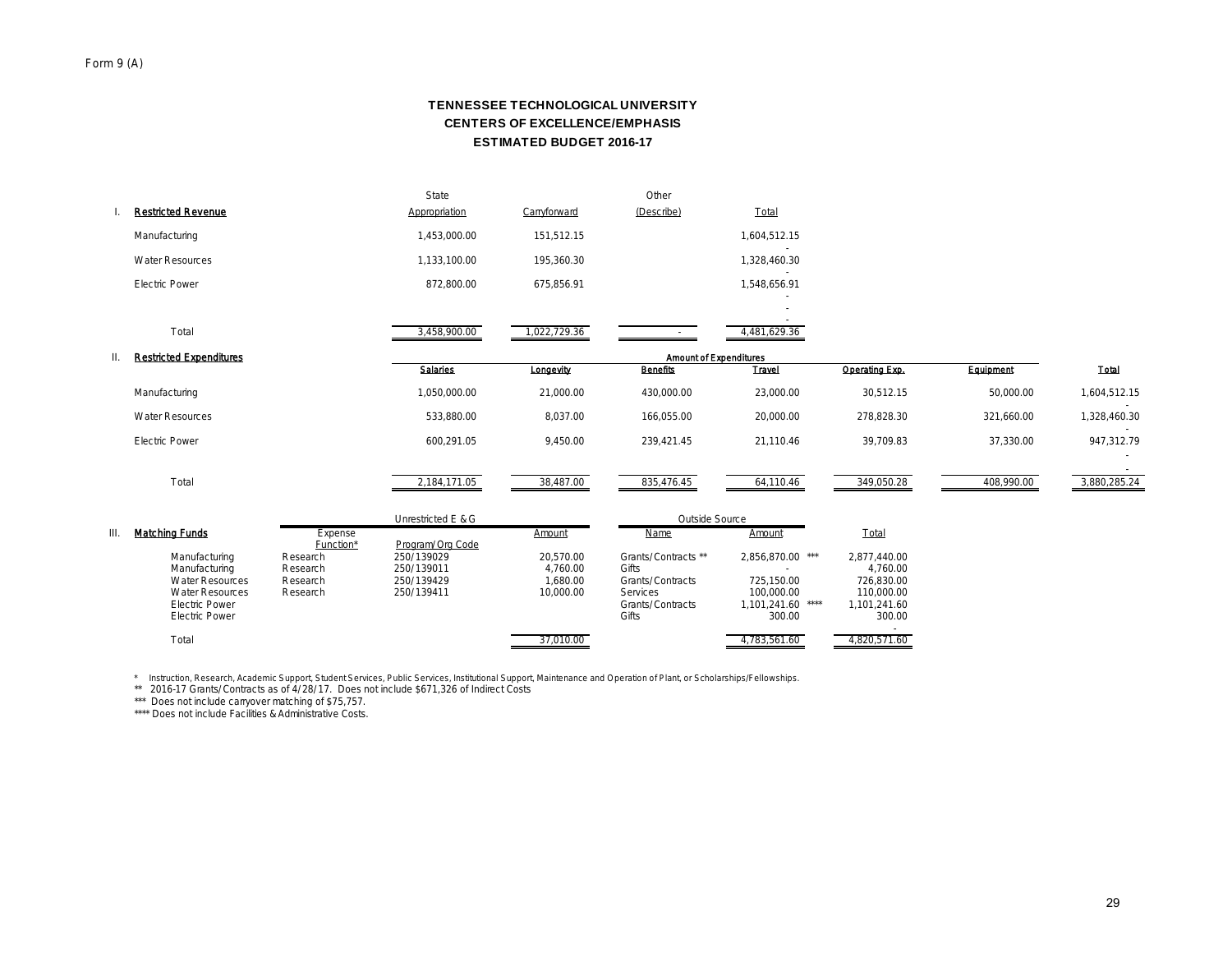# **CENTERS OF EXCELLENCE/EMPHASIS TENNESSEE TECHNOLOGICAL UNIVERSITY PROPOSED BUDGET 2017-18**

|                 | <b>Restricted Revenue</b>      | State<br>Appropriation | Carryforward | Other<br>(Describe) | Total                  |                |           |                        |
|-----------------|--------------------------------|------------------------|--------------|---------------------|------------------------|----------------|-----------|------------------------|
|                 | Manufacturing                  | 1,494,200.00           |              |                     | 1,494,200.00           |                |           |                        |
|                 | Water Resources                | 1,163,700.00           |              |                     | 1,163,700.00           |                |           |                        |
|                 | Electric Power                 | 906,000.00             | 601,344.12   |                     | 1,507,344.12           |                |           |                        |
|                 |                                |                        |              |                     | $\sim$                 |                |           |                        |
|                 | Total                          | 3,563,900.00           | 601,344.12   |                     | 4, 165, 244. 12        |                |           |                        |
| $\mathbf{II}$ . | <b>Restricted Expenditures</b> |                        |              |                     | Amount of Expenditures |                |           |                        |
|                 |                                | Salarles               | Longevity    | Benefits            | Travel                 | Operating Exp. | Equipment | Total                  |
|                 | Manufacturing                  | 1,040,000.00           | 16,900.00    | 375,000.00          | 30,000.00              | 32,300.00      |           | 1,494,200.00           |
|                 | Water Resources                | 768,363.00             | 7,600.00     | 180,000.00          | 30,000.00              | 177,737.00     |           | 1,163,700.00           |
|                 | <b>Electric Power</b>          | 866,925.00             | 9,800.00     | 415,260.98          | 50,158.07              | 121,374.67     | 43,825.40 | $\sim$<br>1,507,344.12 |
|                 | Total                          | 2,675,288.00           | 34,300.00    | 970,260.98          | 110,158.07             | 331,411.67     | 43,825.40 | 4, 165, 244. 12        |

|    |                                                  |                      | Unrestricted E & G       |                       |                                            | Outside Source           |                           |  |
|----|--------------------------------------------------|----------------------|--------------------------|-----------------------|--------------------------------------------|--------------------------|---------------------------|--|
| Ш. | Matching Funds                                   | Expense<br>Function* | Program/ Org Code        | Amount                | Name                                       | Amount                   | Total                     |  |
|    | Manufacturing<br>Manufacturing                   | Research<br>Research | 250/139029<br>250/139011 | 11.910.00             | Grants/Contracts **<br>Gifts               | 2.250.000.00             | 2,261,910.00              |  |
|    | <b>Water Resources</b><br><b>Water Resources</b> | Research<br>Research | 250/139429<br>250/139411 | 1.680.00<br>10.000.00 | Grants/Contracts<br>Analytical & comp      | 1.000.000.00             | 1,001,680.00<br>10.000.00 |  |
|    | <b>Water Resources</b><br>Electric Power         | Research<br>Research | 250/160014               |                       | <b>Services</b><br><b>Grants/Contracts</b> | 100,000,00<br>453,000.00 | 100,000,00<br>453,000.00  |  |
|    |                                                  |                      |                          |                       |                                            |                          |                           |  |
|    |                                                  |                      |                          |                       |                                            |                          | $\sim$                    |  |
|    |                                                  |                      |                          |                       |                                            |                          |                           |  |
|    | Total                                            |                      |                          | 23,590.00             |                                            | 3,803,000.00             | 3.826.590.00              |  |
|    |                                                  |                      |                          |                       |                                            |                          |                           |  |

\* Instruction, Research, Academic Support, Student Services, Public Services, Institutional Support, Maintenance and Operation of Plant, or Scholarships/Fellowships. \*\* Projected Grants/ Contract for 2017-18

\*\*\*Does not include F&A costs.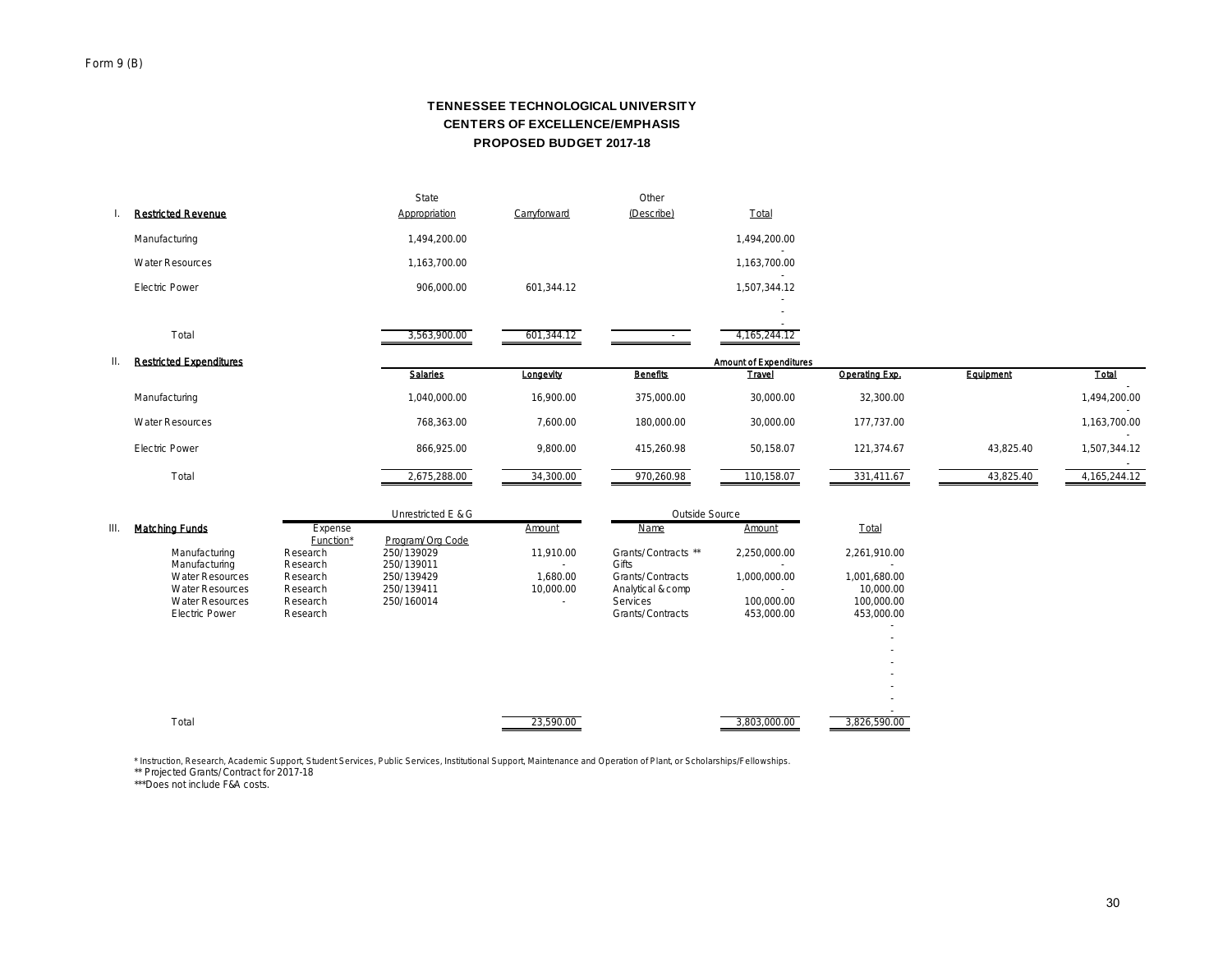# **TENNESSEE TECHNOLOGICAL UNIVERSITY BASIC MAINTENANCE AND OPERATION EXPENDITURE CALCULATION JULY BUDGET 2017-18**

|       |                                            | <b>ESTIMATED</b> | <b>PROPOSED</b> |
|-------|--------------------------------------------|------------------|-----------------|
|       | Total M&O Expenditures                     | 14,697,500.00    | 14,088,400.00   |
| Less: | E & G Utilitie: (enter as negative amount) | (4,818,320.00)   | (4,984,270.00)  |
|       | Staff Benefits (enter as negative amount)  | (2,309,591.00)   | (2,348,396.00)  |
|       | (enter as negative amount)<br>Longevity    | (90,300.00)      | (88,800.00)     |
| Plus: | Extraordinary Maintenance Transfer         | 90,000.00        | 90,000.00       |
|       | Net Basic M & O Expenditures               | 7,569,289.00     | 6,756,934.00    |
|       | Basic M & O Funded Amount                  | 3,703,900.00     | 3,962,500.00    |
|       | Actual % of Funded Amount                  | 204%             | 171%            |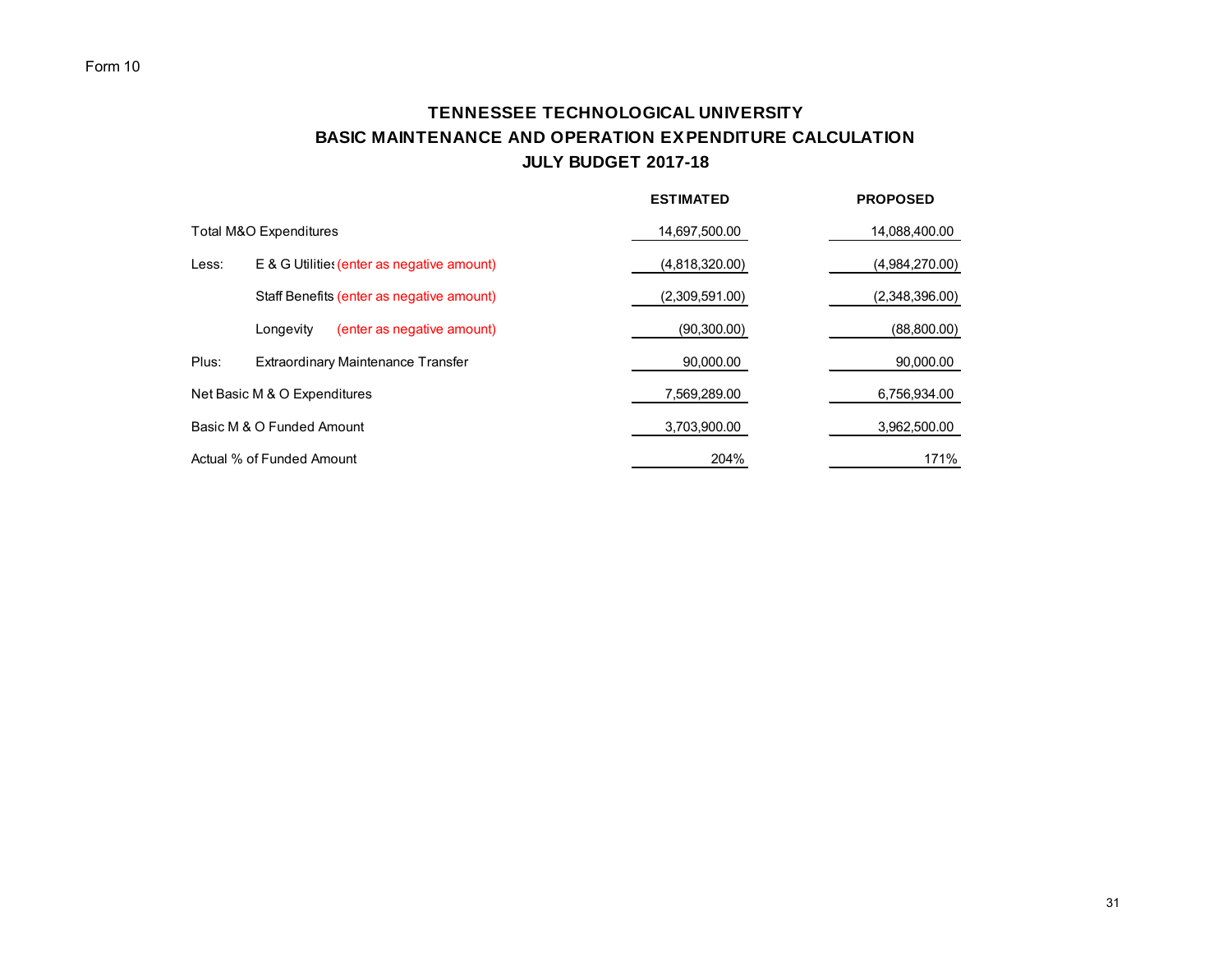# TSSBA Debt Service Coverage TENNESSEE TECHNOLOGICAL UNIVERSITY Proposed Budget 2017-18

|                       | FY 2014-15 |                |     | FY 2015-16     | <b>Estimated Budget</b> | <b>Proposed Budget</b> |                |  |
|-----------------------|------------|----------------|-----|----------------|-------------------------|------------------------|----------------|--|
| Debt Service Amount   | S          | 4,107,395.24   | \$. | 4.263.954.76   | \$<br>10,385,146.00     | S                      | 12,971,850.00  |  |
| Unrestricted Revenues | \$         | 169.429.711.43 | \$  | 167.933.791.95 | \$<br>168.848.120.00    |                        | 173,469,457.00 |  |
| Debt Service Coverage |            | 41.24991668    |     | 39.38451541    | 16.25861784             |                        | 13.37276156    |  |

1) The prior fiscal years' unrestricted revenue amounts may be obtained from Schedule 2 - Schedule of Current Fund Revenues of the financial statements - total of unrestricted column only. Amount will include auxiliary revenues.

- 2) The prior fiscal years' debt service amounts may be obtained from the Schedule of Changes in Fund Balances Retirement of Indebtedness Fund. The amount will equal the total of the principal and interest columns for TSSBA projects only.
- 3) The budget amounts should agree to amounts on Summary Form VI (unrestricted revenues) and Analysis Form 12.C - Retirement of Indebtedness Funds, adjusted to include any disclosed project the institution intends to bring to TSSBA for financing within the budgeted fiscal year. Adjustments will include both any revenues (fees) related to the project as well as projected annual financing charges disclosed on the project pro forma financing statement and must agree to those disclosed on Analysis Form 12a.

4) The Debt Service Coverage must be at least 2.0 to meet the required metric.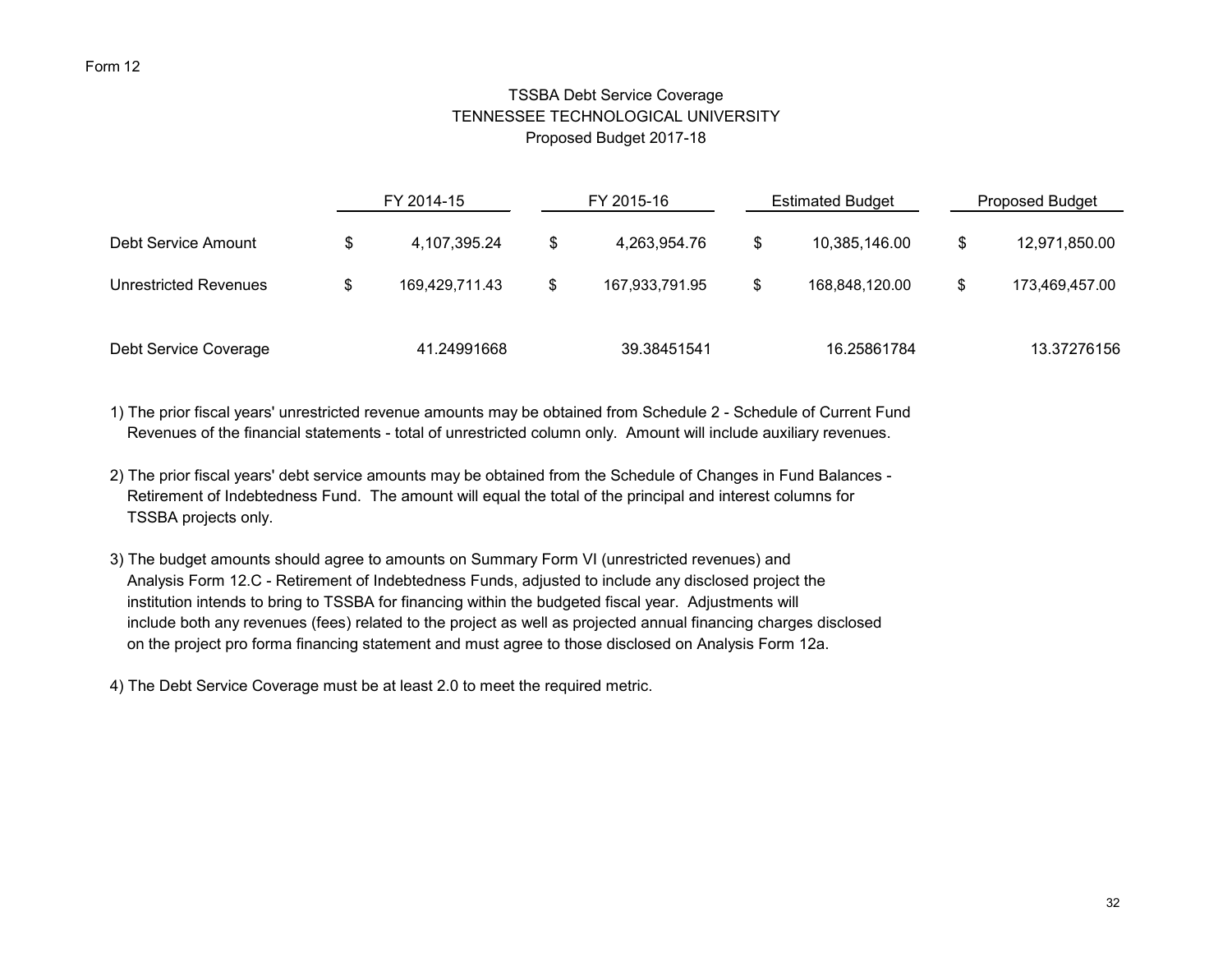# Form 12 (A)

# TSSBA Debt Service Coverage - Disclosed Projects Adjustment TENNESSEE TECHNOLOGICAL UNIVERSITY Proposed Budget 2017-18

|                                        | <b>Total Project</b>       | Amt. Financed | Est. Annual         | Est. Annual              |     |
|----------------------------------------|----------------------------|---------------|---------------------|--------------------------|-----|
| <b>Project Name</b>                    | <b>Budget</b>              | by TSSBA      | <b>Debt Service</b> | Related Fee Rev          |     |
| <b>Estimated Budget:</b>               |                            |               |                     |                          |     |
| <b>Laboratory Science</b>              | 91,899,506                 | 6,000,000     | 796,866             | 965,450                  | (1) |
| <b>Recreation &amp; Fitness Center</b> | 51,348,754                 | 31,900,000    | 2,940,390           | 2,082,700                | (1) |
| Parking & Transportation P2            | 14,250,000                 | 13,250,000    | 1,222,565           | 1,328,000                | (1) |
| <b>Residence Hall Upgrades</b>         | 6,480,000                  | 6,430,000     | 800,895             | 1,200,000                | (1) |
|                                        | Totals in Curr Est Form 12 |               | 5,760,716           | Rev in Estimated already |     |
| Proposed Budget:                       |                            |               |                     |                          |     |
| <b>Laboratory Science</b>              | 91,899,506                 | 6,000,000     | 796,866             | 939.400                  | (1) |
| <b>Recreation &amp; Fitness Center</b> | 51,348,754                 | 31,900,000    | 2,940,390           | 2,030,490                | (1) |
| Parking & Transportation P2            | 14,250,000                 | 13,250,000    | 1,222,565           | 1,285,000                | (1) |
| Residence Hall Upgrades MM             | 6,480,000                  | 6,430,000     | 800,895             | 1,200,000                | (1) |
| Residence Hall Upgrades BE             | 6,930,000                  | 6,430,000     | 853,974             | 1,200,000                | (1) |
|                                        | Totals in Proposed Form 12 |               | 6,614,690           | Rev in Proposed already  |     |

(1) The fee revenue is already in the unrestricted revenue on Form 12.

Note: Please list all disclosed projects which are intended to be brought forth during the Estimated budget fiscal year or the Proposed budget fiscal year. All columns must be completed for all projects. The annual debt service and the and the annual related fee revenue must be included on Analysis Form 12.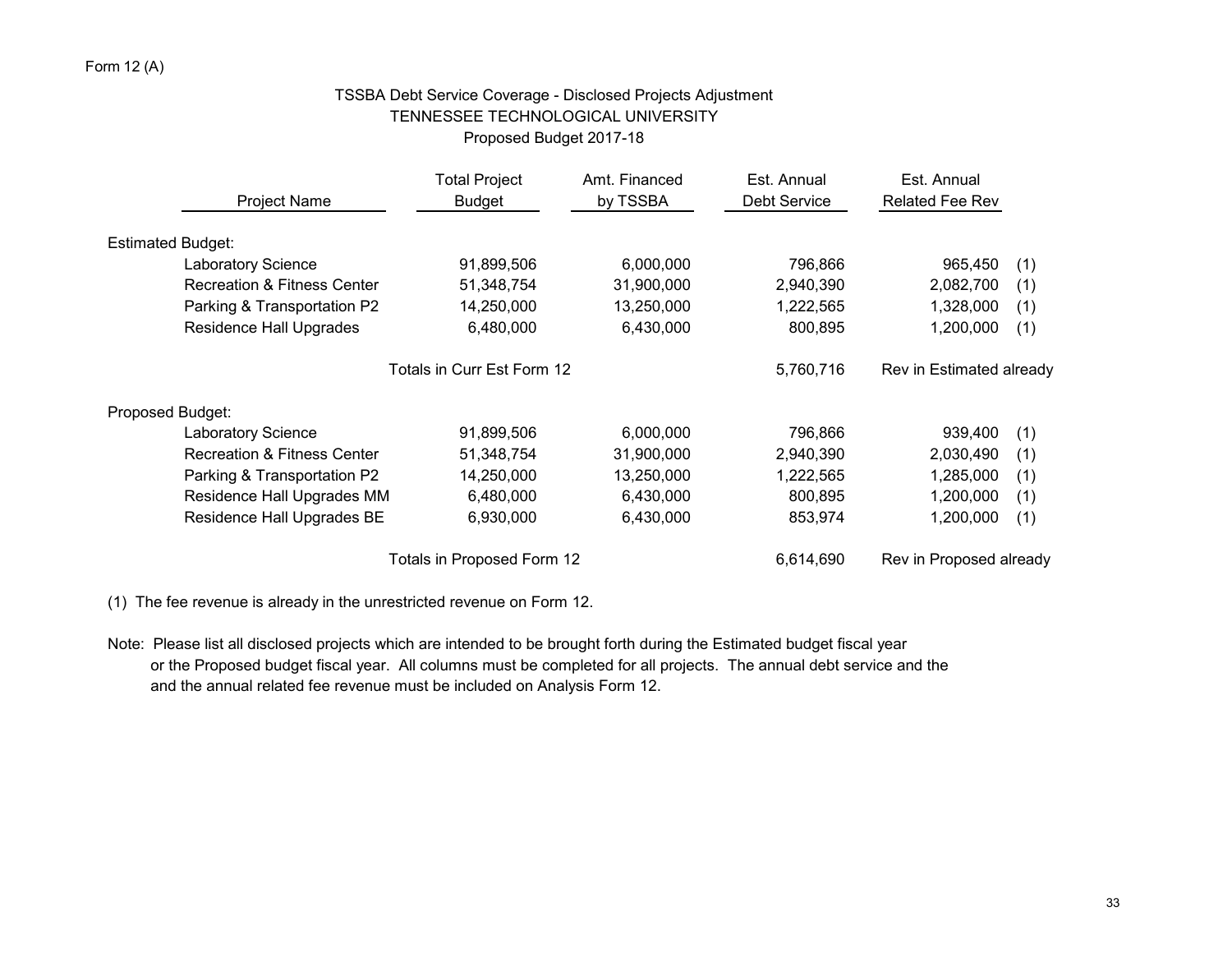# **TENNESSEE TECHNOLOGICAL UNIVERSITY ANALYSIS OF CHANGES IN UNEXPENDED PLANT FUNDS ESTIMATED BUDGET 2016-17**

|                                        | UNEXPENDED     |                      |              | FUND BALANCE DEDUCTIONS                |                 | <b>ESTIMATED</b><br>PROJECT |               |              |            |               |
|----------------------------------------|----------------|----------------------|--------------|----------------------------------------|-----------------|-----------------------------|---------------|--------------|------------|---------------|
|                                        | <b>BALANCE</b> | <b>STATE</b>         |              | FUND BALANCE ADDITIONS<br>CURRENT FUND | *OTHER          | <b>INVESTMENT</b>           |               |              |            | BALANCE       |
|                                        | $6 - 30 - 16$  | <b>APPROPRIATION</b> | <b>TSSBA</b> | TRANSFERS                              | TRANSFERS       | <b>INCOME</b>               | *OTHER        | EXPENDITURES | *OTHER     | $6 - 30 - 17$ |
| <b>LAND PURCHASES</b>                  |                |                      |              |                                        |                 |                             |               |              |            |               |
| Local Funds:                           |                |                      |              |                                        |                 |                             |               |              |            |               |
| West Campus Property Purchase          | 3,704,232      |                      |              | 886,630                                |                 |                             |               | 2,141,532    |            | 2,449,330     |
| Regions Building and Land              | 1,754,538      |                      |              |                                        |                 |                             |               | 314,592      |            | 1,439,946     |
| <b>Total Land</b>                      | 5,458,770      |                      |              | 886,630                                | $\sim$          |                             | $\sim$        | 2,456,124    | $\sim$     | 3,889,276     |
| <b>NEW CONSTRUCTION</b>                |                |                      |              |                                        |                 |                             |               |              |            |               |
| Local Funds:                           |                |                      |              |                                        |                 |                             |               |              |            |               |
| 111113 Science Complex                 | 5,873,794      |                      |              |                                        | $2,323,437$ (a) |                             | 3,383,629     | 750,000      |            | 10,830,859    |
| 111314 Fitness Center                  | 8,100,000      |                      |              |                                        | 10,248,776 (b)  |                             | $\sim$        | 500,000      |            | 17,848,776    |
| 111214 Intramural Sports Fieldhouse    | 29,772         |                      |              |                                        |                 |                             |               | 29,772       |            | $\sim$        |
| International House                    | 1,000,000      |                      |              |                                        |                 |                             | (1,000,000)   |              |            | $\sim$        |
| <b>State Appropriations:</b>           |                |                      |              |                                        |                 |                             |               |              |            |               |
| 111113 Science Complex                 |                | 1,500,000            |              |                                        |                 |                             |               | 1,500,000    |            |               |
| 110117 Poultry Science Center          |                | 10,000               |              |                                        |                 |                             |               | 10,000       |            |               |
|                                        |                |                      |              |                                        |                 |                             |               |              |            |               |
| TSSBA:                                 |                |                      |              |                                        |                 |                             |               |              |            |               |
| 111314 Fitness Center                  |                |                      | 1,500,000    |                                        |                 |                             |               | 1,500,000    |            |               |
| 111113 Science Complex                 |                |                      | 100,000      |                                        |                 |                             |               | 100,000      |            |               |
| <b>Total New Construction</b>          | 15,003,566     | 1,510,000            | 1,600,000    | $\sim$                                 | 12,572,213      | $\sim$                      | 2,383,629 (f) | 4,389,772    | $\sim$ $-$ | 28,679,635    |
| <b>MAJOR RENOVATIONS</b>               |                |                      |              |                                        |                 |                             |               |              |            |               |
| Local Funds:                           |                |                      |              |                                        |                 |                             |               |              |            |               |
| 110203 Fire Alarm Upgrade              | 150,000        |                      |              |                                        |                 |                             | (150,000)     |              |            |               |
| 110310 Several Building Upgrade        | 1,747,260      |                      |              |                                        |                 |                             | 818,000       | 2,565,260    |            |               |
| 110412 Parking & Transportation        | 2,004,783      |                      |              |                                        |                 |                             | (1,826,400)   | 45,130       |            | 133,253       |
| 110512 Athletic Digital Board          | 353,882        |                      |              |                                        |                 |                             | (353, 882)    |              |            |               |
| 110413 Steam Plant Conversion          | 1,385,099      |                      |              |                                        |                 |                             | (500,000)     | 93,533       |            | 791,566       |
| 111213 CC Sewer Plant                  | 36,564         |                      |              |                                        |                 |                             | (36, 564)     | ÷            |            |               |
| 110113 Warf Ellington RH Renovation    | 211,694        |                      |              |                                        |                 |                             | in 19         | 187,406      |            | 24,288        |
| 111413 Jobe Murphy RH Renovation       | 162,885        |                      |              |                                        |                 |                             |               | 5,600        |            | 157,285       |
| 111513 TV Phase 3                      | 1,397,591      |                      |              |                                        |                 |                             |               | 328,800      |            | 1,068,791     |
| 111414 Roaden Center Renovation        | 5,660,571      |                      |              |                                        |                 |                             |               | 50,000       |            | 5,610,571     |
| 111014 Eblen Center / Fitness Boiler   | 1,452,218      |                      |              |                                        |                 |                             | $\sim$        | 632,481      |            | 819,737       |
| 111114 Hooper Eblen Seating & Railing  | 807,065        |                      |              |                                        |                 |                             | (807, 065)    | ×.           |            | $\sim$        |
| 111514 Soccer Field& Football Lighting | 87,314         |                      |              |                                        |                 |                             | (87, 314)     |              |            |               |
| 110315 Res Hall Roof Replacement       | 685,098        |                      |              |                                        | 126,500 (e)     |                             | $\sim$        | 685,098      |            | 126,500       |
| 110715 Roof Replacements               | $\sim$         |                      |              |                                        | 280,227 (c)     |                             |               | 280,227      |            | i.            |
| 110815 Res Hall Upgrades               | 16,922         |                      |              |                                        |                 |                             |               | 16,922       |            |               |
| 110116 Storm Sewer Replacement         |                |                      |              |                                        | $605,000$ (c)   |                             |               | 453,750      |            | 151,250       |
| 111216 Parking & Transportation        |                |                      |              | 878,465                                |                 |                             | 1,000,000     | 1,000,000    |            | 878,465       |
| 110316 Volpe Library 1st FL Expansion  | $\sim$         |                      |              | 225,000                                | 835,000 (d)     | - 2                         |               | 100,000      |            | 960,000       |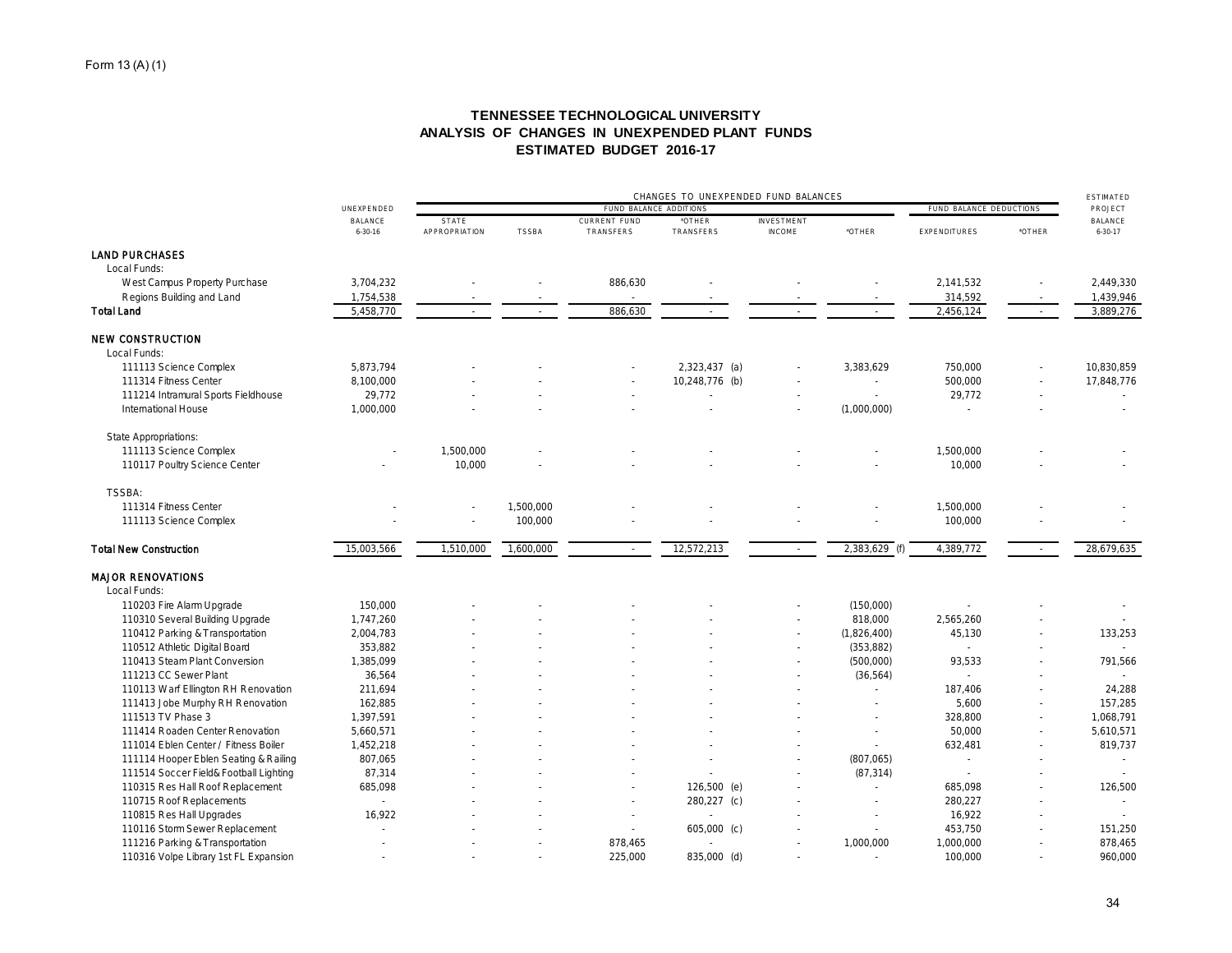# Form 13 (A) (1)

| Total Major Renovations                  | 16,158,946               | 3,201,179 | 6,903,892 | 1,103,465 | 6,175,531     |        | $(1,002,029)$ (f) | 16,959,278 |        | 15,581,706 |
|------------------------------------------|--------------------------|-----------|-----------|-----------|---------------|--------|-------------------|------------|--------|------------|
| 110216 Parking & Transportation          |                          | $\sim$    | 525,000   |           |               | $\sim$ | $\sim$            | 525,000    |        | $\sim$     |
| 110815 RH Maddux McCord - Browning Evans |                          | $\sim$    | 6,125,922 |           |               |        | $\sim$            | 6,125,922  |        | $\sim$     |
| 111513 TB Phase 3                        |                          | $\sim$    | 230,000   |           |               |        | $\sim$            | 230,000    |        | $\sim$     |
| 111413 Jobe Murphy                       |                          | $\sim$    | 22,970    |           |               |        | $\sim$            | 22,970     |        |            |
| <b>TSSBA:</b>                            |                          |           |           |           |               |        |                   |            |        |            |
| 110616 Several Building Waterproof       |                          | 100,000   | $\sim$    |           |               |        | $\sim$            | 100,000    |        | $\sim$     |
| 110516 Several Building Upgrade P2       |                          | 100,000   | $\sim$    |           | $\sim$        |        | $\sim$            | 100,000    |        | $\sim$     |
| 110416 CHEC Roof Repair                  | $\sim$                   | 600,000   | ٠         |           |               |        | $\sim$            | 600,000    |        | $\sim$     |
| 110715 Roof Replacements                 | $\sim$                   | 1,371,769 | $\sim$    |           | $\sim$        |        | $\sim$            | 1,371,769  |        | $\sim$     |
| 110310 Several Building Upgrades         | $\overline{\phantom{a}}$ | 925,410   | $\sim$    |           | $\sim$        | $\sim$ | $\sim$            | 925,410    |        | $\sim$     |
| 110406 Waterproofing Roofs               | $\sim$                   | 54,000    | $\sim$    |           | $\sim$        |        | $\sim$            | 54,000     |        | $\sim$     |
| 110210 ADA Modifications                 | $\sim$                   | 50,000    | $\sim$    |           |               |        |                   | 50,000     |        | $\sim$     |
| State Appropriations:                    |                          |           |           |           |               |        |                   |            |        |            |
| Capital Quad Steam Line Replacement      |                          |           |           | $\sim$    | 1,890,000 (e) | $\sim$ | $\sim$            | 100,000    | $\sim$ | 1,790,000  |
| Engineering Master Plan                  | $\sim$                   | ٠         |           | $\sim$    |               | $\sim$ | 500,000           | 10,000     | $\sim$ | 490,000    |
| 111116 Football Digital Board            |                          |           |           | $\sim$    | 2,438,804 (d) | $\sim$ | 441,196           | 300,000    | $\sim$ | 2,580,000  |
|                                          |                          |           |           |           |               |        |                   |            |        |            |

#### SPECIAL PROJECTS Local Funds:

| -ucai i unus.                    |           |  |         |             |        |               |         |                          |           |
|----------------------------------|-----------|--|---------|-------------|--------|---------------|---------|--------------------------|-----------|
| Parking and Paving               | 241,725   |  |         |             |        | 681,457       | 70,000  |                          | 853,182   |
| Extraordinary Maint Campus Projs | 459,039   |  | 60,000  |             |        |               |         |                          | 519,039   |
| Extraordinary Maintenance        | 960,000   |  | 90,000  |             |        |               |         |                          | 1,050,000 |
| Landscaping                      | 340,502   |  |         |             |        |               | 150,000 |                          | 190,502   |
| Oakley Farmhouse                 | (18,961)  |  |         |             |        |               |         |                          | (18,961)  |
| Johnson Hall 302-303             | 16,184    |  |         |             |        |               | $\sim$  | $16,184$ (g)             |           |
| Johnson Hall 101 First FI Doors  | 91,233    |  |         |             |        |               | 75,000  |                          | 16,233    |
| Storm Sewer Work                 |           |  |         |             |        | 6,800         | 6,800   |                          |           |
| Denyberry Hall Rm 100            | 63,225    |  |         |             |        | ÷.            | 24,000  | $\overline{\phantom{a}}$ | 39,225    |
| RUC Student Lounge               | (694)     |  |         |             |        | 172,500       | 171,806 |                          |           |
| Human Resources                  | 152,502   |  |         |             |        |               | 101,000 |                          | 51,502    |
| Derryberry & Other Renovations   | 77,053    |  |         |             |        |               | 77,053  |                          |           |
| Tuba Exhibition Room             | 19,041    |  | $\sim$  |             |        |               | 12,445  | $6,596$ (g)              |           |
| TSBDC Suite 300                  |           |  | 6,950   | $9,029$ (h) |        |               | 15,979  |                          |           |
| CHEC Room Update                 |           |  | 8,936   |             |        |               | 8,936   |                          |           |
| CHEC Break Room                  |           |  | 3,326   |             |        |               | 3,326   |                          |           |
| CHEC Student Lounge              |           |  | 33,518  |             |        |               | 33,518  |                          |           |
| <b>Backflow Valves</b>           |           |  | $\sim$  |             |        | 57,500        | 57,500  |                          |           |
| Alumni Office                    |           |  | 4,048   |             |        |               | 4,048   |                          |           |
| Parking Lot Reroute              | 111.066   |  |         |             |        | 92,944        | 204,010 |                          |           |
| RUC Air Handler                  |           |  |         |             |        | 200,000       | 200,000 |                          |           |
| Fume Hood Presc                  |           |  |         | 111,418 (i) |        |               | 10,000  | $\overline{\phantom{a}}$ | 101,418   |
| Fume Hood Clement                |           |  |         | 155,582 (i) |        |               | 10,000  |                          | 145,582   |
| Jere Whitson Move                |           |  |         |             |        | 10,000        | 5,000   |                          | 5,000     |
| Jere Whitson Furnishing          |           |  |         | 477,000 (e) |        | 132,000       | 609,000 |                          |           |
| Shipley Farm Nur Utilities       |           |  |         | $3,409$ (d) |        |               | 3,409   |                          |           |
| President's Office Renovation    | 28,265    |  |         |             |        | i.            | ÷.      |                          | 28,265    |
| Small Renovation Projects        | 235,003   |  |         |             |        | (12, 300)     | 5,000   |                          | 217,703   |
| Student Space Facility Fee       | 999,062   |  | 964,020 |             | $\sim$ | (1, 772, 500) | 100,000 |                          | 90,582    |
| Facilities Relocation            | 1,000,000 |  |         |             |        | (950,000)     |         |                          | 50,000    |
|                                  |           |  |         |             |        |               |         |                          |           |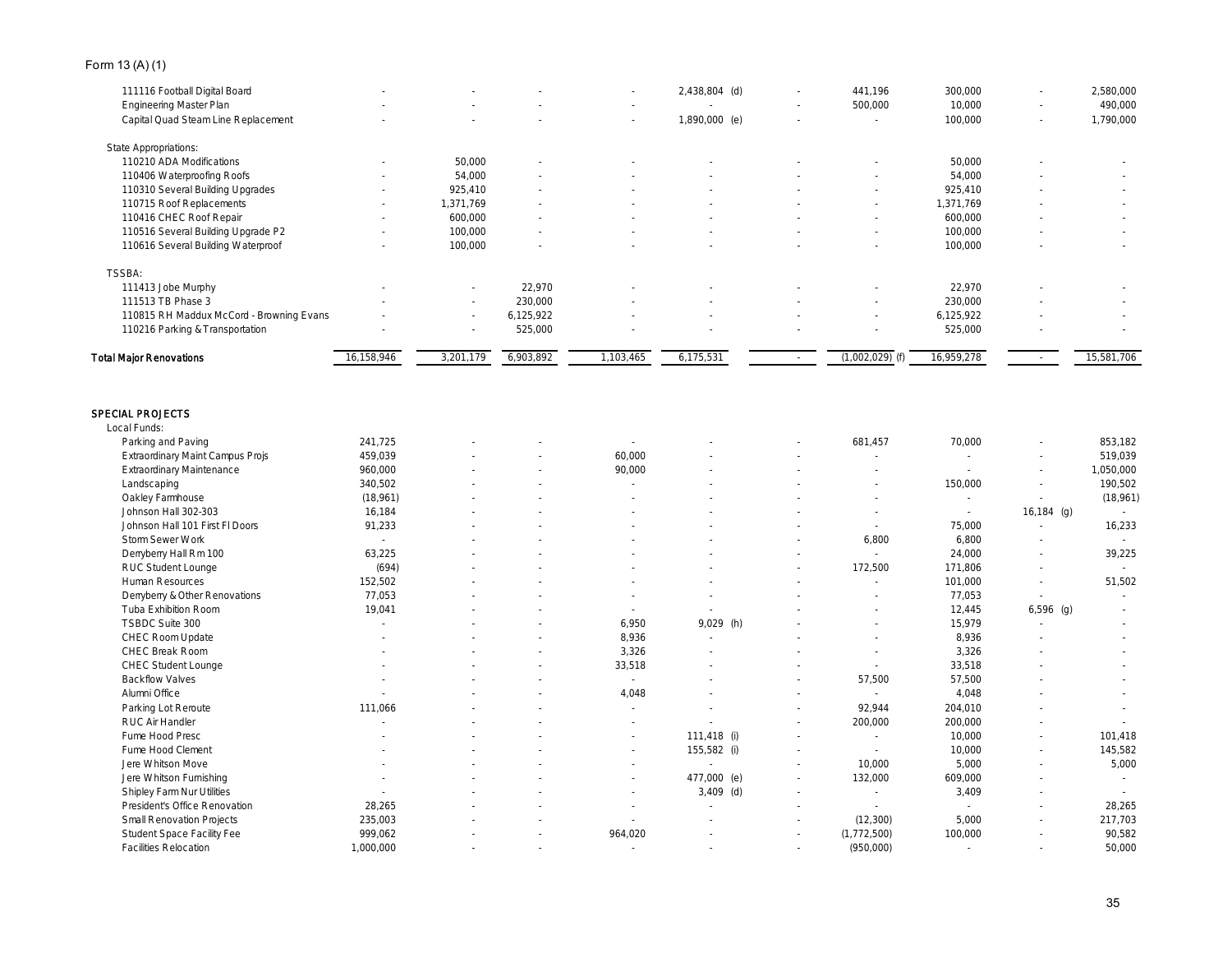# Form 13 (A) (1)

| <b>Total Spe</b><br>and Dealership<br>リロしい | $\sim$ $\sim$                   |   | <b>COLOR</b>     | 100 |  | $\sim$ $\sim$<br>ے بی      | 330.272        |
|--------------------------------------------|---------------------------------|---|------------------|-----|--|----------------------------|----------------|
| _AN <sup>-</sup><br>TOTAL<br>-INE<br>. .   | -<br>$' \cup \, \cdot \, \cdot$ | . | <b>OR O</b><br>. | .   |  | $\sim$ $\sim$<br>, uu , uu | un oor<br>,00' |

(a) Transfers from RR Telecommunications \$1,000,000 and from RR Reserves \$1,000,000, and \$323,437 from RR Vending.

(b) Transfers from RR Fitness Center \$1,539,058, ROI Fitness Center \$3,903,372, R&R Dining Services \$3,506,346, and R&R University Stores \$1,300,000.

(c) From RR Stores.

(d) Gifts from foundation. Excludes \$1,838,804 for Football Digital Board from RR Housing.

(e) Transfers from RR Housing.

(f) Reallocations within unexpended plant.

(g) Funds returned to foundation - project finished.

(h) From RR Computer Center.

(i) \$170,000 from RR Electronic Updating - excludes \$97,000 from the campus foundation.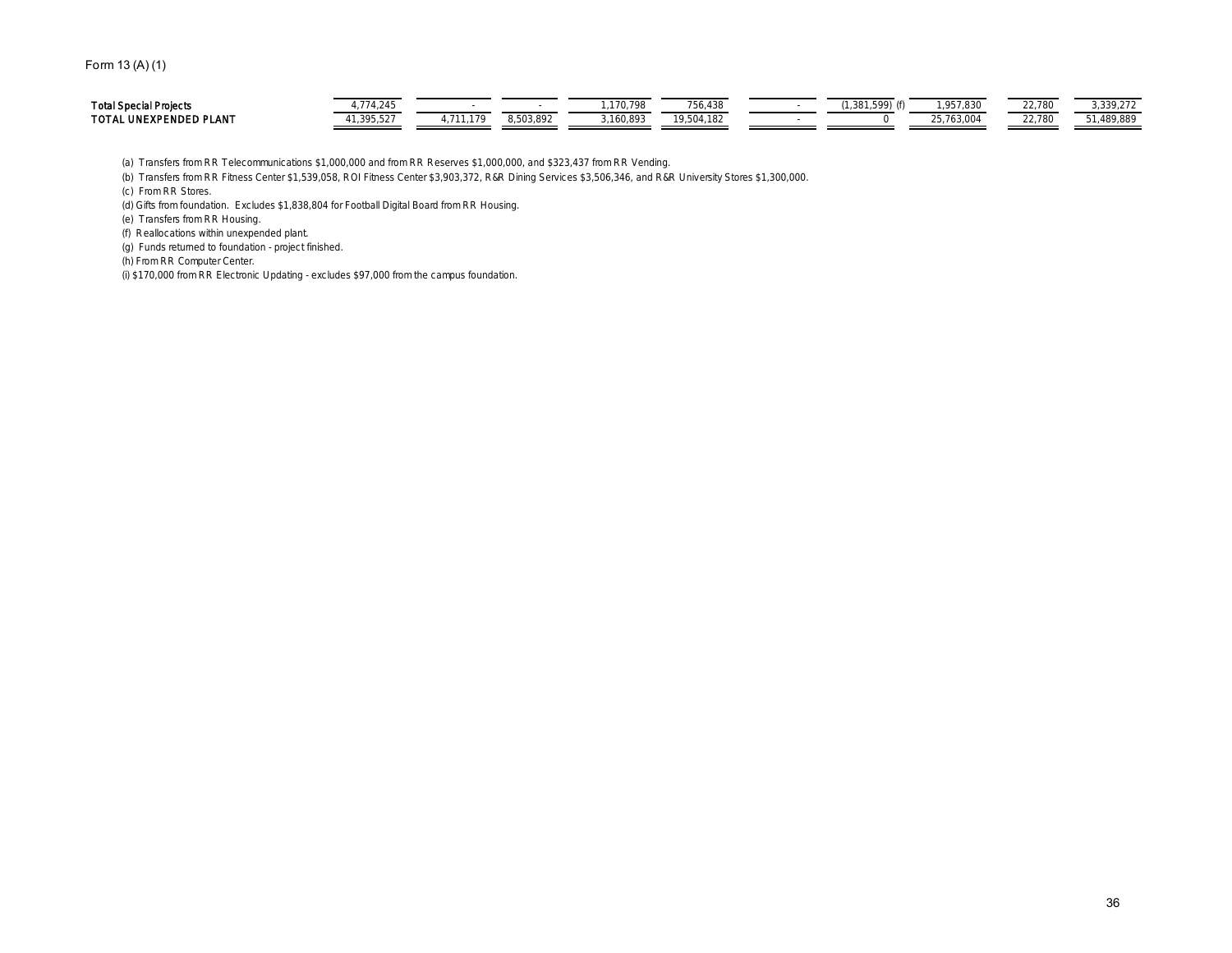# **TENNESSEE TECHNOLOGICAL UNIVERSITY ANALYSIS OF CHANGES IN UNEXPENDED PLANT FUNDS PROPOSED BUDGET 2017-18**

|                                       |                                 | CHANGES TO UNEXPENDED FUND BALANCES |              |                                  |                     |                                    |                 |                         |        |                          |
|---------------------------------------|---------------------------------|-------------------------------------|--------------|----------------------------------|---------------------|------------------------------------|-----------------|-------------------------|--------|--------------------------|
|                                       | UNEXPENDED                      |                                     |              | FUND BALANCE ADDITIONS           |                     |                                    |                 | FUND BALANCE DEDUCTIONS |        | PROJECT                  |
|                                       | <b>BALANCE</b><br>$6 - 30 - 17$ | STATE<br>APPROPRIATION              | <b>TSSBA</b> | <b>CURRENT FUND</b><br>TRANSFERS | *OTHER<br>TRANSFERS | <b>INVESTMENT</b><br><b>INCOME</b> | *OTHER          | EXPENDITURES            | *OTHER | BALANCE<br>$6 - 30 - 18$ |
| <b>LAND PURCHASES</b>                 |                                 |                                     |              |                                  |                     |                                    |                 |                         |        |                          |
| Local Funds:                          |                                 |                                     |              |                                  |                     |                                    |                 |                         |        |                          |
| West Campus Property Purchase         | 2,449,330                       |                                     |              |                                  |                     |                                    |                 | 2,191,500               |        | 257,830                  |
| Regions Building and Land             | 1,439,946                       |                                     |              |                                  |                     |                                    |                 | 157,500                 |        | 1,282,446                |
| <b>Total Land</b>                     | 3,889,276                       |                                     |              |                                  |                     |                                    |                 | 2,349,000               |        | 1,540,276                |
| <b>NEW CONSTRUCTION</b>               |                                 |                                     |              |                                  |                     |                                    |                 |                         |        |                          |
| Local Funds:                          |                                 |                                     |              |                                  |                     |                                    |                 |                         |        |                          |
| 111113 Science Complex                | 10,830,859                      |                                     |              |                                  | 1,259,964 (a)       |                                    | 1,682,477       | 2,389,180               |        | 11,384,120               |
| 111314 Fitness Center                 | 17,848,776                      |                                     |              |                                  | 1,099,978 (b)       |                                    | ×.              | 9,724,380               |        | 9,224,374                |
| State Appropriations:                 |                                 |                                     |              |                                  |                     |                                    |                 |                         |        |                          |
| 111113 Science Complex                |                                 | 15.267.860                          |              |                                  |                     |                                    |                 | 15,267,860              |        |                          |
| 110117 Poutry Science Center          |                                 | 2,060,000                           |              |                                  |                     |                                    |                 | 2,060,000               |        |                          |
| <b>TSSBA:</b>                         |                                 |                                     |              |                                  |                     |                                    |                 |                         |        |                          |
| 111314 Fitness Center                 |                                 |                                     | 15,950,000   |                                  |                     |                                    |                 | 15,950,000              |        |                          |
| 111113 Science Complex                |                                 |                                     | 1,285,720    |                                  |                     |                                    |                 | 1,285,720               |        |                          |
| <b>Total New Construction</b>         | 28,679,635                      | 17,327,860                          | 17,235,720   | $\sim$                           | 2,359,942           |                                    | $1,682,477$ (f) | 46,677,140              | $\sim$ | 20,608,494               |
| <b>MAJOR RENOVATIONS</b>              |                                 |                                     |              |                                  |                     |                                    |                 |                         |        |                          |
| Local Funds:                          |                                 |                                     |              |                                  |                     |                                    |                 |                         |        |                          |
| 110412 Parking & Transportation       | 133,253                         |                                     |              |                                  |                     |                                    |                 | 133,253                 |        |                          |
| 110413 Steam Plant Conversion         | 791,566                         |                                     |              |                                  |                     |                                    |                 |                         |        | 791,566                  |
| 110113 Warf Ellington RH Renovation   | 24,288                          |                                     |              |                                  |                     |                                    |                 |                         |        | 24,288                   |
| 111413 Jobe Murphy RH Renovation      | 157,285                         |                                     |              |                                  |                     |                                    |                 |                         |        | 157,285                  |
| 111513 TV Phase 3                     | 1,068,791                       |                                     |              |                                  |                     |                                    |                 |                         |        | 1,068,791                |
| 111414 Roaden Center Renovation       | 5,610,571                       |                                     |              |                                  |                     |                                    |                 | 5,610,571               |        |                          |
| 111014 Eblen Center / Fitness Boiler  | 819,737                         |                                     |              |                                  |                     |                                    |                 |                         |        | 819,737                  |
| 110315 Res Hall Roof Replacement      | 126,500                         |                                     |              |                                  |                     |                                    |                 | 126,500                 |        |                          |
| 110116 Storm Sewer Replacement        | 151,250                         |                                     |              |                                  |                     |                                    |                 | 151,250                 |        |                          |
| 111216 Parking & Transportation       | 878,465                         |                                     |              | 774,575                          |                     |                                    |                 | 1,653,040               |        |                          |
| 110316 Volpe Library 1st FL Expansion | 960,000                         |                                     |              |                                  |                     |                                    |                 | 960,000                 |        |                          |
| 111116 Football Digital Board         | 2,580,000                       |                                     |              |                                  |                     |                                    |                 | 2,580,000               |        |                          |
| <b>Engineering Master Plan</b>        | 490,000                         |                                     |              |                                  |                     |                                    |                 | 490,000                 |        |                          |
| Capital Quad Steam Line Replacement   | 1,790,000                       |                                     |              |                                  |                     |                                    |                 | 1,790,000               |        |                          |
| State Appropriations:                 |                                 |                                     |              |                                  |                     |                                    |                 |                         |        |                          |
| 110210 ADA Modifications              |                                 | 20,000                              |              |                                  |                     |                                    |                 | 20,000                  |        |                          |
| 110416 CHEC Roof Repair               |                                 | 150,000                             |              |                                  |                     |                                    |                 | 150,000                 |        |                          |
| 110516 Several Building Upgrade P2    |                                 | 5,240,000                           |              |                                  |                     |                                    |                 | 5,240,000               |        |                          |
| 110616 Several Building Waterproof    |                                 | 3,020,000                           |              |                                  |                     |                                    |                 | 3,020,000               |        |                          |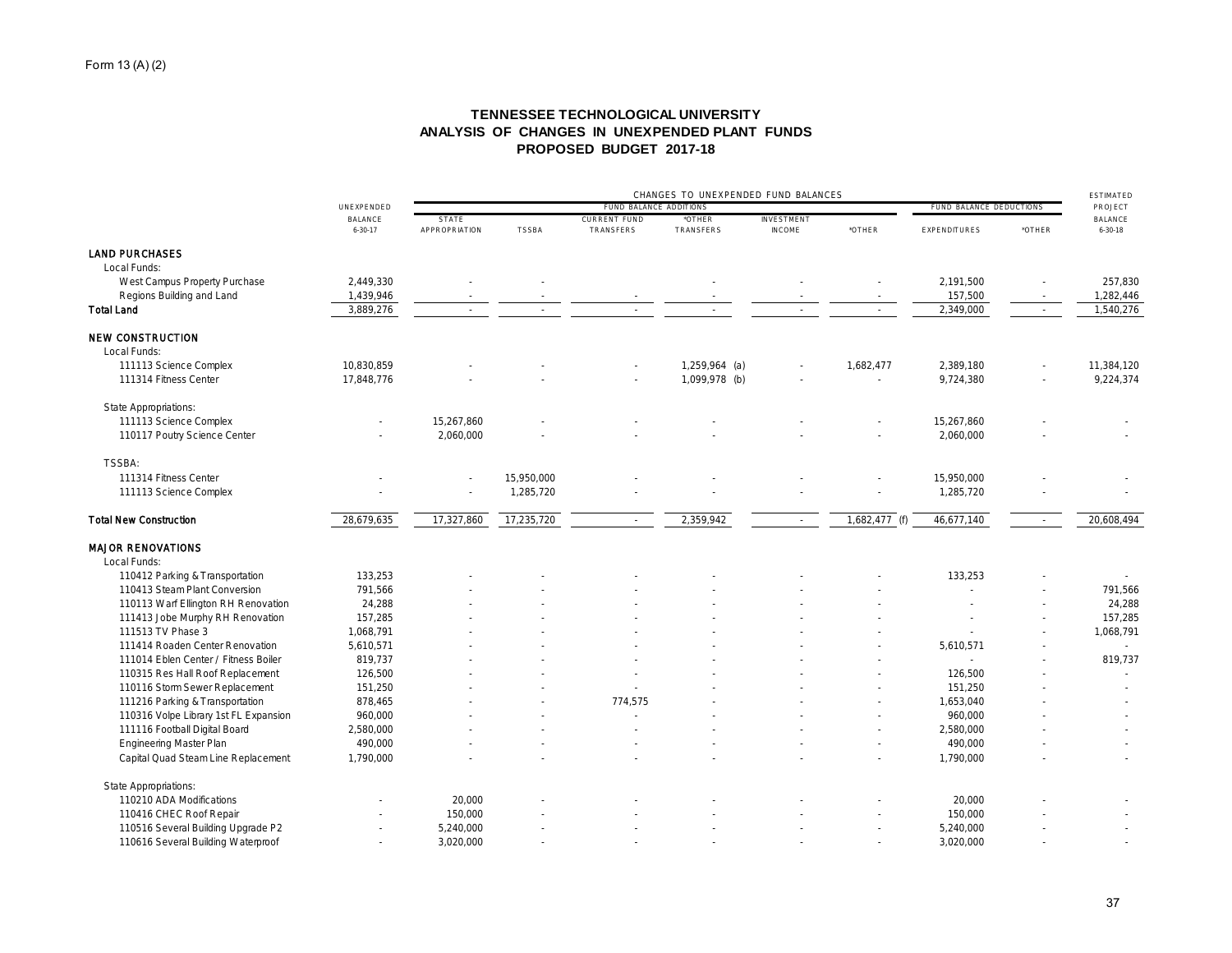# Form 13 (A) (2)

#### TSSBA:

| T JJDA.<br>110815 RH Maddux McCord - Browning Evans |                      | ×.         | 6,020,000  |           |              |        |               | 6,020,000        |        |            |
|-----------------------------------------------------|----------------------|------------|------------|-----------|--------------|--------|---------------|------------------|--------|------------|
| 110216 Parking & Transportation                     |                      |            | 12,715,000 |           |              |        |               | 12,715,000       |        |            |
| <b>Total Major Renovations</b>                      | 15,581,706           | 8,430,000  | 18,735,000 | 774,575   |              |        | (f)<br>$\sim$ | 40,659,614       |        | 2,861,667  |
| SPECIAL PROJECTS                                    |                      |            |            |           |              |        |               |                  |        |            |
| Local Funds:                                        |                      |            |            |           |              |        |               |                  |        |            |
| Parking and Paving                                  | 853.182              |            |            | 214,800   |              |        |               | 300,000          |        | 767.982    |
| Extraordinary Maint Campus Projs                    | 519,039              |            |            | 60,000    |              |        |               |                  | $\sim$ | 579,039    |
| <b>Extraordinary Maintenance</b>                    | 1,050,000<br>190,502 |            |            | 90,000    |              |        |               | 200,000          | $\sim$ | 940,000    |
| Landscaping<br>Oakley Farmhouse                     |                      |            |            |           |              |        |               | 190,502          | $\sim$ |            |
| Johnson Hall 101 First FI Doors                     | (18,961)             |            |            |           |              |        |               | 16,233           | $\sim$ | (18,961)   |
|                                                     | 16,233               |            |            |           |              |        |               |                  |        |            |
| Derryberry Hall Rm 100<br>Human Resources           | 39,225               |            |            |           |              |        |               | 39,225<br>51,502 |        |            |
| Fume Hood Presc                                     | 51,502<br>101.418    |            |            |           |              |        |               | 101.418          |        |            |
|                                                     |                      |            |            |           |              |        |               |                  |        |            |
| Fume Hood Clement                                   | 145,582              |            |            |           |              |        |               | 145,582          |        |            |
| Jere Whitson Move                                   | 5,000                |            |            |           |              |        | 3.500         | 8,500            |        |            |
| Bruner Classroom & Office                           |                      |            |            |           | $66,500$ (a) |        |               | 66,500           |        |            |
| President's Office Renovation                       | 28,265               |            |            |           |              |        |               | 28,265           |        |            |
| Small Renovation Projects                           | 217,703              |            |            |           |              | $\sim$ | (3,500)       | 200,000          | $\sim$ | 14,203     |
| Various Academic Build Renov                        |                      |            |            | 841.000   |              | $\sim$ | (752, 495)    |                  | $\sim$ | 88,505     |
| Student Space Facility Fee                          | 90,582               |            |            | 939,400   |              | ٠      | (929, 982)    | 59,418           |        | 40,582     |
| <b>Facilities Relocation</b>                        | 50,000               |            |            |           |              |        |               |                  |        | 50,000     |
| <b>Total Special Projects</b>                       | 3,339,272            |            |            | 2,145,200 | 66,500       |        | (1,682,477)   | ,407,145         | $\sim$ | 2,461,350  |
| TOTAL UNEXPENDED PLANT                              | 51,489,889           | 25.757.860 | 35,970,720 | 2,919,775 | 2,426,442    |        |               | 91,092,899       |        | 27,471,787 |

(a) Gift from the campus foundation.

(b) From ROI Fitness Center.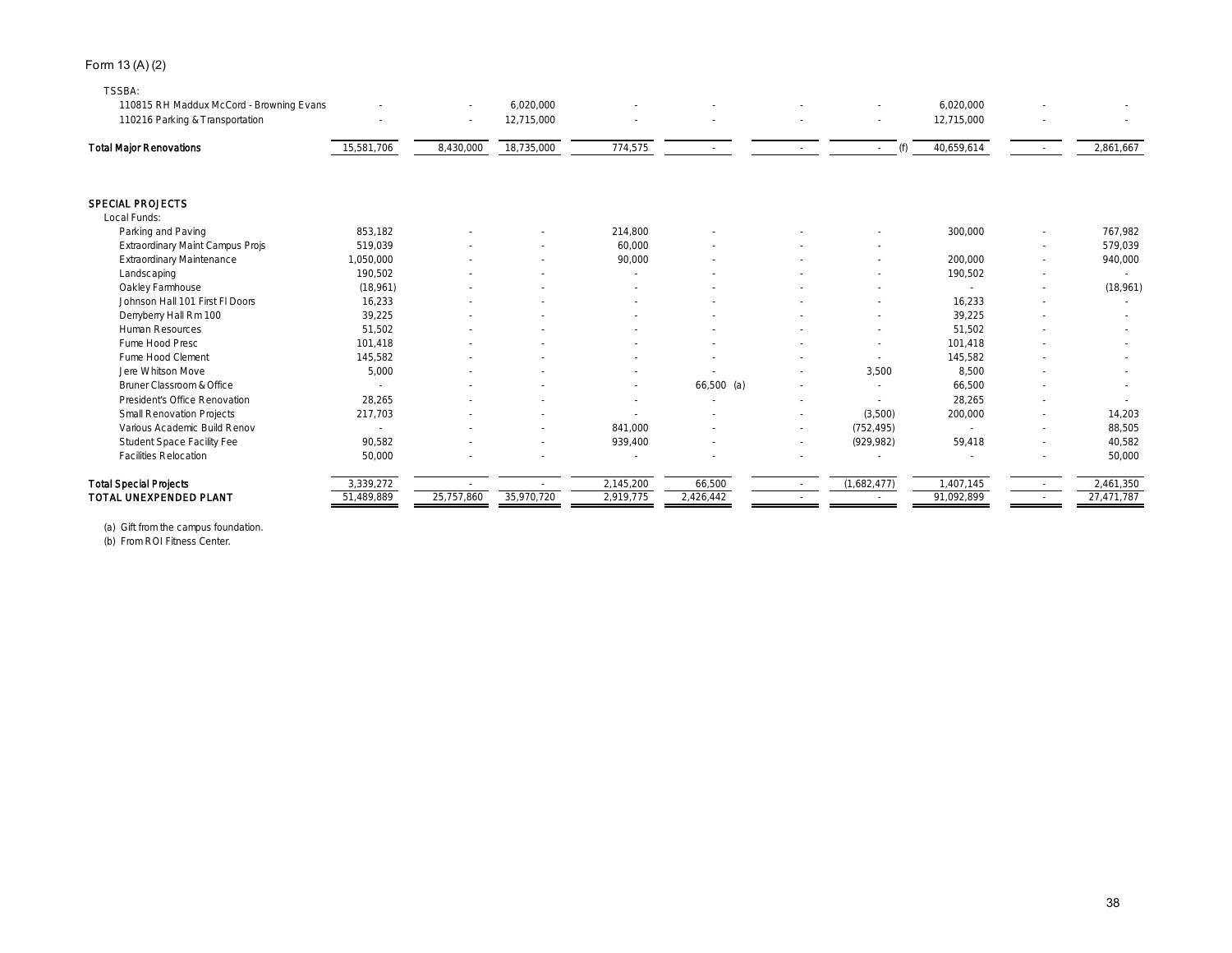# **TENNESSEE TECHNOLOGICAL UNIVERSITY ANALYSIS OF CHANGES IN RENEWAL AND REPLACEMENT FUNDS ESTIMATED BUDGET 2016-17**

|                                                          |                |                     |                   | <b>ADDITIONS</b>    |              |                  | <b>PROJECT</b>      |                  |                     |
|----------------------------------------------------------|----------------|---------------------|-------------------|---------------------|--------------|------------------|---------------------|------------------|---------------------|
|                                                          | <b>BALANCE</b> | <b>CURRENT FUND</b> | <b>INVESTMENT</b> |                     | <b>OTHER</b> |                  |                     | <b>OTHER</b>     | <b>BALANCE</b>      |
| ACCOUNT NAME                                             | JUNE 30, 2016  | TRANSFERS           | <b>INCOME</b>     | <b>REALLOCATION</b> | (FOOTNOTE)   | EXPENDITURES     | <b>REALLOCATION</b> | (FOOTNOTE)       | JUNE 30, 2017       |
| Housing                                                  | 14,489,239     | 2,685,477           |                   |                     |              | 300,000          |                     | $4,332,304$ (a)  | 12,542,412          |
| Food Services                                            | 6,661,188      | 1,878,556           |                   |                     |              | 100,000          |                     | 3,506,346 (b)    | 4,933,398           |
| <b>University Stores</b>                                 | 1,823,155      | 460,766             |                   |                     |              | 20,000           |                     | 2,185,227 (c)    | 78,694              |
| Roaden Center                                            | 171,346        | ×                   |                   | (24, 347)           | 94,000 (d)   | 30,000           |                     | ×.               | 210,999             |
| Eblen Center                                             | 65,033         | ä,                  |                   |                     | 206,850 (d)  | 75,000           |                     | 122,900 (e)      | 73,983              |
| Vending                                                  | 311,484        | 94,971              |                   |                     |              | 10,000           |                     | 323,436<br>(i)   | 73,019              |
| Post Office                                              | 791,958        | 12,350              |                   |                     |              | 15,000           |                     |                  | 789,308             |
| Recreation/Fitness Ctr                                   | 1,490,292      | 111,755             |                   |                     | 244,460 (d)  | 150,000          |                     | 1,539,058 (f)    | 157,449             |
| Craft Center Aux                                         | 143,032        | 40,338              |                   |                     |              | 35,000           |                     |                  | 148,370             |
| Ag Pavilion                                              | 4,638          | $\sim$              |                   |                     |              | $\sim$           |                     |                  | 4,638               |
| Craft Center                                             | 604,522        | $\sim$              |                   |                     |              | 90,000           |                     |                  | 514,522             |
| Computer Center                                          | 2,146,134      | 377,110             |                   |                     | 450,000 (g)  | 200,000          |                     | 9,029<br>(k)     | 2,764,215           |
| Computer TAF                                             | 13,830         | k.                  |                   |                     |              | 13,830           |                     |                  |                     |
| Electronic Upgrades                                      | 749,923        | 335,000             |                   |                     | 15,000       | 70,000<br>$($ l) |                     | 170,000<br>(1)   | 859,923             |
| <b>Printing Services</b>                                 | 210,028        |                     |                   |                     | $8,300$ (g)  | 5,000            |                     |                  | 213,328             |
| Photo Services                                           | 27,405         |                     |                   |                     | $1,500$ (g)  | 15,000           |                     |                  | 13,905              |
| Motor Pool                                               | 361,638        | ×.                  |                   |                     | 27,950 (h)   | 30,000           |                     |                  | 359,588             |
| Motor Pool - Athletics                                   | 53,674         | 2,000               |                   |                     |              | 20,000           |                     |                  | 35,674              |
| Motor Pool A&S                                           | 49,835         | 10,000              |                   |                     |              | 22,000           |                     |                  | 37,835              |
| Motor Pool Ext Ed.                                       | 53,362         | 1,000               |                   |                     |              | 25,000           |                     |                  | 29,362              |
| Motor Pool Water Ctr                                     | 84,558         | 12,000              |                   |                     |              | 35,000           |                     |                  | 61,558              |
| Motor Pool Business                                      | 674            | ä,                  |                   |                     |              | 674              |                     |                  | $\sim$              |
| Motor Pool Engineering                                   | 11,388         |                     |                   |                     |              |                  |                     |                  | 11,388              |
| Motor Pool Ag Hum Ecok                                   | 1,554          |                     |                   |                     |              |                  |                     |                  | 1,554               |
| Telecommunications                                       | 1,240,932      |                     |                   |                     | 100,000 (g)  | 70,000           |                     | 1,000,000<br>(i) | 270,932             |
| University Police                                        | 2,302          |                     |                   |                     |              | 2,302            |                     |                  |                     |
| Athletics                                                | 313,959        |                     |                   | (66, 570)           |              | 60,000           |                     |                  | 187,389             |
| Shipley Farm                                             | (18, 384)      |                     |                   |                     |              | $\sim$           |                     |                  | (18, 384)           |
| Oakley Ag Center                                         | (240, 027)     |                     |                   |                     |              |                  |                     |                  | (240, 027)          |
| Nursing                                                  | 83,874         |                     |                   |                     |              |                  |                     |                  | 83,874              |
| Academic Buildings                                       | 173,670        |                     |                   |                     |              |                  |                     |                  | 173,670             |
| <b>STEM Center</b>                                       | 159,717        |                     |                   |                     |              | 20,000           |                     |                  | 139,717             |
| Facilities WO                                            | 165,810        |                     |                   | 90,917              | 20,950 (m)   | 267,000          |                     |                  | 10,677              |
|                                                          |                |                     |                   |                     |              |                  |                     |                  |                     |
| Facilities Insur Damage<br><b>Environmental Services</b> | ×.<br>31,898   |                     |                   |                     | 54,560 (h)   | 70,000<br>10,000 |                     |                  | (15, 440)<br>21,898 |
| CHEC Parking                                             |                |                     |                   |                     |              | ×.               |                     |                  |                     |
|                                                          | 120,937        |                     |                   |                     |              |                  |                     |                  | 120,937<br>14,369   |
| CHEC Technology Acces                                    | 14,369         |                     |                   |                     |              |                  |                     |                  | 4,604,258           |
| <b>R&amp;R Reserves</b>                                  | 7,104,258      |                     |                   |                     |              |                  |                     | $2,500,000$ (n)  |                     |
|                                                          | 39,473,205     | 6,021,323           |                   |                     | 1,223,570    | 1,760,806        |                     | 15,688,300       | 29,268,992          |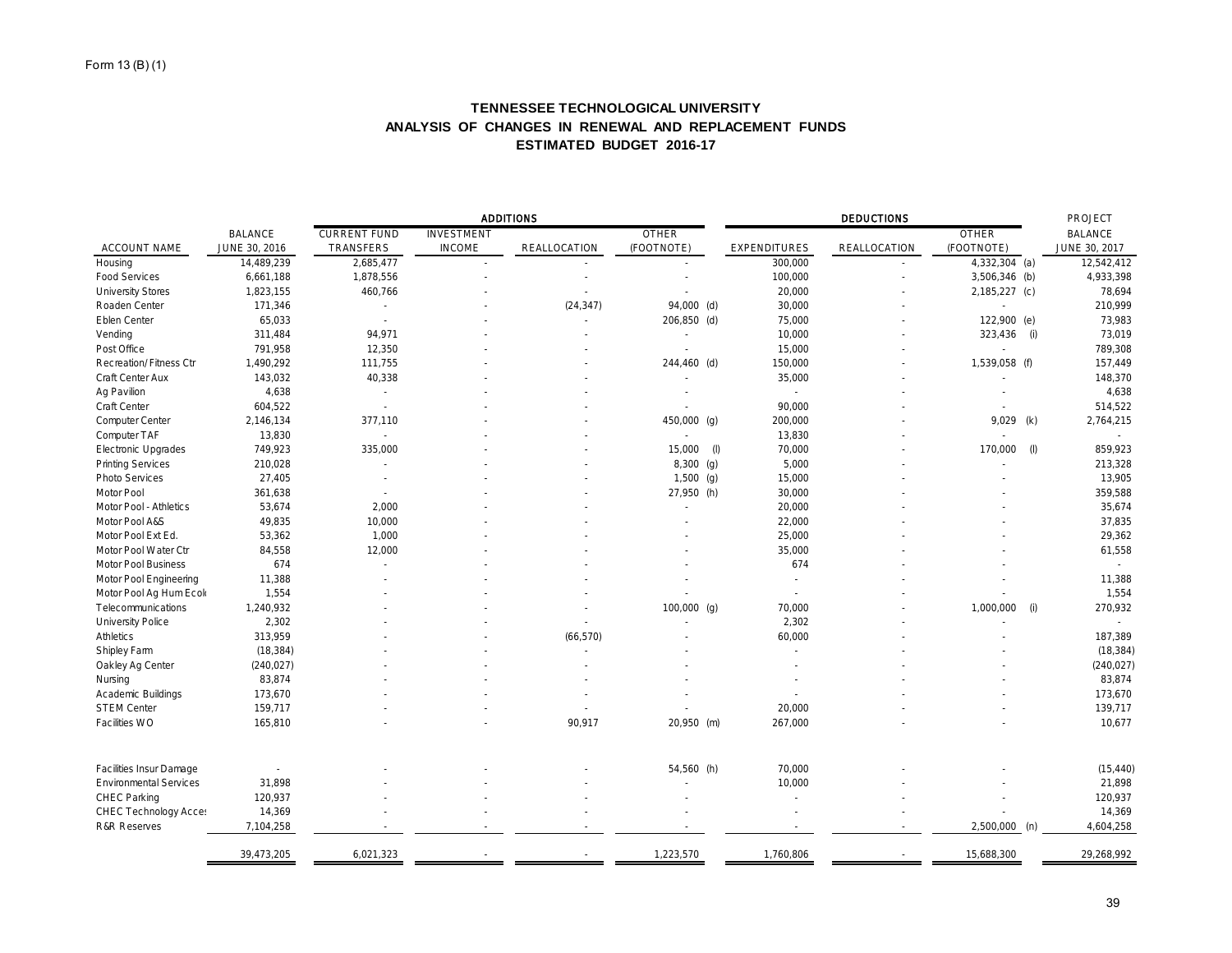# Form 13 (B) (1)

- (a) To Unexpended Capital Quad Steam Line Replacement.
- (b) To Unexpended New Fitness Center.
- (c) Transfer to Unexpended Roof Replacement \$280,227, Unexpended Storm Sewer \$605,000, Unexpended New Fitness Center \$1,300,000.
- (d) Transfer from ROI Roaden Center, Eblen Center, and Fitness Center.
- (e) Transfer to ROI for Performance Center Debr Service.
- (f) Transfer to Unexpended new Fitness Center.
- (g) Equipment usage \$559,800.
- (h) Insurance refund.and \$27,950 buy back of auto from manufacture.
- (i) To Unexpended New Science Building.
- (k) To Unexpended Plant CHEC Project..
- (l) To Unexpended Plant Fume Hoods \$170,000, return from closed project unexpended \$15,000.

(m) From Campus foundation.

(n) \$1,000,000 to Unexpended Plant Science Complex and \$1,500,000 to E&G for use of reserves in budget.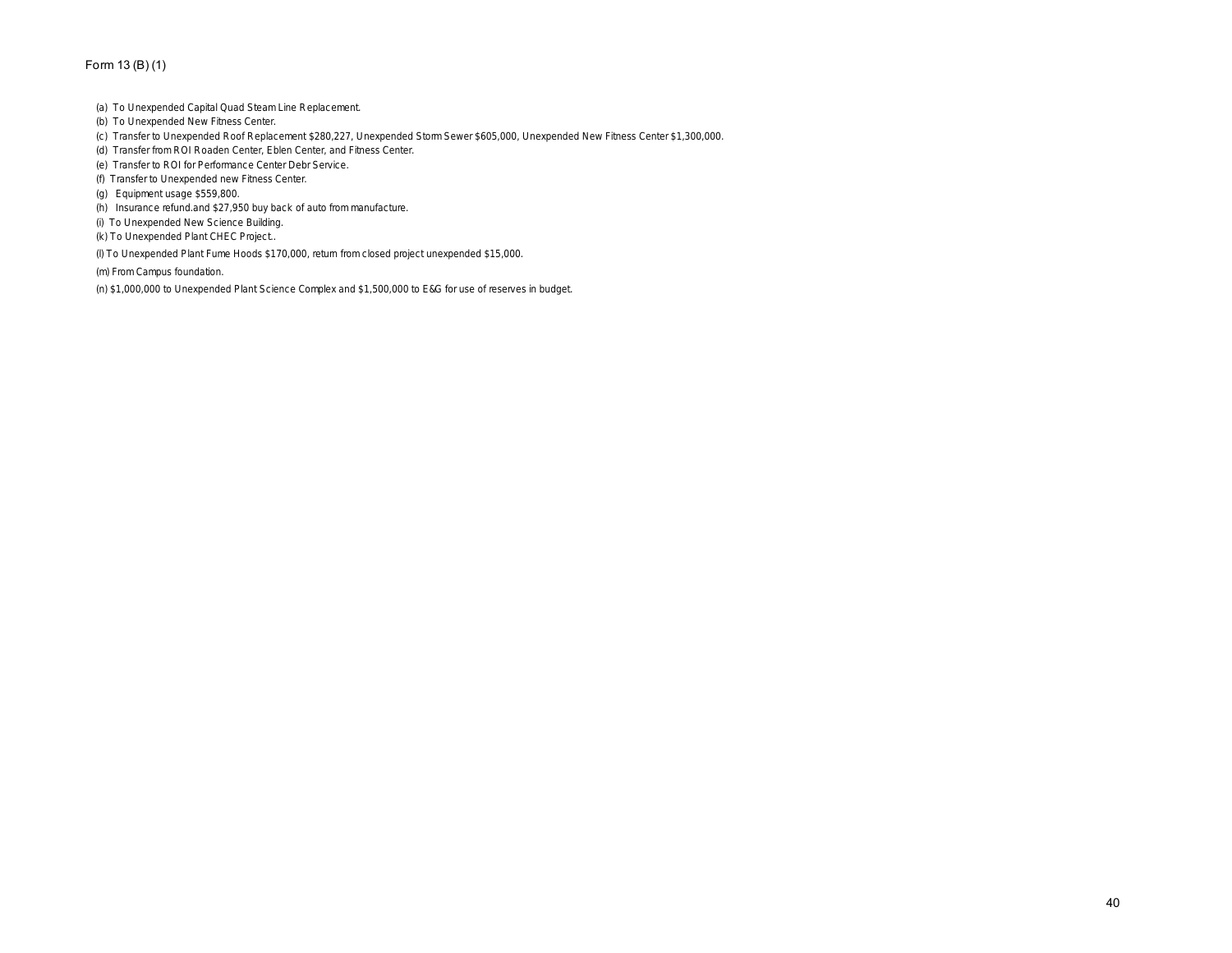# **TENNESSEE TECHNOLOGICAL UNIVERSITY ANALYSIS OF CHANGES IN RENEWAL AND REPLACEMENT FUNDS PROPOSED BUDGET 2017-18**

|                               | <b>ADDITIONS</b> |                     |                   |                     |               | PROJECT             |                     |              |                |
|-------------------------------|------------------|---------------------|-------------------|---------------------|---------------|---------------------|---------------------|--------------|----------------|
|                               | <b>BALANCE</b>   | <b>CURRENT FUND</b> | <b>INVESTMENT</b> |                     | <b>OTHER</b>  |                     |                     | <b>OTHER</b> | <b>BALANCE</b> |
| ACCOUNT NAME                  | JUNE 30, 2017    | TRANSFERS           | <b>INCOME</b>     | <b>REALLOCATION</b> | (FOOTNOTE)    | <b>EXPENDITURES</b> | <b>REALLOCATION</b> | (FOOTNOTE)   | JUNE 30, 2018  |
| Housing                       | 12,542,412       | 1,265,729           |                   |                     |               | 290,000             |                     |              | 13,518,141     |
| <b>Food Services</b>          | 4,933,398        | 2,716,847           |                   |                     |               | 150,000             |                     |              | 7,500,245      |
| <b>University Stores</b>      | 78,694           | 478,564             |                   |                     |               | 25,000              |                     |              | 532,258        |
| Roaden Center                 | 210,999          |                     |                   |                     | 89,850 (a)    | 40,000              |                     |              | 260,849        |
| Eblen Center                  | 73,983           | in 1919.            |                   |                     | 197,660 (a)   | 80,000              |                     | 122,900 (b)  | 68,743         |
| Vending                       | 73,019           | 74,940              |                   |                     |               | 120,000             |                     |              | 27,959         |
| Post Office                   | 789,308          | 4,100               |                   |                     |               | 15,000              |                     |              | 778,408        |
| Recreation/Fitness Ctr        | 157,449          | 73,661              |                   |                     | 233,600 (a)   | 150,000             |                     |              | 314,710        |
| Craft Center Aux              | 148,370          | 41,428              |                   |                     |               | 20,000              |                     |              | 169,798        |
| Ag Pavilion                   | 4,638            |                     |                   |                     |               | 3,000               |                     |              | 1,638          |
| <b>Craft Center</b>           | 514,522          |                     |                   |                     |               | 90,000              |                     |              | 424,522        |
| Computer Center               | 2,764,215        | 277,110             |                   |                     | 450,000 (c)   | 210,000             |                     |              | 3,281,325      |
| Electronic Upgrades           | 859,923          | 350,000             |                   |                     |               | 90,000              |                     |              | 1,119,923      |
| <b>Printing Services</b>      | 213,328          |                     |                   |                     | $8,300$ (c)   | 5,000               |                     |              | 216,628        |
| Photo Services                | 13,905           |                     |                   |                     | $1,500$ (c)   | 15,000              |                     |              | 405            |
| Motor Pool                    | 359,588          |                     |                   |                     |               | 30,000              |                     |              | 329,588        |
| Motor Pool - Athletics        | 35,674           | 2,000               |                   |                     |               | 20,000              |                     |              | 17,674         |
| Motor Pool A&S                | 37,835           | 10,000              |                   |                     |               | 22,000              |                     |              | 25,835         |
| Motor Pool Ext Ed.            | 29,362           | 1,000               |                   |                     |               | 25,000              |                     |              | 5,362          |
| Motor Pool Water Ctr          | 61,558           | 12,000              |                   |                     |               | 35,000              |                     |              | 38,558         |
| Motor Pool Engineering        | 11,388           |                     |                   |                     |               | $\sim$              |                     |              | 11,388         |
| Motor Pool Ag Hum Ecol        | 1,554            |                     |                   |                     |               | ×.                  |                     |              | 1,554          |
| Telecommunications            | 270,932          |                     |                   |                     | $100,000$ (c) | 70,000              |                     |              | 300,932        |
| Athletics                     | 187,389          |                     |                   |                     |               | 60,000              |                     |              | 127,389        |
| Shipley Farm                  | (18, 384)        |                     |                   |                     |               | ×                   |                     |              | (18, 384)      |
| Oakley Ag Center              | (240, 027)       |                     |                   | 240,027             |               | $\sim$              |                     |              | $\sim$         |
| Nursing                       | 83,874           |                     |                   |                     |               | 10,000              |                     |              | 73,874         |
| Academic Buildings            | 173,670          |                     |                   |                     |               | $\sim$              |                     |              | 173,670        |
| <b>STEM Center</b>            | 139,717          |                     |                   |                     |               | 20,000              |                     |              | 119,717        |
| Facilities WO                 | 10,677           |                     |                   |                     |               | 10,677              |                     |              |                |
| Facilities Insur Damage       | (15, 440)        |                     |                   |                     |               | $\sim$              |                     |              | (15, 440)      |
| <b>Environmental Services</b> | 21,898           |                     |                   |                     |               | 10,000              |                     |              | 11,898         |
| CHEC Parking                  | 120,937          | 15,000              |                   |                     |               | ÷.                  |                     |              | 135,937        |
| CHEC Technology Acce          | 14,369           | 120,000             |                   |                     |               |                     |                     |              | 134,369        |
| <b>R&amp;R Reserves</b>       | 4,604,258        | 675,000             |                   | (240, 027)          |               |                     |                     |              | 5,039,231      |
|                               | 29,268,992       | 6,117,379           |                   |                     | 1,080,910     | 1,615,677           |                     | 122,900      | 34,728,704     |

(a) Transfer from ROI Roaden Center, Eblen Center, and Fitness Center.

(b) Transfer to ROI for Performance Center Debr Service.

(c) Equipment usage \$559,800.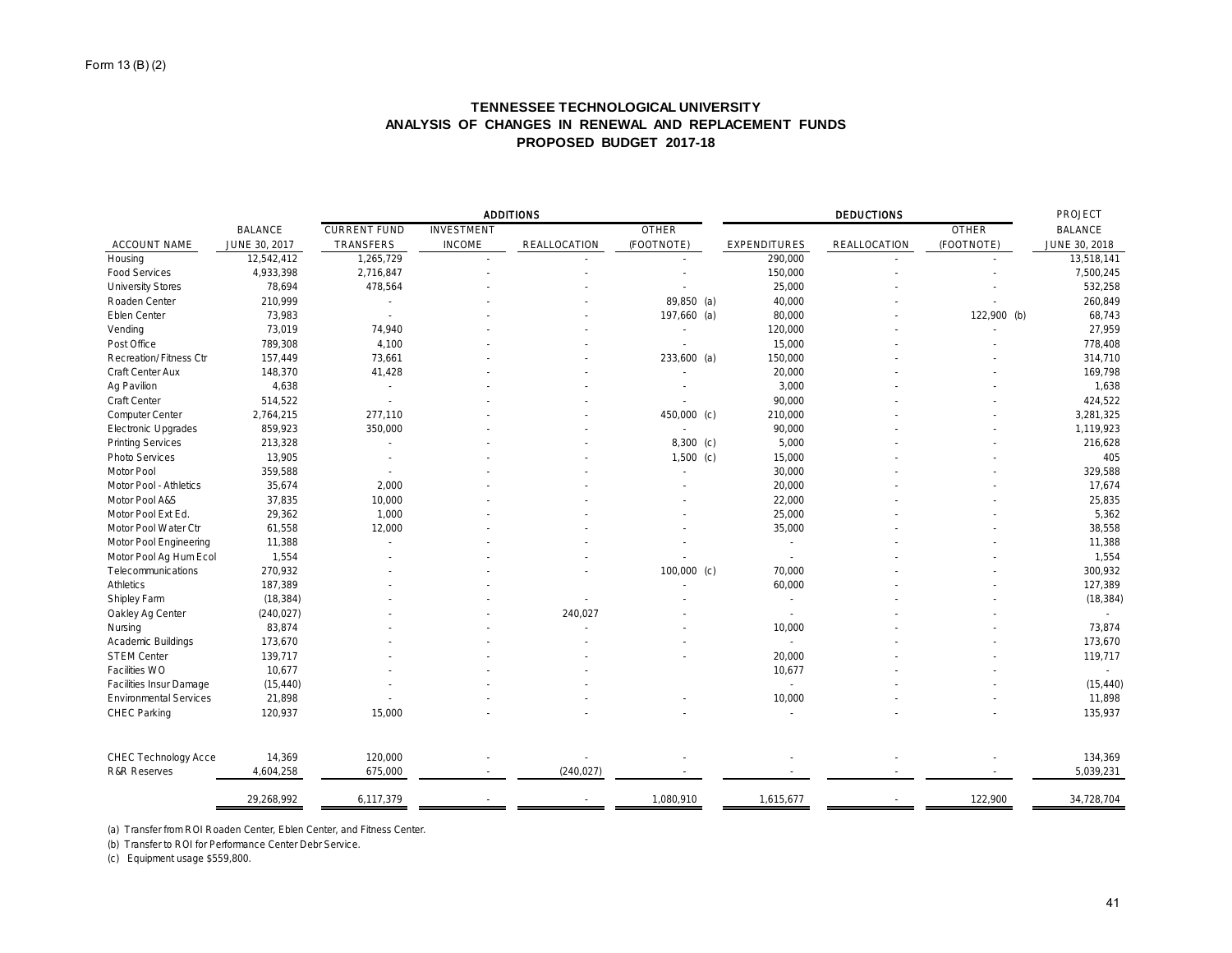# **TENNESSEE TECHNOLOGICAL UNIVERSITY ANALYSIS OF CHANGES IN RETIREMENT OF INDEBTEDNESS ESTIMATED BUDGET 2016-17**

|                               | PROJECT        | <b>ADDITIONS</b>    |                   |              |              | <b>DEDUCTIONS</b> |           |                     |               | PROJECT        |
|-------------------------------|----------------|---------------------|-------------------|--------------|--------------|-------------------|-----------|---------------------|---------------|----------------|
|                               | <b>BALANCE</b> | <b>CURRENT FUND</b> | <b>INVESTMENT</b> |              | <b>OTHER</b> |                   |           |                     | <b>OTHER</b>  | <b>BALANCE</b> |
| <b>ACCOUNT NAME</b>           | JUNE 30, 2016  | <b>TRANSFERS</b>    | <b>INCOME</b>     | REALLOCATION | (FOOTNOTE)   | Principal         | Interest  | <b>REALLOCATION</b> | (FOOTNOTE)    | JUNE 30, 2017  |
| Roaden Center                 |                | 94,000              |                   |              |              |                   |           |                     | $94,000$ (a)  |                |
| Eblen Center                  |                | 206.850             |                   |              |              |                   |           |                     | $206,850$ (a) |                |
| Recreation/Fitness Ctr 912    |                | 244,460             |                   |              |              |                   |           |                     | $244,460$ (a) |                |
| Recreation/Fitness Ctr 925    | 2,108,732      | 1,838,240           |                   |              |              |                   | 20,760    |                     | 3,924,132 (d) | 2,080          |
| Res Hall Rep 2012C 914        | 21,878         | 347,830             |                   |              |              | 238,350           | 105,120   |                     | $4,350$ (b)   | 21,888         |
| Res Hall Rep 2007C 914        | 19,517         | 112.930             |                   |              |              | $\sim$            | 112.930   | $\sim$              |               | 19,517         |
| Res Hall Rep 2010A 917        | 83,403         | 1,287,490           | 5,000             |              |              | 1,046,340         | 233,600   | 39,485              | $12,550$ (b)  | 43,918         |
| Res Hall Rep 2014A 914        |                | 150,850             |                   |              |              | 150,070           | 490       | (10)                | $300$ (b)     |                |
| Res Hall Rep 2015A 914        |                | 73.710              |                   |              |              | 38,080            | 32.440    | (10)                | $3,200$ (b)   |                |
| Res Hall Rep 2015B 917        | (2,762)        | 581,260             |                   |              |              |                   | 581,260   | (2, 762)            |               |                |
| TV Apts 2012A 920             | (17, 366)      | 460,480             |                   |              |              | 216,420           | 234,290   | (17, 366)           | 9,770 (b)     |                |
| TV Apts 2013A 921             | (19, 337)      | 465,460             |                   |              |              | 193,350           | 261,310   | (19, 337)           | $10,800$ (b)  |                |
| Res Hall Warf Ellington 922   | 3,703          | 368,900             |                   |              |              | 340,000           | 27,900    | 1,424               | $1,000$ (b)   | 2,279          |
| TV Phase 3 P923               |                | 79.930              |                   |              |              |                   | 76,710    |                     | $3,220$ (b)   |                |
| Res Hall Jobe Murphy 924      |                | 63,900              |                   |              |              |                   | 60,500    |                     | $3,400$ (b)   |                |
| Res Hall McCord Evans 926     | (1, 424)       | 26,860              |                   |              |              |                   | 23,340    | (1, 424)            | $3,520$ (b)   |                |
| Parking & Transportation 927  |                | 12,080              |                   |              |              |                   | 4,150     |                     | $7,930$ (b)   |                |
| Lab Science Building 928      |                | 1.430               |                   |              |              |                   | 130       |                     | $1,300$ (b)   |                |
| Athletic Perf Center 2012A 91 | 753            |                     |                   |              | 122,900 (c)  | 74,230            | 46.530    |                     | $2,000$ (b)   | 893            |
| Performance Cont 2008B 915    | 896.712        | 239.340             | 2.000             |              |              | 219,110           | 21,310    |                     | 920 (b)       | 896,712        |
| Performance PO2 2009A 918     | 568,833        | 158,460             | 1,000             |              |              | 140,290           | 18,310    |                     | 880 (b)       | 568,813        |
| Performance Cont 2014B 915    | 411            | 63,530              |                   |              |              |                   | 63,530    |                     |               | 411            |
| Performance PO2 2014B 918     | 37             | 43,580              |                   |              |              |                   | 43,580    |                     |               | 37             |
|                               | 3,663,090      | 6,921,570           | 8,000             |              | 122,900      | 2,656,240         | 1,968,190 |                     | 4,534,582     | 1,556,548      |

(a) Transfer to R&R for Roaden Center, Eblen Center, and Fitness Center

(b) Trustee Fees \$85,900.

(c) From R&R Eblen Center.

(d) Transfer to Unexpended Plant - New Fitness Center \$3,903,372, and included in (b) above \$20,760.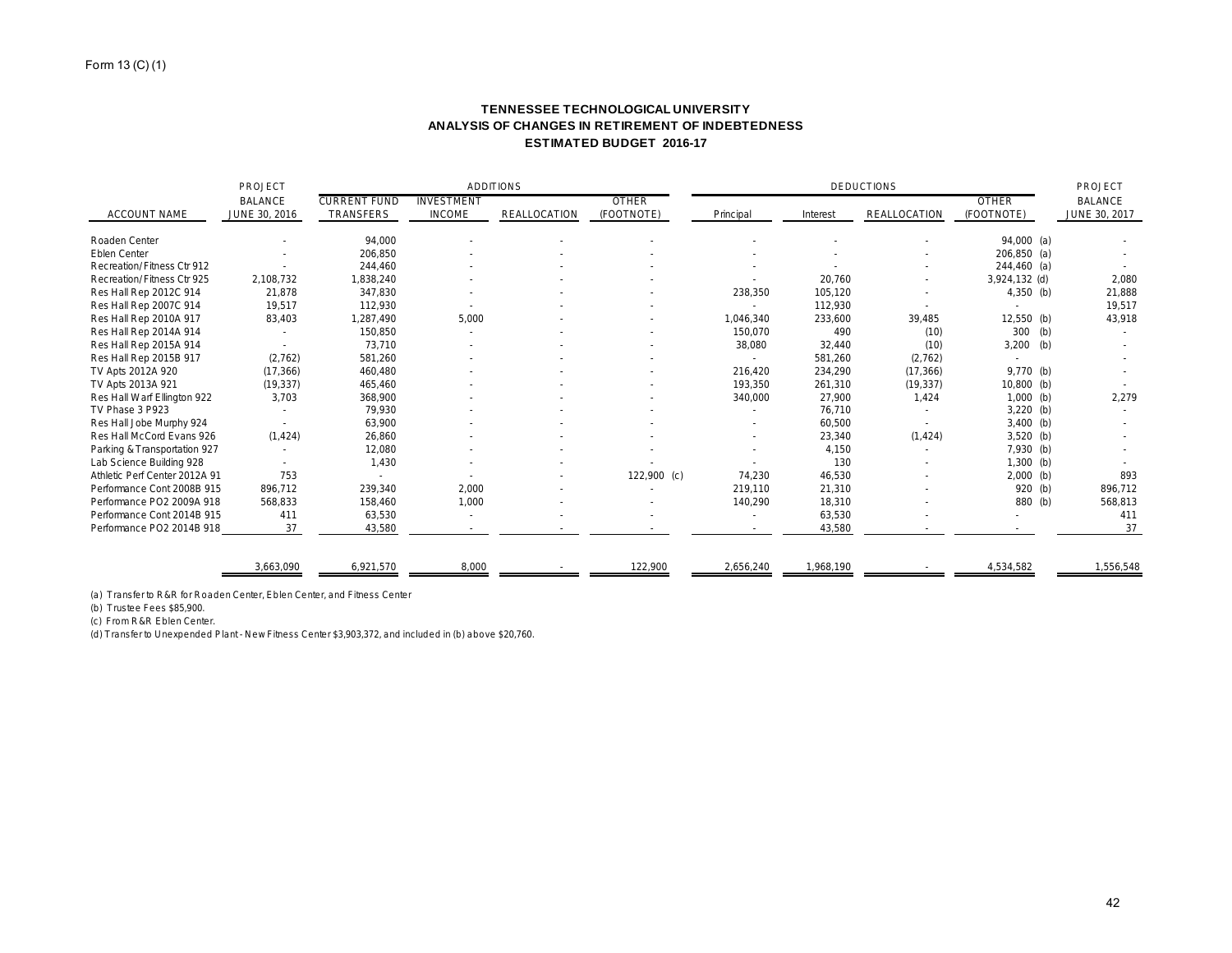# **TENNESSEE TECHNOLOGICAL UNIVERSITY ANALYSIS OF CHANGES IN RETIREMENT OF INDEBTEDNESS PROPOSED BUDGET 2017-18**

|                                | PROJECT        | <b>ADDITIONS</b>    |                   |              |               | <b>DEDUCTIONS</b> |           |                     |               | PROJECT        |
|--------------------------------|----------------|---------------------|-------------------|--------------|---------------|-------------------|-----------|---------------------|---------------|----------------|
|                                | <b>BALANCE</b> | <b>CURRENT FUND</b> | <b>INVESTMENT</b> |              | <b>OTHER</b>  |                   |           |                     | <b>OTHER</b>  | <b>BALANCE</b> |
| <b>ACCOUNT NAME</b>            | JUNE 30, 2017  | TRANSFERS           | <b>INCOME</b>     | REALLOCATION | (FOOTNOTE)    | Principal         | Interest  | <b>REALLOCATION</b> | (FOOTNOTE)    | JUNE 30, 2018  |
| Roaden Center                  |                | 89,850              |                   |              |               |                   |           |                     | 89,850 (a)    |                |
| Eblen Center                   |                | 197,660             |                   |              |               |                   |           |                     | 197,660 (a)   |                |
| Recreation/Fitness Ctr 912     |                | 233,600             |                   |              |               |                   |           |                     | $233,600$ (a) |                |
| Recreation/Fitness Ctr 925     | 2,080          | 1,796,890           |                   |              |               |                   | 90,000    |                     | 1,111,978 (d) | 596,992        |
| Res Hall Rep 2012C 914         | 21,888         | 347,830             |                   |              |               | 250.910           | 93.050    |                     | $3,860$ (b)   | 21.898         |
| Res Hall Rep 2007C 914         | 19,517         | 287,460             |                   |              |               | 170.020           | 112,930   |                     | $4,520$ (b)   | 19,507         |
| Res Hall Rep 2010A 917         | 43,918         | 1,285,400           | 5,000             |              |               | 1,088,190         | 191.750   |                     | $10,460$ (b)  | 43,918         |
| Res Hall Rep 2015A 914         |                | 69,910              |                   |              |               | 34,650            | 32,130    |                     | $3,130$ (b)   |                |
| Res Hall Rep 2015B 917         |                | 581,260             |                   |              |               |                   | 581,260   |                     |               |                |
| TV Apts 2012A 920              |                | 460,030             |                   |              |               | 227,380           | 223,330   |                     | $9,320$ (b)   |                |
| TV Apts 2013A 921              |                | 465,070             |                   |              |               | 200,250           | 254,400   |                     | $10,420$ (b)  |                |
| Res Hall Warf Ellington 922    | 2,279          | 367,900             |                   |              |               | 340,000           | 27,900    |                     | $1,000$ (b)   | 1,279          |
| TV Phase 3 P923                |                | 929,750             |                   |              |               | 853,450           | 76,300    |                     |               |                |
| Res Hall Jobe Murphy 924       |                | 735,350             |                   |              |               | 675,000           | 60,350    |                     |               |                |
| Res Hall McCord Evans 926      |                | 66,000              |                   |              |               |                   | 64,000    |                     | $2,000$ (b)   |                |
| Parking & Transportation 927   |                | 74,400              |                   |              |               |                   | 68,400    |                     | $6,000$ (b)   |                |
| Lab Science Building 928       |                | 13,000              |                   |              |               |                   | 8,000     |                     | $5,000$ (b)   |                |
| Athletic Perf Center 2012A 919 | 893            |                     |                   |              | $122,600$ (c) | 77.990            | 42.770    |                     | $1,840$ (b)   | 893            |
| Performance Cont 2008B 915     | 896,712        | 10,220              | 2,000             |              | 235,000 (e)   | 235,000           | 11,750    |                     | 470 (b)       | 896,712        |
| Performance PO2 2009A 918      | 568,813        | 123,630             | 1,000             |              | 34,845 (e)    | 145,490           | 13.400    |                     | 600 (b)       | 568,798        |
| Performance Cont 2014B 915     | 411            | 63,530              |                   |              |               |                   | 63,530    |                     |               | 411            |
| Performance PO2 2014B 918      | 37             | 43,580              |                   |              |               |                   | 43,580    |                     |               | 37             |
|                                | 1,556,548      | 8,242,320           | 8,000             |              | 392,445       | 4,298,330         | 2,058,830 |                     | 1,691,708     | 2,150,445      |

(a) Transfer to R&R for Roaden Center, Eblen Center, and Fitness Center

(b) Trustee Fees \$70,620.

(c) From R&R Eblen Center.

(d) Transfer to Unexpended Plant - New Fitness Center \$1,099,978, and included in (b) above \$12,000.

(e) Release of debt service fund reserves.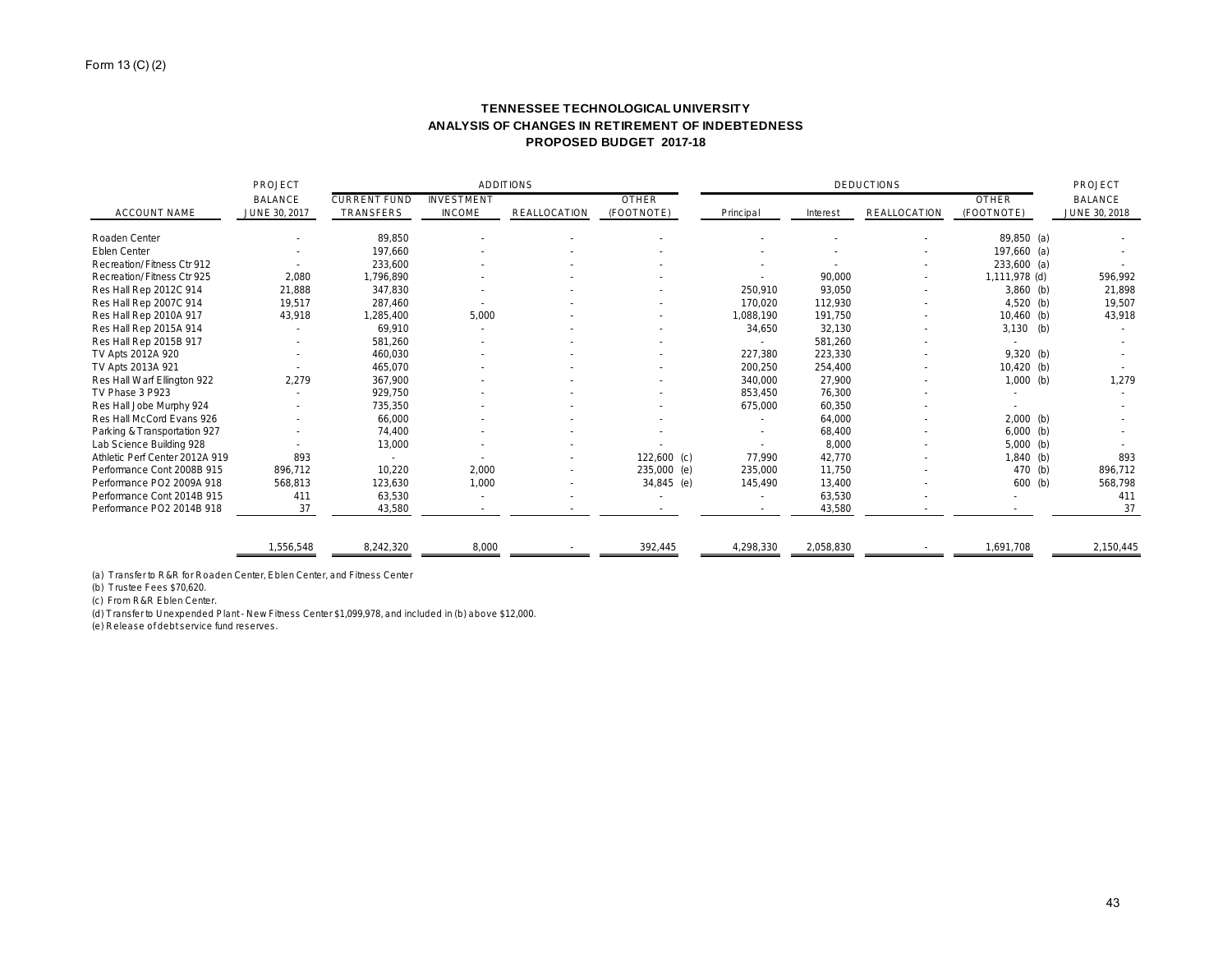# **TENNESSEE TECHNOLOGICAL UNIVERSITY THE STATE UNIVERSITY AND COMMUNITY COLLEGE SYSTEM OF TENNESSEE JULY BUDGET 2017-18 REMEDIAL, DEVELOPMENTAL, and PRESCRIBED COURSES EXPENDITURES**

|                            | <b>ACTUAL</b><br>2015-16 | <b>OCTOBER</b><br>2016-17 | <b>ESTIMATED</b><br>2016-17 | <b>JULY</b><br>2017-18 |
|----------------------------|--------------------------|---------------------------|-----------------------------|------------------------|
|                            |                          |                           |                             |                        |
| <b>Admin Salaries</b>      |                          |                           |                             |                        |
| <b>Academic Salaries</b>   | 307,701.26               | 306,138.00                | 307,938.00                  | 306,987.00             |
| <b>Supporting Salaries</b> | 73.22                    | 1,960.00                  | 160.00                      | 1,960.00               |
| <b>Student Wages</b>       | 2,506.74                 | 7,820.00                  | 5,251.00                    | 7,820.00               |
| <b>Employee Benefits</b>   | 109,048.92               | 96,390.00                 | 96,390.00                   | 96,390.00              |
| Travel                     | 1,321.77                 | 1,420.00                  | 1,420.00                    | 1,420.00               |
| <b>Operating Expenses</b>  | 7,991.71                 | 11,630.00                 | 8,630.00                    | 11,630.00              |
| Capital Outlay             |                          |                           |                             |                        |
| <b>TOTAL</b>               | \$428,643.62             | \$425,358.00              | \$419,789.00                | \$426,207.00           |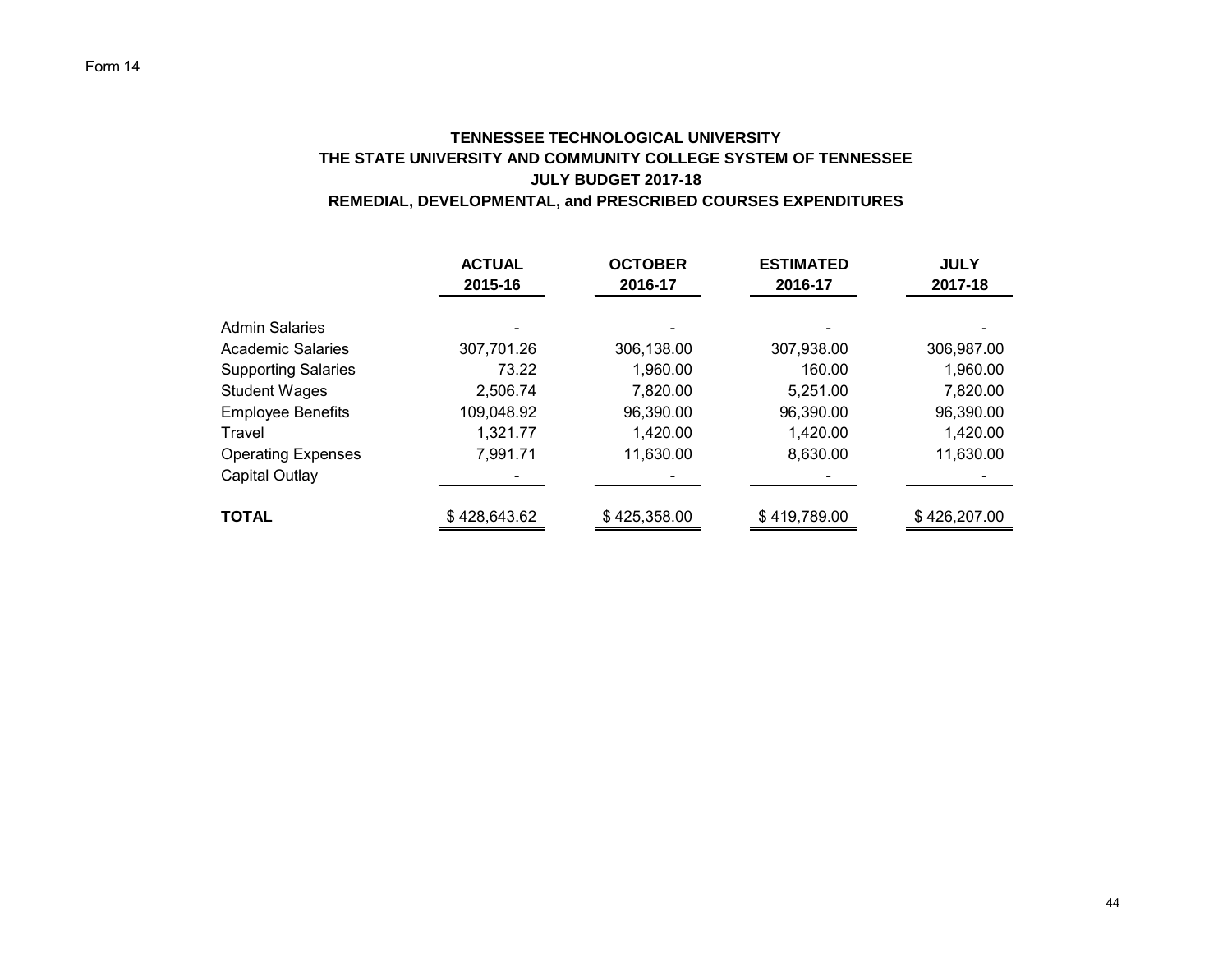# **TENNESSEE TECHNOLOGICAL UNIVERSITY UNRESTRICTED E&G LONGEVITY REPORTING FORM JULY PROPOSED BUDGET 2017-18**

|                                             | <b>ESTIMATED</b><br>2016-17 | <b>PROPOSED</b><br>2017-18 |
|---------------------------------------------|-----------------------------|----------------------------|
| <b>Total Unrestricted E&amp;G longevity</b> | \$ 1,249,100.00             | \$1,235,100.00             |